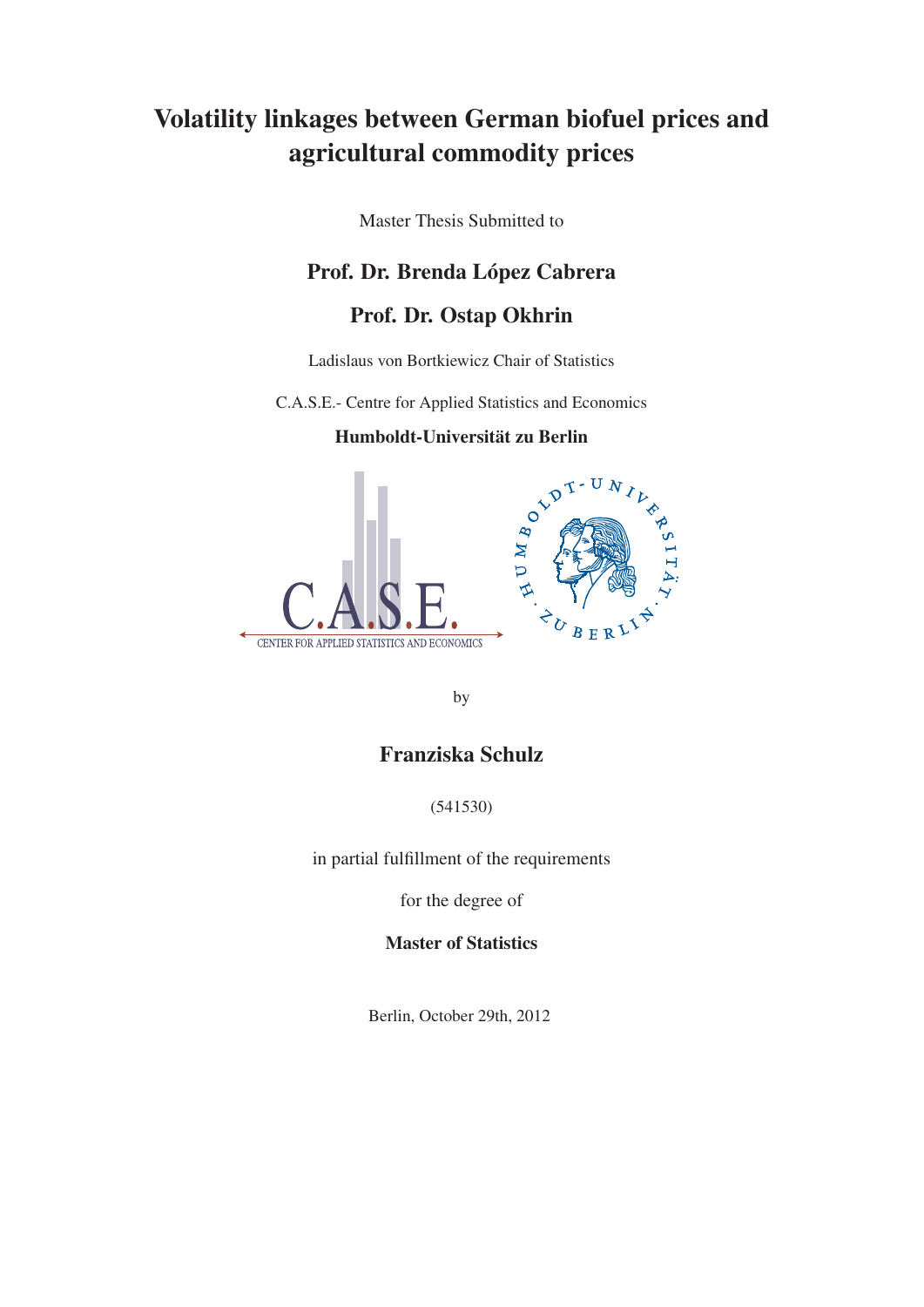#### **Abstract**

In this thesis we study linkages between the volatilities of energy prices and agricultural commodity prices in Germany. We investigate whether linkages exist and how they behave over time. To achieve this, weekly prices of biodiesel, crude oil and rapeseed are analyzed over a period from 2002 to 2012. Crude oil and rapeseed prices are first generic future prices traded at ICE futures Europe and LIFFE-Paris respectively. Biodiesel prices are German consumer prices at the pump. We apply a vector error correction model (VECM) in order to filter the data from long run comovement in the level of prices. Volatility and volatility linkages are analyzed using a dynamic conditional correlation (DCC) GARCH model as well as a multiplicative volatility model. We find that in the long run biodiesel prices adjust to crude oil and rapeseed prices. Furthermore, our analysis reveals that the volatility of biodiesel is only weakly linked to the volatility of crude oil and rapeseed. The linkage between the volatility of rapeseed and crude oil is increasing in recent years.

Keywords: Biofuel, Volatility transmission, VECM, MGARCH, Multiplicative volatility model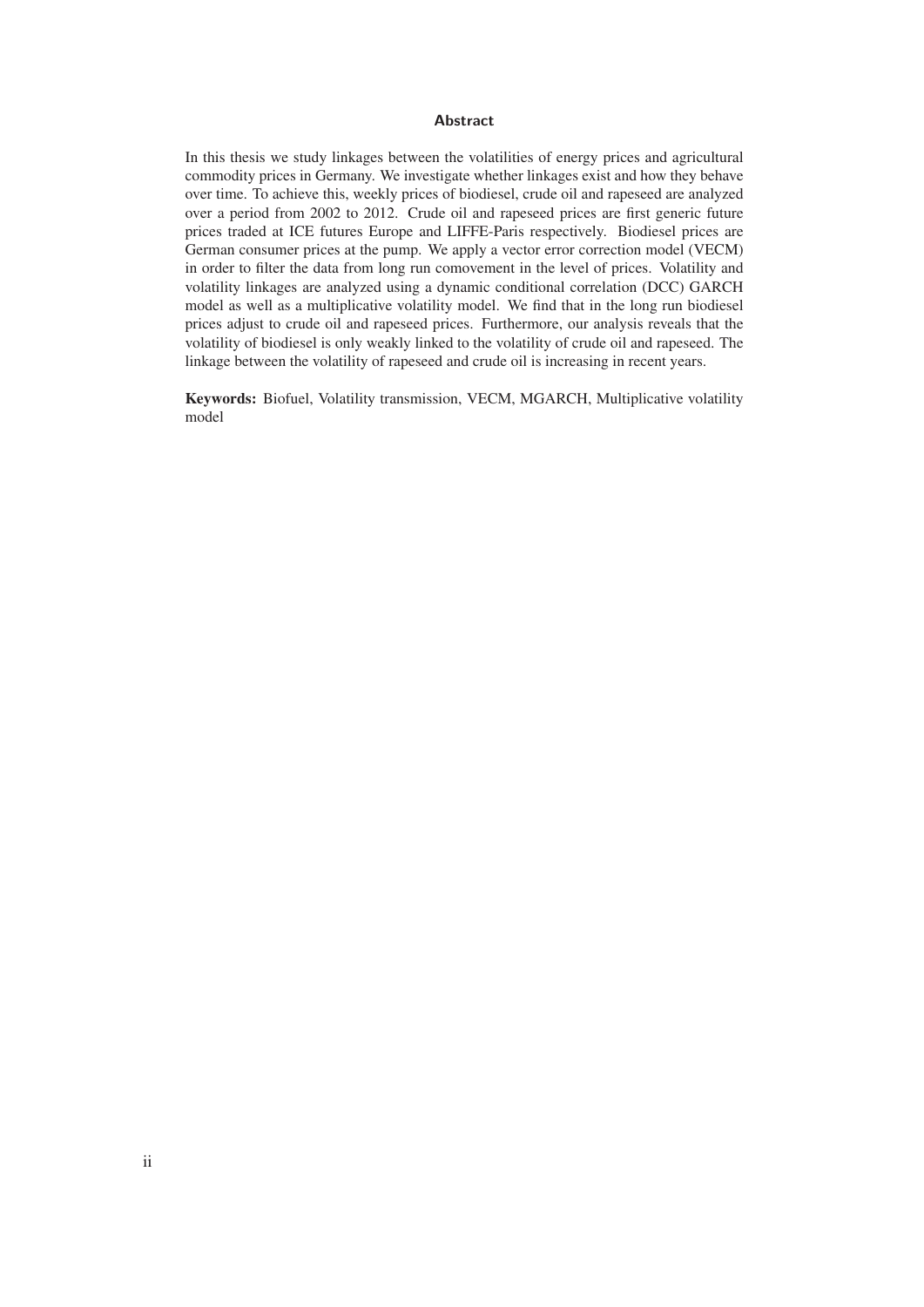# **Contents**

| 1.           |                 | <b>Introduction</b>       |                                                                                      | 1  |
|--------------|-----------------|---------------------------|--------------------------------------------------------------------------------------|----|
| $\mathbf{2}$ |                 |                           | German biodiesel market and policies                                                 | 3  |
| 3            |                 | <b>Literature Review</b>  |                                                                                      | 5  |
| 4            |                 | Methodology               |                                                                                      | 9  |
|              | 4.1             |                           |                                                                                      | 9  |
|              | 4.2             |                           |                                                                                      | 10 |
|              | 4.3             |                           |                                                                                      | 12 |
| 5            |                 | <b>Empirical analysis</b> |                                                                                      | 15 |
|              | 5.1             |                           |                                                                                      | 15 |
|              | 5.2             |                           |                                                                                      | 17 |
|              |                 | 5.2.1                     | Unit root and cointegration tests $\ldots \ldots \ldots \ldots \ldots \ldots \ldots$ | 17 |
|              |                 | 5.2.2                     |                                                                                      | 18 |
|              |                 | 5.2.3                     |                                                                                      | 19 |
|              |                 | 5.2.4                     | Multivariate multiplicative volatility model estimation                              | 26 |
| 6            |                 | <b>Conclusion</b>         |                                                                                      | 33 |
|              | <b>Appendix</b> |                           |                                                                                      | 39 |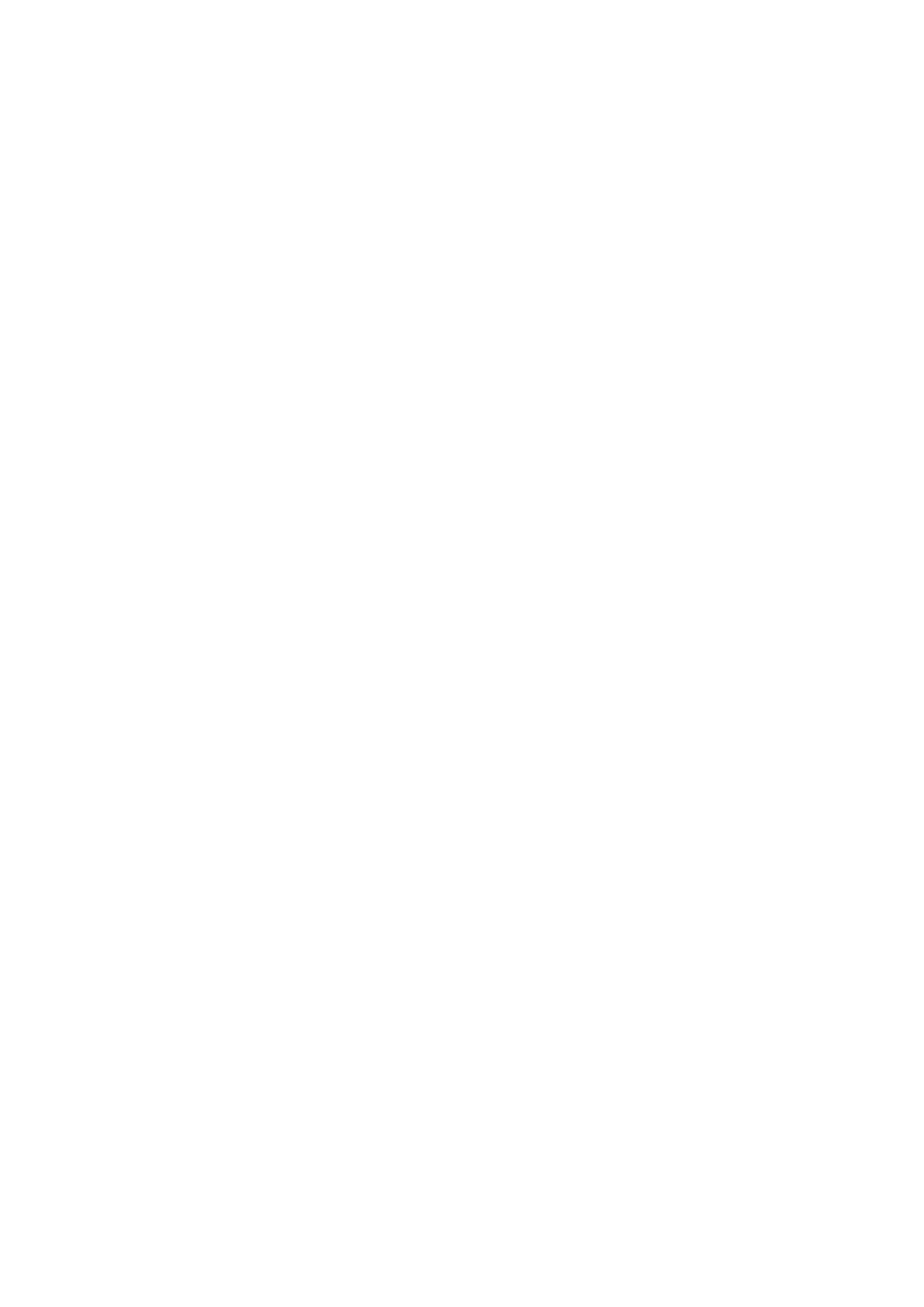# **List of Figures**

| 5.1            | Weekly prices $\ldots \ldots \ldots \ldots \ldots \ldots \ldots \ldots \ldots \ldots \ldots \ldots$   | 16 |
|----------------|-------------------------------------------------------------------------------------------------------|----|
| 5.2            |                                                                                                       | 20 |
| 5.3            |                                                                                                       | 21 |
| 5.4            |                                                                                                       | 21 |
| 5.5            |                                                                                                       | 24 |
| 5.6            |                                                                                                       | 25 |
| 5.7            | Unconditional variance and correlation estimates with 90% pointwise confi-                            |    |
|                | dence intervals $\ldots \ldots \ldots \ldots \ldots \ldots \ldots \ldots \ldots \ldots \ldots \ldots$ | 27 |
| 5.8            | Unconditional variance estimates compared to rolling window variances                                 | 28 |
| 5.9            | Unconditional correlation estimates compared to rolling window correlations.                          | 29 |
| 5.10           | Residuals of the nonparametric covariance estimation                                                  | 30 |
| $\mathbf{A}$ 1 |                                                                                                       | 41 |
| A.2            |                                                                                                       | 42 |
| A.3            |                                                                                                       | 42 |
| A.4            |                                                                                                       | 44 |
| A.5            |                                                                                                       | 45 |
| A.6            | Unconditional variance and correlation estimates with 90% pointwise confi-                            |    |
|                | dence intervals $\ldots \ldots \ldots \ldots \ldots \ldots \ldots \ldots \ldots \ldots \ldots \ldots$ | 46 |
| A.7            | Unconditional variance estimates compared to rolling window variances                                 | 47 |
| A.8            | Unconditional correlation estimates compared to rolling window correlations.                          | 48 |
| A.9            | Residuals of the nonparametric covariance estimation                                                  | 49 |
|                |                                                                                                       |    |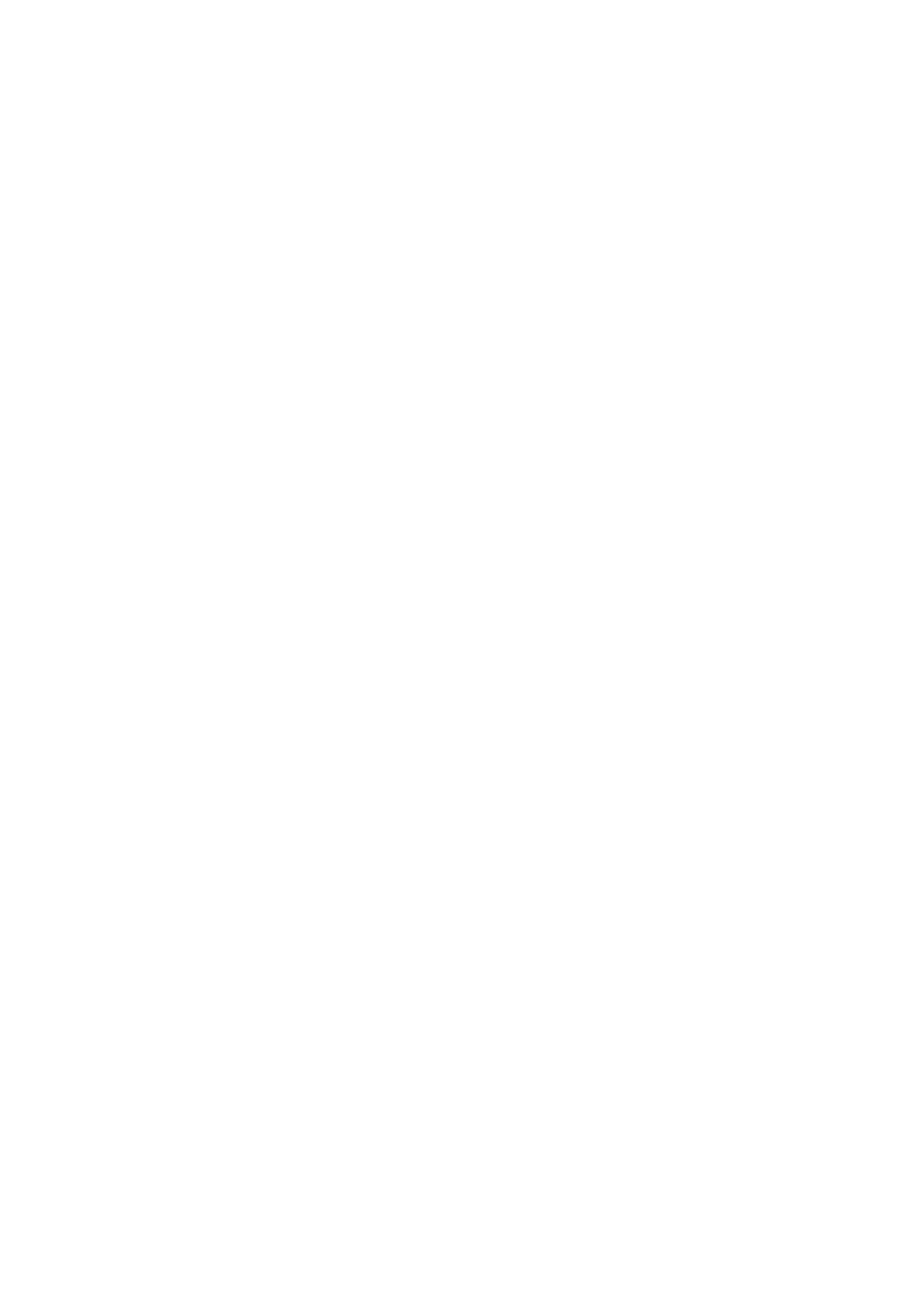# **List of Tables**

| 5.1  |                                                                                 | 15 |
|------|---------------------------------------------------------------------------------|----|
| 5.2  |                                                                                 | 15 |
| 5.3  |                                                                                 | 17 |
| 5.4  |                                                                                 | 17 |
| 5.5  |                                                                                 | 18 |
| 5.6  |                                                                                 | 19 |
| 5.7  | Box-Ljung test for autocorrelation of the VECM residuals and the squared        |    |
|      |                                                                                 | 21 |
| 5.8  | Shapiro-Wilk test for normality of the VECM residuals                           | 22 |
| 5.9  |                                                                                 | 22 |
| 5.10 | Estimates of the DCC-EGARCH $(1,1)$ with generalized error distribution $\dots$ | 23 |
| 5.11 | Box-Ljung test for autocorrelation of the standardized VECM residuals and the   |    |
|      |                                                                                 | 31 |
| A.1  |                                                                                 | 39 |
| A.2  |                                                                                 | 39 |
| A.3  |                                                                                 | 39 |
| A.4  |                                                                                 | 40 |
| A.5  | Box-Ljung test for autocorrelation of the VECM residuals and the squared        |    |
|      |                                                                                 | 42 |
| A.6  | Shapiro-Wilk test for normality of the VECM residuals                           | 43 |
| A.7  |                                                                                 | 43 |
| A.8  | Estimates of the DCC-EGARCH $(1,1)$ model with generalized error distribution   | 43 |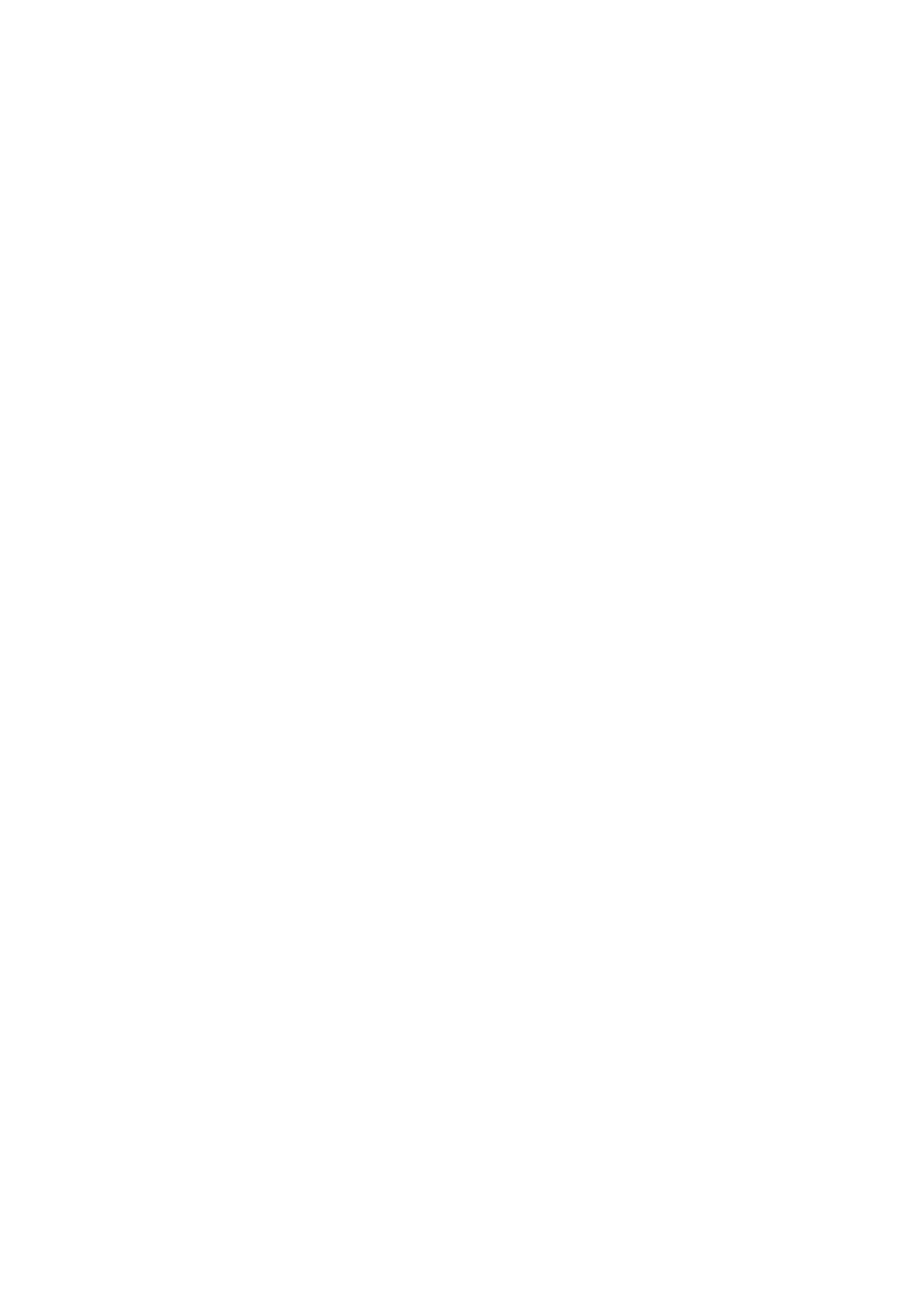## **1 Introduction**

Energy is an essential input in the agricultural sector since it is needed e.g. for transportation and processing of food. This creates a linkage between the two sectors. Due to the emergence of large-scale biofuel production in the last years, further linkages between the two sectors arise, since e.g. agricultural products are now used as input for energy production. The increasing integration between the markets of energy and agricultural commodities raises the question about the effect on the prices in the two markets. Especially in view of the extremely high food prices in recent time and the global food crisis in 2008 the effect of biofuel production is controversially discussed. In public opinion it is often blamed for rising food prices and increasing volatility. The Guardian (2011) for example posted "Biofuels are driving food prices higher" and BBC (2012) stated "Nestle blames biofuels for high food prices".

Biodiesel is one of the most common biofuels. It is mainly produced in Europe, where Germany is the largest producer. Today, biodiesel production in Germany is more than twelve times as high as it was in 2002 (LEL, LfL, 2012). The rising production level was mainly fostered by government policies. The introduction of biodiesel was supposed to reduce the dependency on fossil fuel, which is considered desirable since on the one hand its sources are limited and on the the other hand its use has negative impacts on the environment, e.g. due to the high emission of green house gas. In 2007 a sequentially rising and binding minimum quota was introduced to further promote the use of biodiesel.

In this thesis we study linkages between the volatilities of energy prices and agricultural commodity prices in Germany. We aim at answering the question whether linkages exist and how they behave over time. To achieve this, weekly prices of biodiesel, crude oil and rapeseed are analyzed over a period from 2002 to 2012. Crude oil and rapeseed prices are first generic future prices traded at ICE futures Europe and LIFFE-Paris respectively. Biodiesel prices are German consumer prices at the pump. We apply a vector error correction model (VECM) in order to filter the data from long run comovement in the level of prices. The VECM yields estimates of the long run and short run relations between the price levels. Volatility and volatility linkages are analyzed using a dynamic conditional correlation (DCC) GARCH model as well as a multiplicative volatility model. The DCC-GARCH model allows to model dynamics in the conditional volatilities and their correlations over time. However, it is based on the assumption of a constant unconditional covariance matrix. In order to relax this assumption we apply the multiplicative volatility model. It yields estimates of the long run unconditional variances and correlations.

The link between prices of biofuel and agricultural commodities has been addressed by an increasing number of researches. Most of them focus on dependencies between the level of prices. To the best of our knowledge, volatility linkages between agricultural commodity prices and biofuel in Germany have not been studied so far. Our analysis reveals that in the long run German biodiesel prices adjust to crude oil and rapeseed prices. Furthermore, we find that the volatility of biodiesel is only weakly linked to the volatility of crude oil and rapeseed. The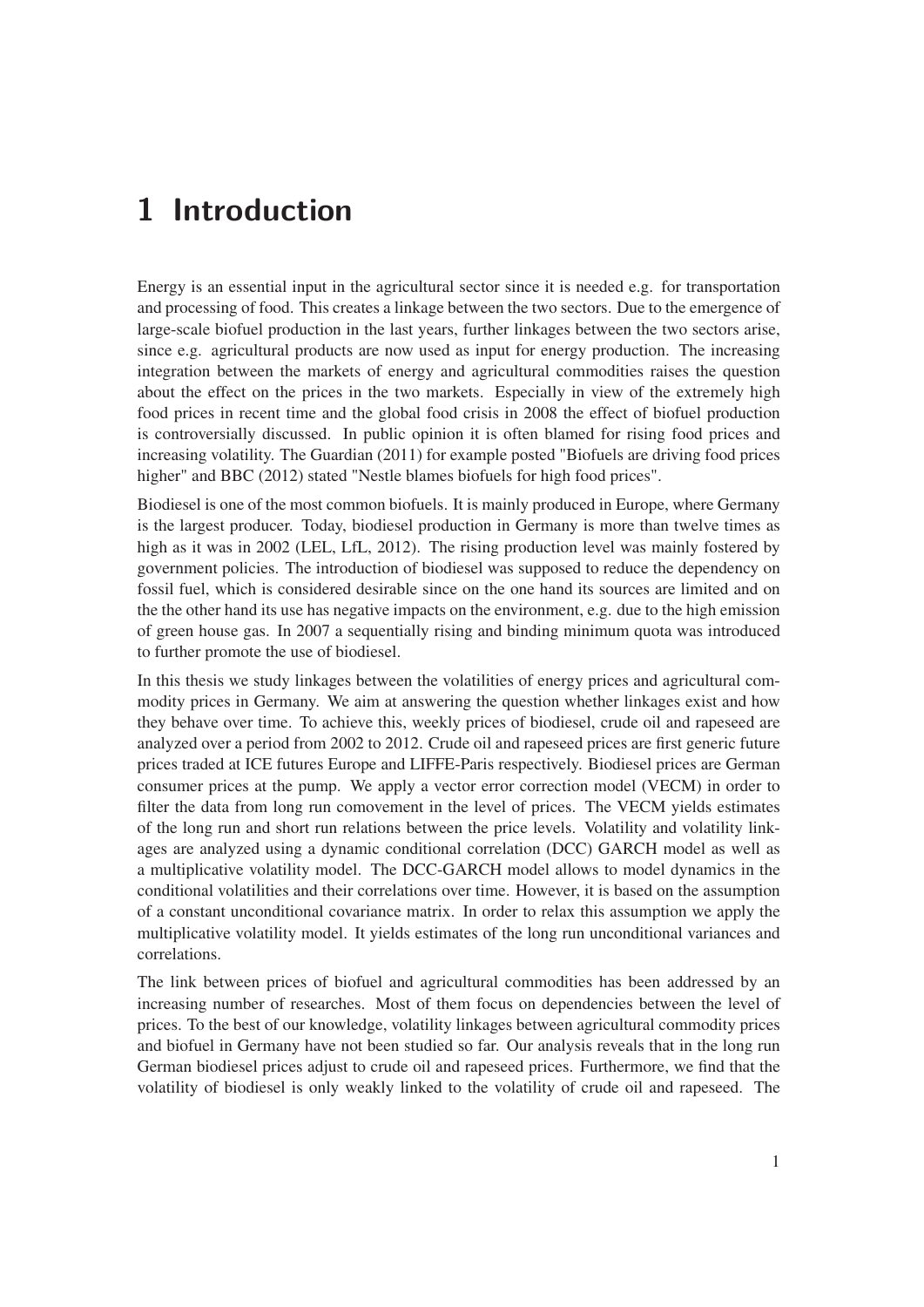### 1 Introduction

linkage between the volatility of rapeseed and crude oil is increasing in recent years

The remainder of this paper is structured as follows. The next section gives an overview about the German biodiesel market and policies. Section 3 presents recent literature on price transmissions and spillover effects between energy and agricultural markets. Section 4 provides a description of the methodology applied in our empirical analysis. In section 5, we conduct an empirical analysis on real data and present the results. Section 6 concludes.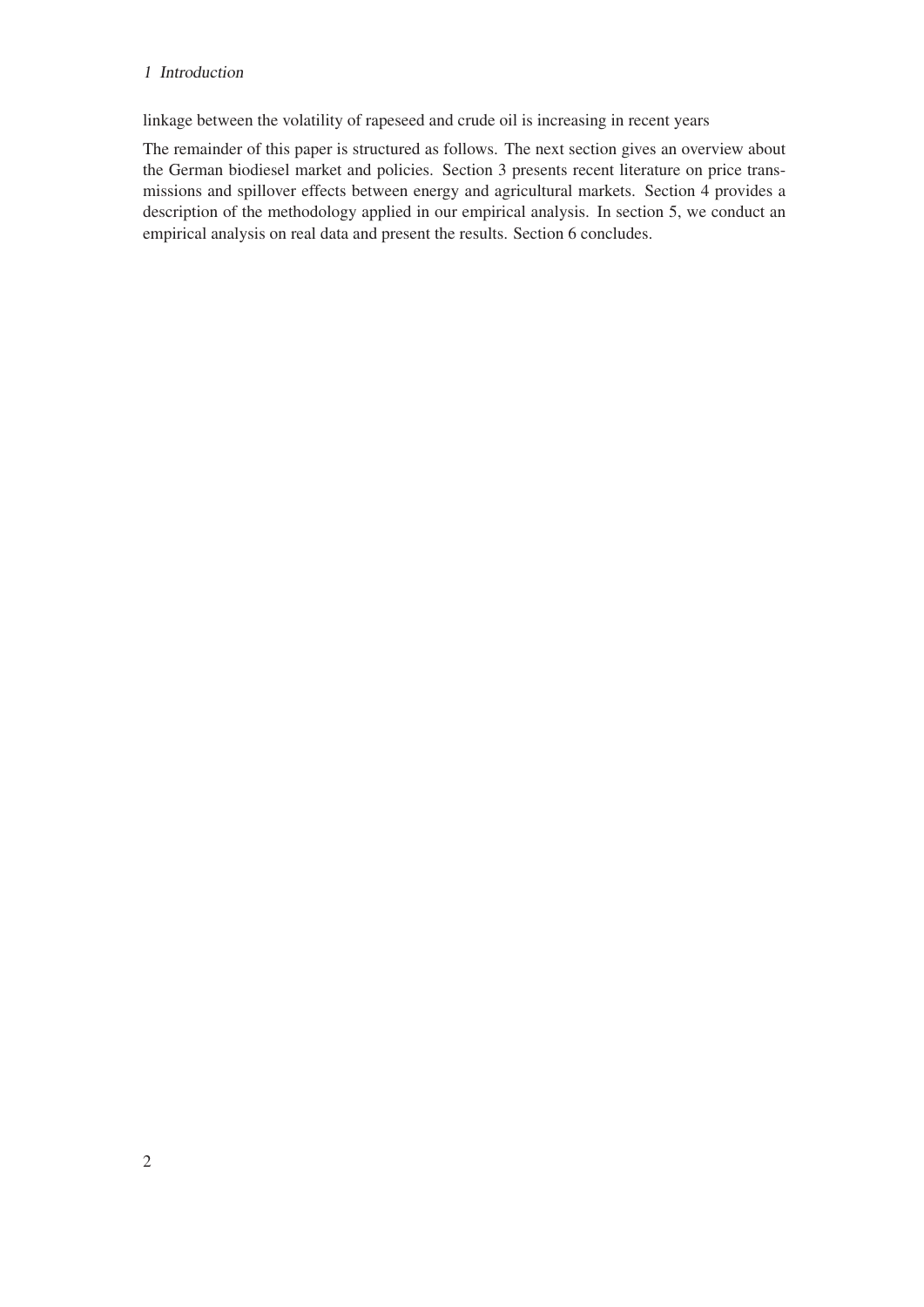## **2 German biodiesel market and policies**

Biofuel first gained importance after the oil crisis in the 1970's. Due to extremely high prices for fossil fuel in the subsequent years, the demand for alternative fuels arose. The desire to become less dependent on fossil fuel and to obtain a renewable alternative led many governments to introduce programs that supported national production of biofuel.

Biofuels cover a wide range of fuels. The two most common ones are ethanol and biodiesel. Since according to the European Biodiesel Board (EBB, 2008) in the EU diesel was the mostly used transportation fuel during the last decade, the production of biofuel in the EU mainly concentrated on biodiesel, with Germany being the largest producer (30% of EU production). The production of biodiesel is mainly based on vegetable oil. The most common vegetables used as biodiesel feedstock are soybeans and rapeseed, but also sunflower and soybean oil are used (OECD-FAO, 2009). In Germany, about 87% of biodiesel is produced of rapeseed oil (LEL, LfL, 2012).

Worldwide biodiesel production shows an exponential growth in the last decade. While in 2000 worldwide production was about 0.72 million tons, it increased to 23.6 million tons in 2011. In Germany biodiesel production strongly increased until 2007, when it amounted to 2,89 million tons compared to 0.22 million tons in 2002. Since 2007 German biodiesel production remained relatively constant and is projected at 2.78 million tons in 2011 (LEL, LfL, 2012).

The large increase in biodiesel production in Germany was mainly encouraged by tax exemptions. In 2006 the Biokraftstoffquotengesetz (Biofuel Quota Act) was passed. It replaced the prevailing tax incentives by a gradually increasing and binding minimum quota of renewable energy in the transport sector. In 2009 minimum quotas were revised and set to 5.25% in 2009 and to 6.25 % from 2010 onwards (Lamers, 2011). Additionally, since 2009 the minimum content of biodiesel in transport diesel is set to 4.4% (Sorda et al., 2010).

While the production of biofuel is on the one hand promoted by many governments around the world, the increasing production level is on the other hand subject to critical observation. Many critics raise the question about the sustainability of biofuel and its effect on agricultural commodity prices.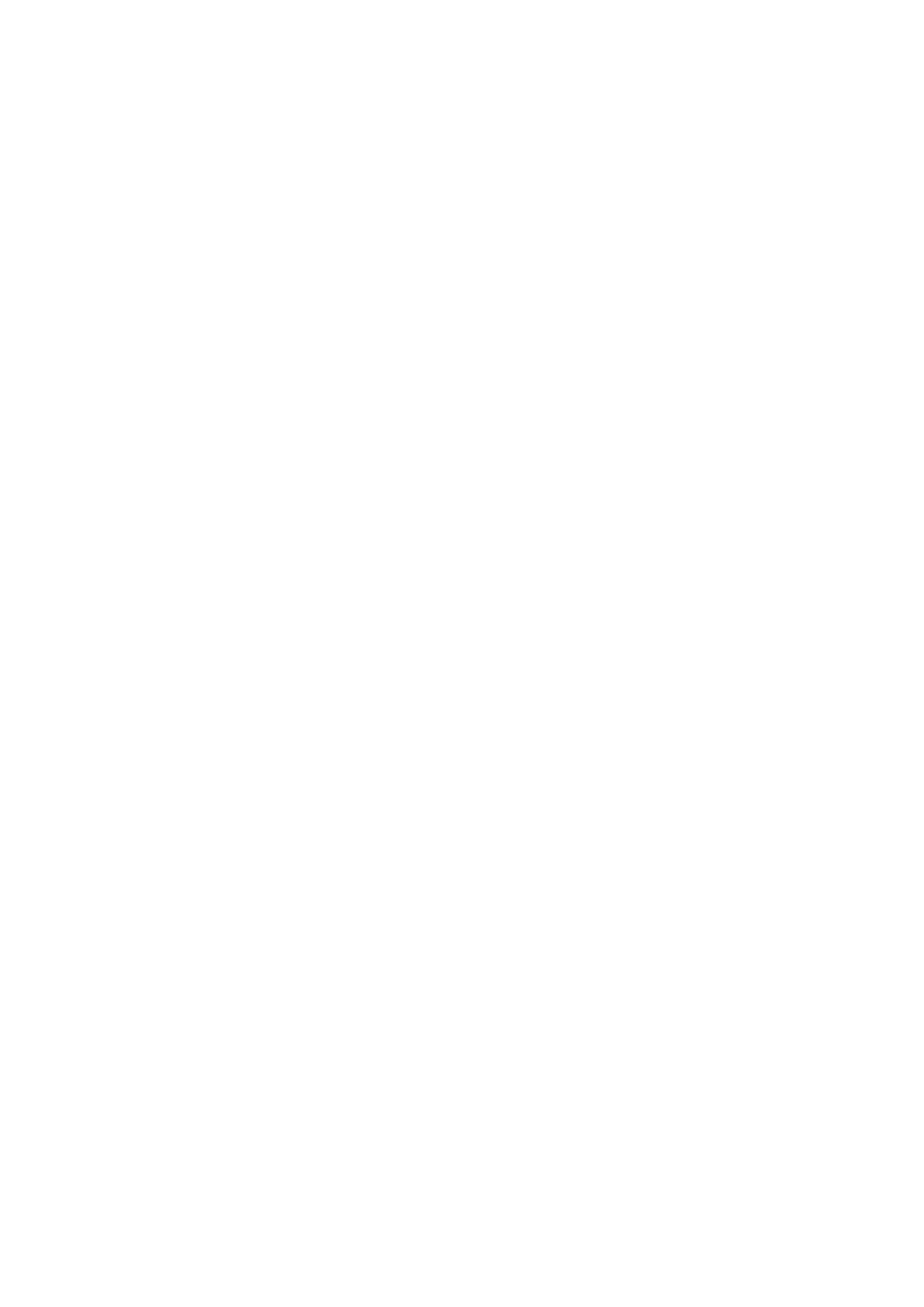## **3 Literature Review**

The link between biofuel and agricultural commodity prices has been addressed by an increasing number of researches. Most part of the literature has concentrated on price interdependencies. So far, only few have analyzed volatilities and their transmission between markets. Since Brazil and the U.S. are the leading producers of biofuel, most studies on linkages between biofuel and agricultural commodity prices analyze data from these countries. The amount of studies on European data is limited. Results differ depending on location and period regarded.

Balcombe and Rapsomanikis (2008) use Bayesian techniques to analyze price transmissions between crude oil, ethanol and sugar in Brazil. They find a long run equilibrium between each price pair and apply a vector error correction model (VECM) where dynamic adjustments towards the long-run equilibrium are potentially non-linear. Crude oil prices are found to be the main drivers of sugar as well as ethanol prices. Further, their analysis reveals a causal hierarchy from oil to sugar to ethanol.

Nonlinear adjustment dynamics towards a long run equilibrium in the Spanish market are analyzed by Hassouneh et al. (2012). They apply a parametric VECM as well as a nonparametric multivariate local polynomial regression (MLPR) to sunflower oil, biodiesel and crude oil price data. The results of the VECM suggest that only biodiesel reacts to deviations from the long run equilibrium. However, sunflower oil reacts to short-run price changes of biodiesel. Furthermore, the results of the MLPR reveal that biodiesel adjusts faster to the long-run equilibrium when its price is below the equilibrium price than when it is above the equilibrium price.

Busse et al. (2010b) apply a VECM to investigate the relationships between weekly crude oil, rapeseed oil, soy oil and biodiesel prices in Germany. In order to allow for changes in the price adjustment behavior due to changing economic and political influences, they additionally estimate a regime-dependent Markov-switching vector error correction model, which allows the parameters of the model to differ between regimes. They find that in the long run crude oil is the driving force of biodiesel prices and that in turn, biodiesel prices drive vegetable oil prices.

Additional to price transmissions Zhang et al. (2009) study volatility spillovers between weekly U.S. ethanol, corn, soybean, gasoline and oil prices using a multivariate BEKK-GARCH model. They find no spillovers from ethanol price volatility to corn and soybean price volatility, but instead discover volatility transmissions from agricultural commodity prices to energy prices.

Volatility spillover effects between the U.S. energy and agricultural market in a more recent time period are analyzed by Trujillo-Barrera et al. (2011). They adopt a trivariate model in which exogenous shocks from the oil market are transmitted to the corn and ethanol market and corn and ethanol markets interact. Estimation is conducted in a two-stage procedure. First, a VECM of the cointegrated corn and ethanol prices is estimated. Second, the VECM residuals from the first stage are used to model the conditional volatility of corn and ethanol in a bivariate BEKK-GARCH model jointly with exogenous shocks from the crude oil market. Results show strong evidence for the existence of linkages from crude oil to corn and ethanol. This differs from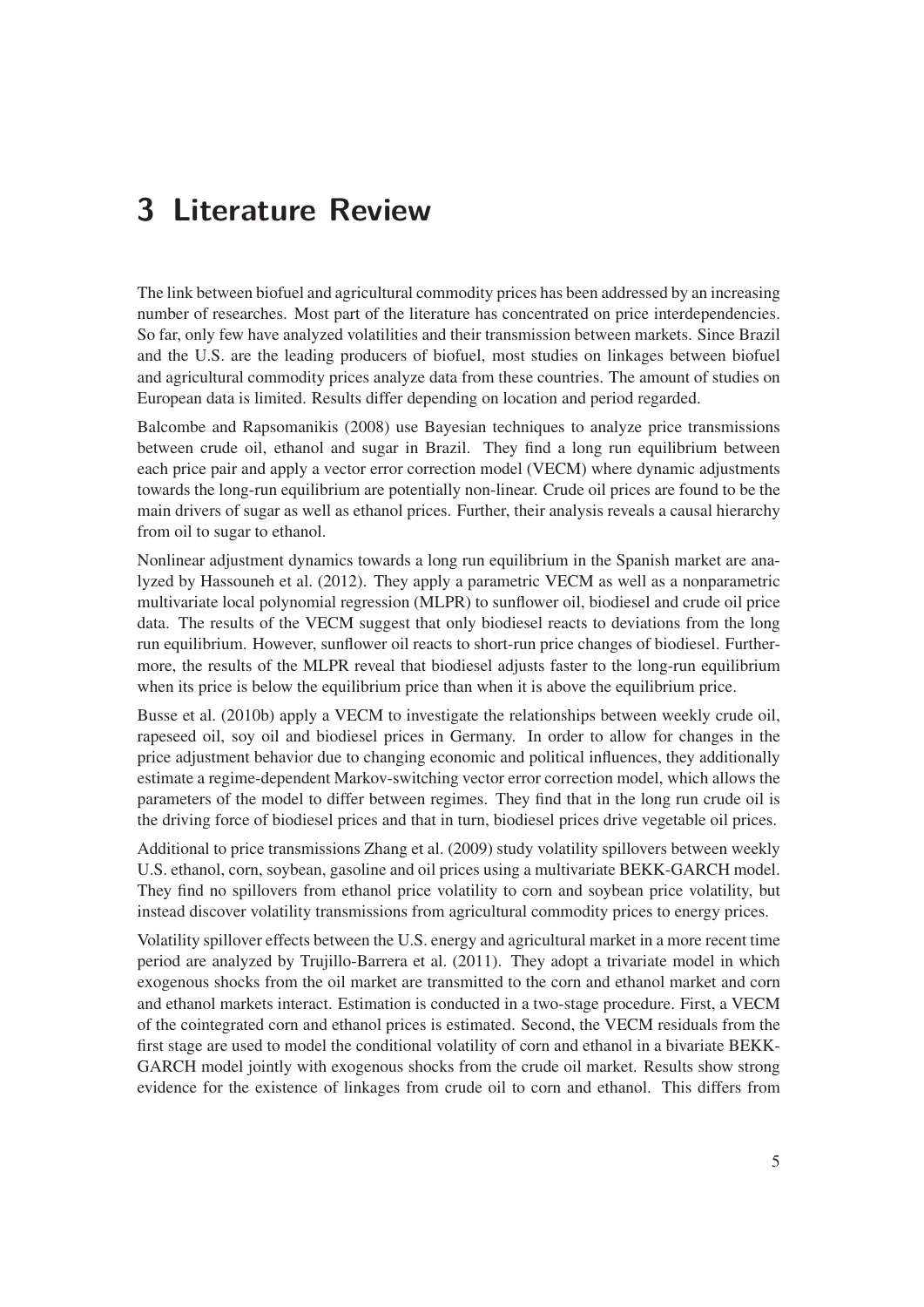#### 3 Literature Review

the findings of Zhang et al. (2009) and therefore indicates that there is an amplified connection between these markets in recent years. Furthermore, Trujillo-Barrera et al. (2011) find spillovers between corn and ethanol, but the direction goes mainly from corn to ethanol.

A similar approach is applied by Serra et al. (2011). They use a VECM together with a multivariate BEKK-GARCH model in order to analyze price transmissions and volatility spillovers between Brazilian weekly ethanol, crude oil and sugar prices. For estimation they use a new method from Seo (2007) which jointly estimates the VECM and the GARCH model parameters. They find a long run equilibrium between the prices. While ethanol is adjusting to deviations from the long-run equilibrium, crude oil and sugar are exogenous for long-run parameters. This is compatible with the result of Hassouneh et al. (2012). The estimation of the multivariate GARCH model reveals that volatility in oil prices is affected by its own lagged volatility as well as by past volatility of sugar and ethanol. This corresponds to the findings of Zhang et al. (2009). However, Serra et al. (2011) find that ethanol price volatility is affected by shocks in the oil and sugar market, which is a different result than Zhang et al. (2009) found in the U.S. market.

In a further study on Brazilian data Serra (2011) apply a semiparametric multivariate GARCH model proposed by Long et al. (2011), which is robust to potential misspecifications of the error density and of the functional form of the conditional covariance matrix. The estimation of a VECM shows that in the long run ethanol adjusts to sugar and crude oil prices. Sugar and crude oil are weakly exogenous. This is very much in line with the findings of Serra et al. (2011) and Hassouneh et al. (2012). Correspondingly, the estimates of the multivariate GARCH model indicate that ethanol markets only have a reduced capacity to influence sugar and crude oil price volatility.

A drawback of the BEKK specification is that the parameters cannot be easily interpreted and net effects on variances and covariances cannot be seen immediately (Tse and Tsui, 2002). Therefore, another class of multivariate GARCH models, which is based on the decomposition of the conditional covariance matrix into conditional variances and conditional correlations, is very popular. A model that falls into this class is the dynamic conditional correlation (DCC) GARCH model. It models the conditional variances as univariate GARCH processes and the conditional correlations as functions of past market shocks, both varying over time (Engle and Sheppard, 2001). The advantage of the model is the intuitive interpretation of parameters (Silvennoinen and Teräsvirta, 2009).

A DCC-GARCH model is applied by Busse et al. (2010a), who analyze linkages between price volatilities in German agricultural and energy markets. They use daily returns of rapeseed, rapeseed oil, soybean, soybean oil and crude oil prices. The results of the univariate estimation process indicate that the conditional volatility of all return series is affected by own past volatility as well as by own market shocks. The results of the conditional correlations show an increasing correlation between rapeseed and crude oil volatility during the sample period. Hence, volatility in the energy market and in the agricultural market develops concurrently, which supports the ideas of an increasing integration between energy and agricultural markets.

Du and McPhail (2012) investigate dynamic evolutions of ethanol, gasoline and corn prices in the United States. Estimation of a DCC-GARCH models reveals that conditional correlations are largely varying. A structural change test gives evidence for a structural break in March 2008. In order to account for this break a structural VAR model is estimated for each period. The results reveal no significant effects of one price on the other in the first period. In the second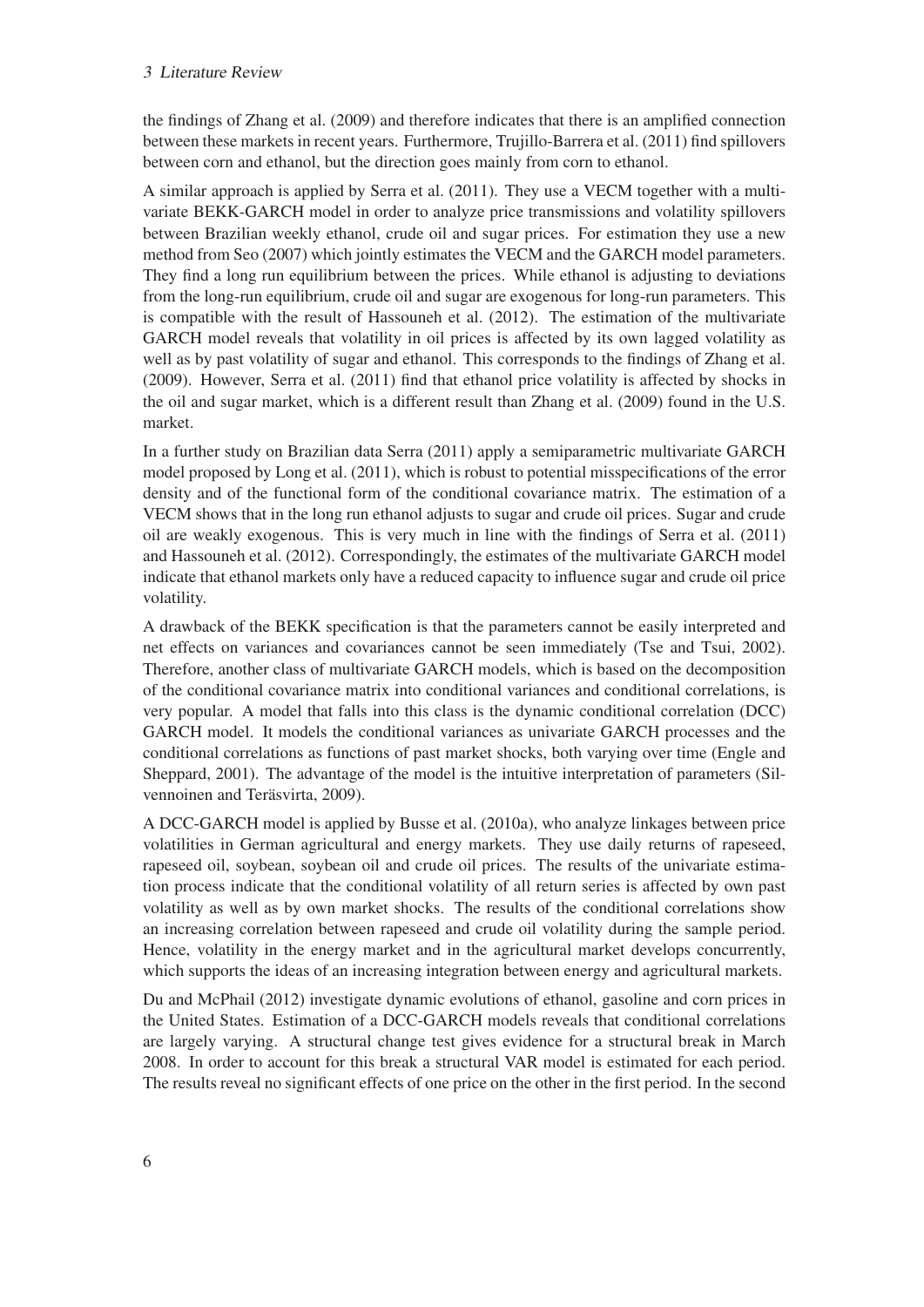period relationships seem to be strengthened, as there are significant effects between the prices. Variance decomposition shows that in the second period variances of the prices can largely be explained by price changes in the other markets. These results are compatible with earlier studies. Zhang et al. (2009) do not find significant integration between the U.S. agricultural and energy markets in the early 2000s. For more recent data however, Trujillo-Barrera et al. (2011) do find an increased strength in the relationship between these markets.

The studies described above each focus only on a small selection of commodities and a single region. Kristoufek et al. (2012) in contrast use a method of taxonomy which enables them to simultaneously analyze price transmissions and correlations of different biofuels and related commodities from different locations. The idea is to create networks by translating correlations of commodities into distances. Minimal spanning trees are used do identify the most important connections between the commodities. Hierarchical trees are used to identify correlation clusters. They divide their sample into subperiods, one before and one during and after the food crisis in 2008/2009. The results show that before the food crisis the commodity prices under consideration were only weakly connected. During and after the food crisis the connections strengthened. However, the directions of the connections cannot be determined using the taxonomy approach.

All studies considered find evidence for a strong level of integration between the markets of oil, biofuel and related agricultural commodities, which is increasing in recent years. However, the evidence for an effect of biofuel prices on the level and volatility of agricultural commodity prices is limited. Especially for the German market, to the best of our knowledge, there exists no study on volatility linkages between agricultural commodity prices and biofuel.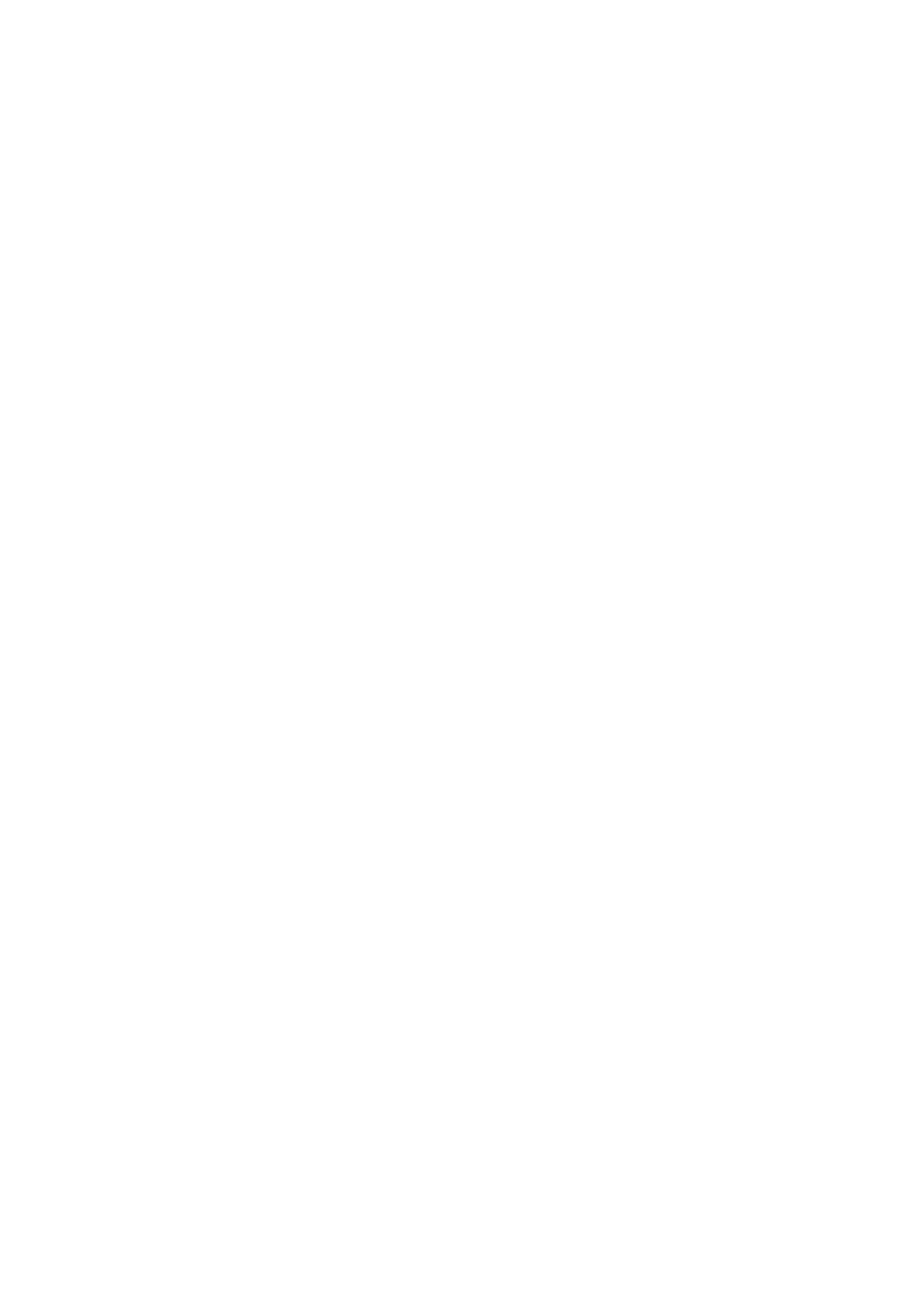## **4 Methodology**

As mentioned above, the aim of this thesis is to model the volatility behavior of price series. Myers (1994) points out that commodity price series share some characteristic time series properties that have to be considered in a sound statistical analysis. These properties are (i) high volatility, (ii) stochastic trends, (iii) comovement in commodity price series and (iv) time-varying volatility. Considering these properties, one has to be careful when specifying the mean and the variance of the price series. To specify the mean, we apply a vector error correction model (VECM). Thereby, we filter the price series from comovements in their conditional mean. Volatilities and volatility transmissions are modeled by a multivariate GARCH model as well as by a more general multivariate multiplicative volatility model.

### **4.1 Vector error correction model**

The characteristic comovement of commodity price series is addressed by the concept of cointegration, which was introduced by Granger (1981). The idea behind cointegration is that though individual price series are non-stationary, a linear combination of price series might be stationary.

Engle and Granger (1987) formalized the idea of cointegration for vectors with components that are all integrated of the same order. Campbell and Perron (1991) generalized the definition to vectors with components that are allowed to be integrated of different orders:

**Definition 1.** *(Campbell and Perron, 1991) An*  $(n \times 1)$  *vector of variables p<sub>t</sub> is said to be*  $c$ ointegrated if at least one nonzero n-element vector  $\beta_i$  exists such that  $\beta_i^+$   $p_t$  is trend stationary. β*<sup>i</sup> is called a cointegrating vector. If r such linearly independent vectors* β*<sup>i</sup>* (*i* = 1,...,*r*) *exist, we say that*  $\{p_t\}$  *is cointegrated with cointegration rank r. We define the*  $(n \times r)$ *-matrix of cointegrating vectors*  $\beta = (\beta_1, \ldots, \beta_r)$ . The r elements of the vector  $\beta^+ y_t$  are trend-stationary *and* β *is called the cointegrating matrix.*

A linear combination  $\beta_i^{\dagger} p_t$  can be interpreted as an equilibrium relationship between the components of *pt* and is called cointegration relation. If at least one of the components is integrated of order one, there can exist at most *n*−1 such cointegrating vectors β*<sup>i</sup>* and hence, at most *n*−1 independent cointegration relations (Campbell and Perron, 1991).

In the vector error correction model (VECM) changes in the vector  $p_t$  depend on deviations from such a long run equilibrium relationship as well as on short term dynamics. The VECM of order 2 is defined by

$$
\Delta p_t = c + \Pi p_{t-1} + \Gamma \Delta p_{t-1} + u_t
$$
  
=  $c + \alpha \beta^{\top} p_{t-1} + \Gamma \Delta p_{t-1} + u_t$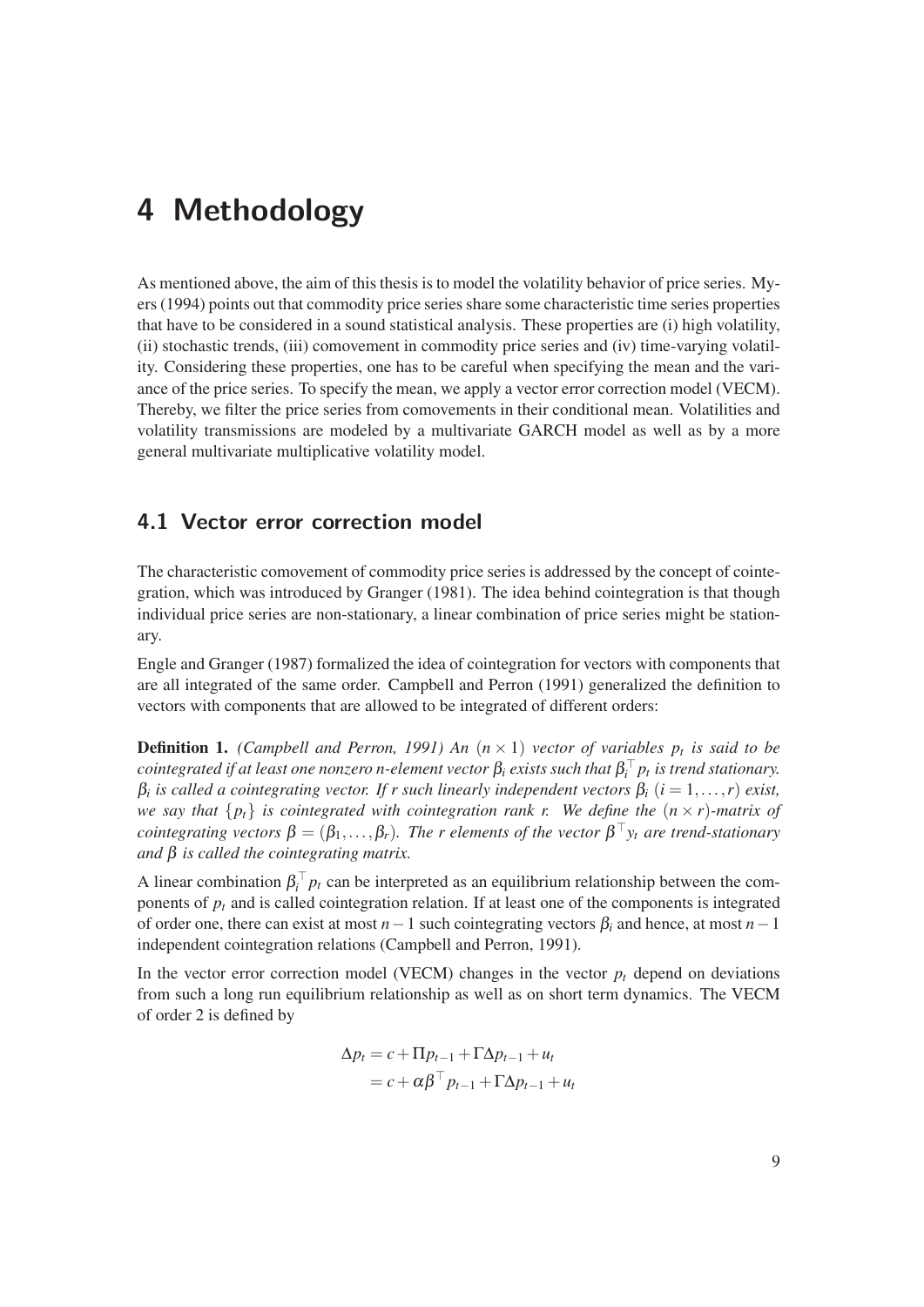#### 4 Methodology

where  $\Delta$  is a first difference operator, such that  $\Delta p_t = p_t - p_{t-1}$  denotes the change in the vector *p* from time *t* − 1 to time *t*. *c* and is a constant and  $\beta$  <sup>†</sup>  $p_{t-1}$  is the cointegration relation.  $\beta$  <sup>†</sup>  $p_{t-1}$ describes a long run equilibrium, whereas  $\Delta p_{t-1}$  corresponds to short term price changes.  $\alpha$ is the speed of adjustment with which prices return to the long run equilibrium,  $\Gamma$  measures reactions to short term price changes.  $u_t$  is an error term which captures potential GARCH effects.

The parameters of the VECM are estimated by quasi maximum likelihood (QML) under the assumption of homoscedastic errors. This enables us to estimate VECM parameters and GARCH parameters separately. Under the presence of heteroscedasticity estimation results are still consistent (Bauwens et al., 2012). The normal density based QMLE is defined as maximizing

$$
\mathcal{L}(\theta) = -\frac{Tn}{2}\log(2\pi) - \frac{T}{2}\log|\Sigma| - \frac{1}{2}\sum_{t=1}^{T}u_t^{\top}\Sigma^{-1}u_t
$$
  
with  $u_t = \Delta p_t - c - \alpha\beta^{\top}p_{t-1} - \Gamma\Delta p_{t-1}$ 

where  $\theta$  denotes the parameters of the model and  $\Sigma$  is the unconditional covariance matrix of  $u_t$ (Hamilton, 1994).

### **4.2 Multivariate GARCH model**

Let *u<sub>t</sub>* be a *d*−variate vector of *T* observations with  $E(u_t|\mathscr{F}_{t-1}) = 0$ , where  $\mathscr{F}_{t-1}$  is a sigma field generated by the past information until time  $t - 1$ . In the following we will assume that  $u_t$ is a vector of residuals, in our case,  $u_t$  denotes the vector of VECM residuals. The multivariate GARCH (MGARCH) model describes the dynamics of the conditional covariance matrix of  $u_t$ . The MGARCH model is defined by

$$
u_t = H_t^{1/2} z_t, \quad z_t \sim iid(0, I_n), \quad t = 1, 2, \dots, T
$$
\n(4.1)

where  $H_t^{1/2}$  is a  $n \times n$  positive definite matrix such that  $H_t^{1/2} (H_t^{1/2})^\top = H_t$  and  $H_t = \text{Var}(u_t | \mathscr{F}_{t-1})$ is the covariance matrix of *u<sub>t</sub>* conditional on the sigma field  $\mathscr{F}_{t-1}$ . Several specifications for *H<sub>t</sub>* are proposed in the literature. An overview is given e.g. by Bauwens et al. (2006) or Silvennoinen and Teräsvirta (2009).

In our analysis, we will focus on the dynamic conditional correlation (DCC) model proposed by Engle and Sheppard (2001), which can be viewed as a nonlinear combination of univariate GARCH models. The conditional covariance matrix is decomposed into conditional variances and a conditional correlation matrix, which can be specified separately. The DCC model is defined by

$$
H_t = D_t R_t D_t
$$
  
\n
$$
D_t = diag(h_{11t}^{1/2}, \dots, h_{nnt}^{1/2})
$$
  
\n
$$
R_t = (I_n \odot Q_t)^{-1/2} Q_t (I_n \odot Q_t)^{-1/2}
$$
  
\n
$$
Q_t = (1 - a - b) \bar{Q} + a \xi_{t-1} \xi_{t-1}^{\top} + bQ_{t-1}
$$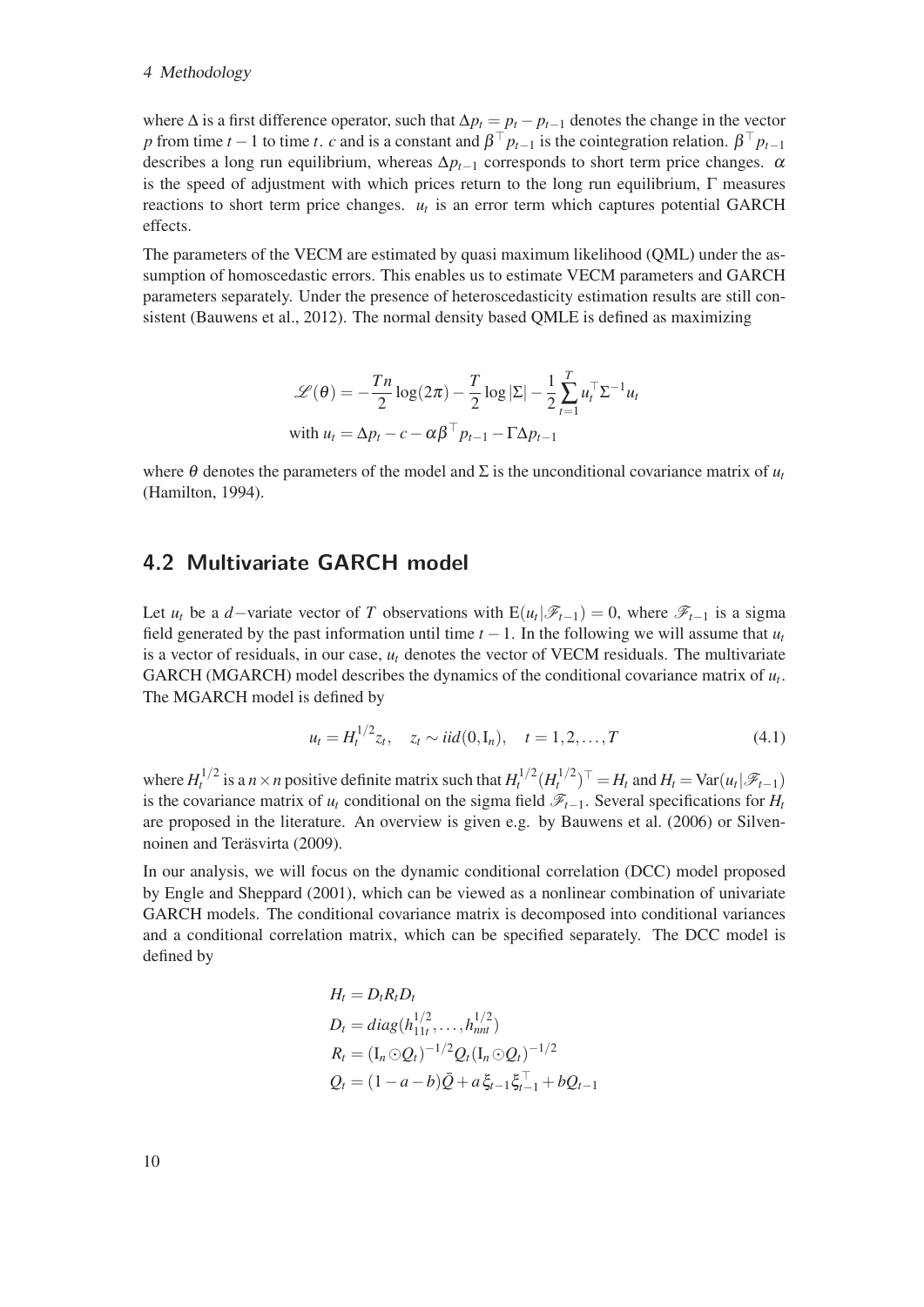where  $\odot$  denotes the Hadamard product,  $\xi_{it} \stackrel{def}{=} u_{it}/\sqrt{h_{it}}$   $(i = 1, \ldots, n)$  are the residuals  $u_t$  standardized by their conditional standard deviations,  $\overline{Q}$  is the unconditional covariance matrix of  $\xi_t$ and *a* and *b* are non-negative scalar parameters satisfying  $a + b < 1$ .  $D_t$  is the diagonal matrix of time varying standard deviations from univariate GARCH processes and  $R_t$  is the time varying conditional correlation matrix.

The DCC model was designed to allow for a two stage estimation procedure. In the first stage, the conditional variances are estimated using a univariate GARCH specification. In the second stage residuals standardized by the standard deviations obtained in the first stage are used to estimate the parameters of the dynamic correlations. By assuming  $z_t$  in (4.1) to be normally distributed, consistent estimates can be obtained by a two stage quasi-maximum likelihood (QML) procedure. The log likelihood function of the model is given by

$$
\mathcal{L}(\theta) = -\frac{1}{2} \sum_{t=1}^{T} \left\{ n \, \log(2\pi) + \log(|D_t R_t D_t|) + u_t^{\top} D_t^{-1} R_t^{-1} D_t^{-1} u_t \right\} \tag{4.2}
$$

where  $\theta$  denotes the parameters of the model. The parameters  $\theta$  can be divided into parameters of the univariate variances  $\psi$  and parameters of the conditional correlations  $\phi$ . In the first step  $R_t$  is replaced by an identity matrix of size n. This yields the first step log likelihood function

$$
\mathcal{L}_1(\psi) = -\frac{1}{2} \sum_{t=1}^T \left\{ n \log(2\pi) + 2 \log(|D_t|) + \log(|I_n|) + u_t^{\top} D_t^{-1} I_k D_t^{-1} u_t \right\}
$$
  
= 
$$
-\frac{1}{2} \sum_{t=1}^T \left\{ n \log(2\pi) + 2 \log(|D_t|) + u_t^{\top} D_t^{-2} u_t \right\}
$$
  
= 
$$
-\frac{1}{2} \sum_{i=1}^n \left\{ T \log(2\pi) + \sum_{t=1}^T \left\{ \log(h_{it}) + \frac{u_{it}^2}{h_{it}} \right\} \right\}
$$

which is the sum of log-likelihoods of univariate GARCH equations (Engle and Sheppard, 2001). The univariate GARCH equations can be specified in various ways. In our analysis we apply an exponential GARCH (EGARCH) model introduced by Nelson (1991). The EGARCH model allows for asymmetric responses to shocks and does not require any parameter restrictions. It is given by

$$
\log(h_{iit}) = \omega_i + \alpha_i \{|\frac{u_{it-1}}{h_{it-1}}| - E(|\frac{u_{it-1}}{h_{it-1}}|)\} + \gamma_i \frac{u_{it-1}}{h_{it-1}} + \beta_i \log(h_{it-1})
$$

where  $i = 1, \ldots, n$ .  $\alpha_i$ ,  $\beta_i$ ,  $\gamma_i$  and  $\omega_i$  are scalar parameters to be estimated. The parameter  $\alpha_i$ is a symmetric measure of the GARCH effect, that is it indicates how much the conditional volatility is affected by the magnitude of past shocks. γ*<sup>i</sup>* measures the asymmetry of the model. If  $\gamma$  < 0, positive shocks generate less volatility than negative shocks. If  $\gamma$  > 0 it is the other way around.  $\beta_i$  measures the persistence of past conditional volatility and  $\omega_i$  is a constant.

In the second step, (4.2) is estimated conditional on the parameter estimates obtained in the first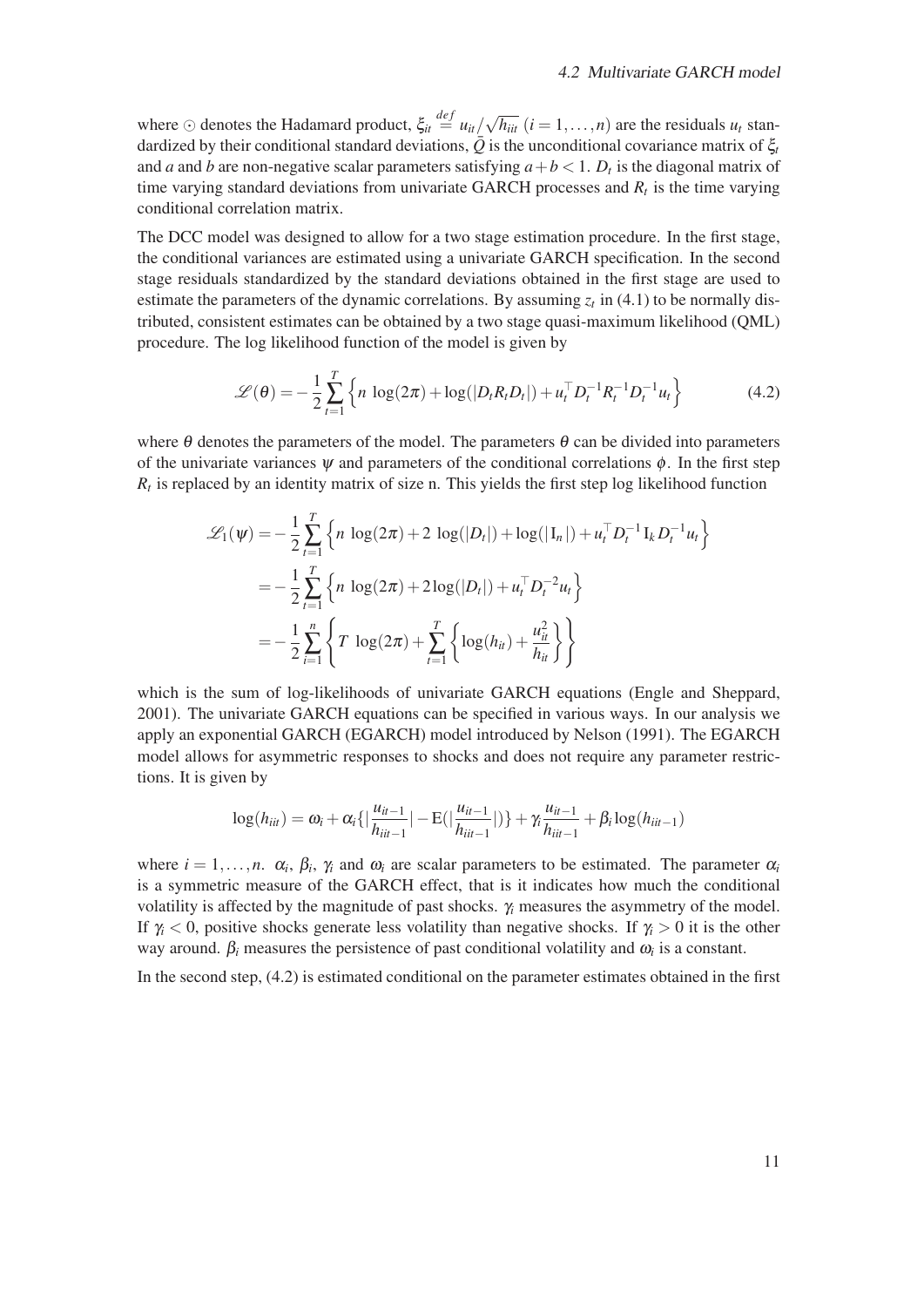#### 4 Methodology

step. The QMLE is given by maximizing

$$
\mathcal{L}_2(\phi|\psi) = -\frac{1}{2} \sum_{t=1}^T \left\{ n \log(2\pi) + \log(|D_t R_t D_t|) + u_t^{\top} D_t^{-1} R_t^{-1} D_t^{-1} u_t \right\}
$$
  
= 
$$
-\frac{1}{2} \sum_{t=1}^T \left\{ n \log(2\pi) + 2 \log(|D_t|) + \log(|R_t|) + \xi_t^{\top} R_t^{-1} \xi_t \right\}
$$
  
= constant 
$$
-\frac{1}{2} \sum_{t=1}^T \left\{ \log(|R_t|) + \xi_t^{\top} R_t^{-1} \xi_t \right\}
$$

### **4.3 Multivariate multiplicative volatility model**

A core assumption of MGARCH models is that the unconditional covariance matrix is constant over time. In order to relax this assumption Bauwens et al. (2012) developed a multiplicative volatility model which allows for smooth changes in the unconditional covariance matrix through a multiplicative component. The idea is to decompose the unconditional covariance matrix of *ut* into a long run component and a short run component. The long run component is a smooth function of time and corresponds to the unconditional covariance. The short run component captures potential dynamics of multivariate GARCH processes. The model is defined by

$$
H_t = \Sigma(\tau)^{1/2} G_t^{1/2} (G_t^{1/2})^\top \{\Sigma(\tau)^{1/2}\}^\top
$$
  
=  $\Sigma(\tau)^{1/2} G_t \{\Sigma(\tau)^{1/2}\}^\top$ 

where  $\tau = \frac{t}{T}$ . By assuming  $E(G_t) = I_n$  for identification it follows that

$$
\text{Var}(u_t) = \Sigma(\tau)^{1/2} \mathbf{E}(G_t) \{\Sigma(\tau)^{1/2}\}^{\top} = \Sigma(\tau)
$$

Hence,  $\Sigma(\tau)$  is the unconditional covariance matrix of  $u_t$ . It captures the long run dynamics and is a deterministic and smooth function of time.

Let  $\varepsilon_t \stackrel{def}{=} \Sigma(\tau)^{-1/2} u_t$  be the vector of residuals standardized by its unconditional covariance. It follows that  $Var(\varepsilon_t) = I_n$  and  $Var(\varepsilon_t|\mathscr{F}_{t-1}) = G_t$ . Hence,  $\varepsilon_t$  is a vector with a constant unconditional covariance matrix and with  $G_t$  as its conditional covariance matrix. In case the standardized residuals  $\varepsilon_t$  show ARCH effects, they can be modeled using a multivariate GARCH model as described in the previous section. Due to the standardization, they fulfill the assumption of a constant unconditional covariance matrix.

Hafner and Linton (2010) show that the unconditional covariance matrix  $\Sigma(\tau)$  can estimated efficiently by the nonparametric Nadaraya-Watson estimator:

$$
\Sigma(\tau) = \frac{\sum_{t=1}^{T} K_h(\tau - \frac{t}{T})u_t u_t^{\top}}{\sum_{t=1}^{T} K_h(\tau - \frac{t}{T})}
$$
(4.3)

where  $\tau = \frac{1}{T}, \frac{2}{T}, \ldots, 1, K_h(.)$  is a kernel function and *h* is a positive bandwidth parameter. The bandwidth parameter is selected using a likelihood cross-validation criterion as proposed by Yin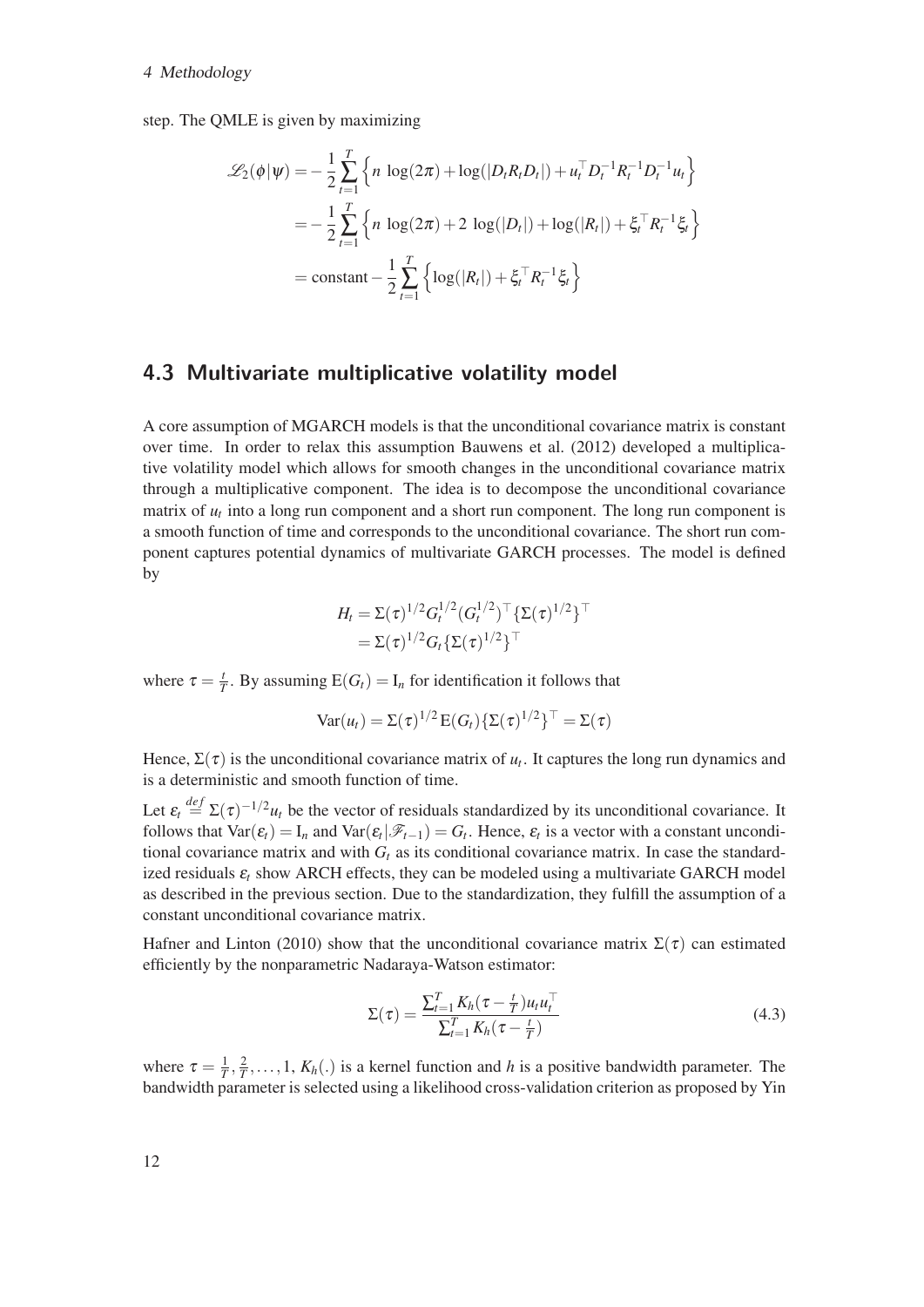et al. (2010). It is given by

$$
CV(h) = \frac{1}{n} \sum_{t=1}^{T} \left\{ u_t^{\top} \Sigma_{(-t)}^{-1} \left( \frac{t}{T} \right) u_t + \log(|\Sigma_{(-t)}(\frac{t}{T})|) \right\}
$$
(4.4)

where  $\Sigma_{(-t)}$  is the leave-one-out estimator of the unconditional covariance matrix. That is, it is estimated as (4.3), but with the *t*-th observation left out. The optimal bandwidth is determined by minimizing (4.4).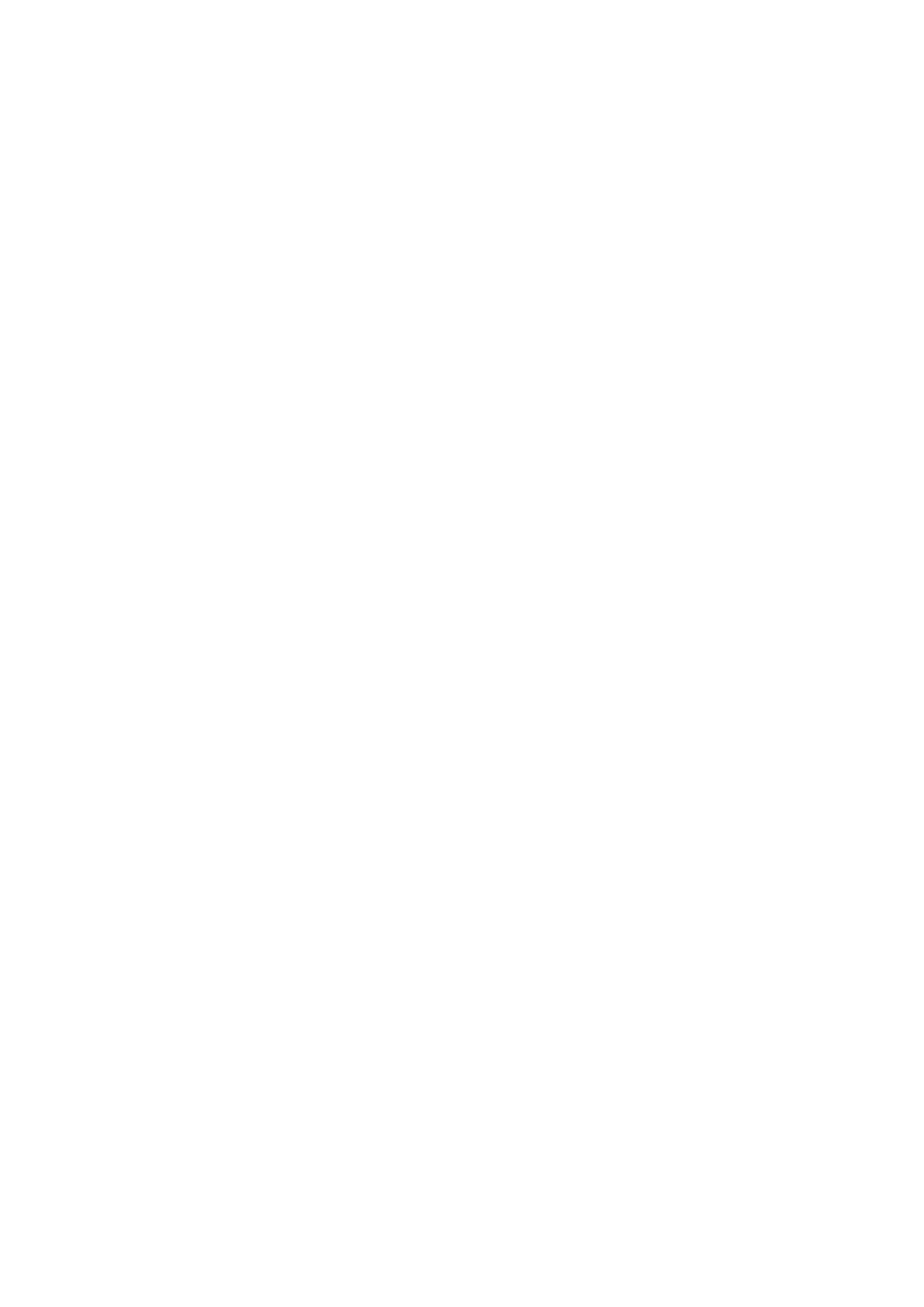## **5 Empirical analysis**

## **5.1 Data**

The empirical analysis utilizes weekly prices of biodiesel  $(p_b)$ , crude oil  $(p_c)$  and rapeseed  $(p_r)$ from July 19, 2002 to April 24, 2012. This amounts to a total of 511 observations. All prices are expressed in Euros per cubic meter. The Data was taken from the database Bloomberg, the corresponding tickers and contract specifications are given in Table 5.1. Biodiesel prices are German consumer prices at the pump. Crude Oil prices are first generic future prices of brent crude oil traded at ICE Futures Europe. Rapeseed prices are first generic future prices traded at LIFFE-Paris, which operates the MATIF (Marché à Terme International de France) and which is the most important stock exchange for rapeseed worldwide (Busse et al., 2010a).

| Commodity        | Ticker                | Contract type                            |
|------------------|-----------------------|------------------------------------------|
| Cude oil         | CO1 Comdty            | $1st$ generic future, ICE futures Europe |
| Rapeseed         | IJ1 Comdty            | $1st$ generic future, LIFFE Paris        |
| <b>Biodiesel</b> | <b>BIOCEUGE</b> Index | Spot, Germany                            |

|                           | Crude Oil $p_c$ | Rapeseed $p_r$ | Biodiesel $p_h$ |
|---------------------------|-----------------|----------------|-----------------|
| Mean                      | 320.80          | 515.43         | 1044.55         |
| <b>Standard Deviation</b> | 120.09          | 145.62         | 203.54          |
|                           |                 | Correlation    |                 |
| Crude Oil $p_c$           |                 | 0.814          | 0.925           |
| Rapeseed $p_r$            |                 |                | 0.819           |
| Biodiesel $pb$            |                 |                |                 |

Table 5.1: Analyzed Bloomberg Commodities

Table 5.2: Descriptive Statistics (prices in Euro/m<sup>3</sup>)

Figure 5.1 shows the price series of the analyzed commodities. Descriptive statistics are given in Table 5.2. The plot shows that prices peaked during the global food crisis in 2007/2008. Afterwards prices decreased, but went up again in 2011. The decrease in prices corresponds to the late-2000s recession, where the overall level of commodity prices decreased. The increase in food prices in 2009/2010 with its peak in 2011 is mainly attributed to production shortfalls due to bad weather. However, also structural problems that already triggered the global food crisis in 2007/2008 persist. Some of these are an increasing demand due to a steadily increasing world population and an increasing demand for meat products. Additionally, the need of feedstock for the production of biofuel causes a decline in food supply and an increased competition for agricultural land (Asian Development Bank, 2011).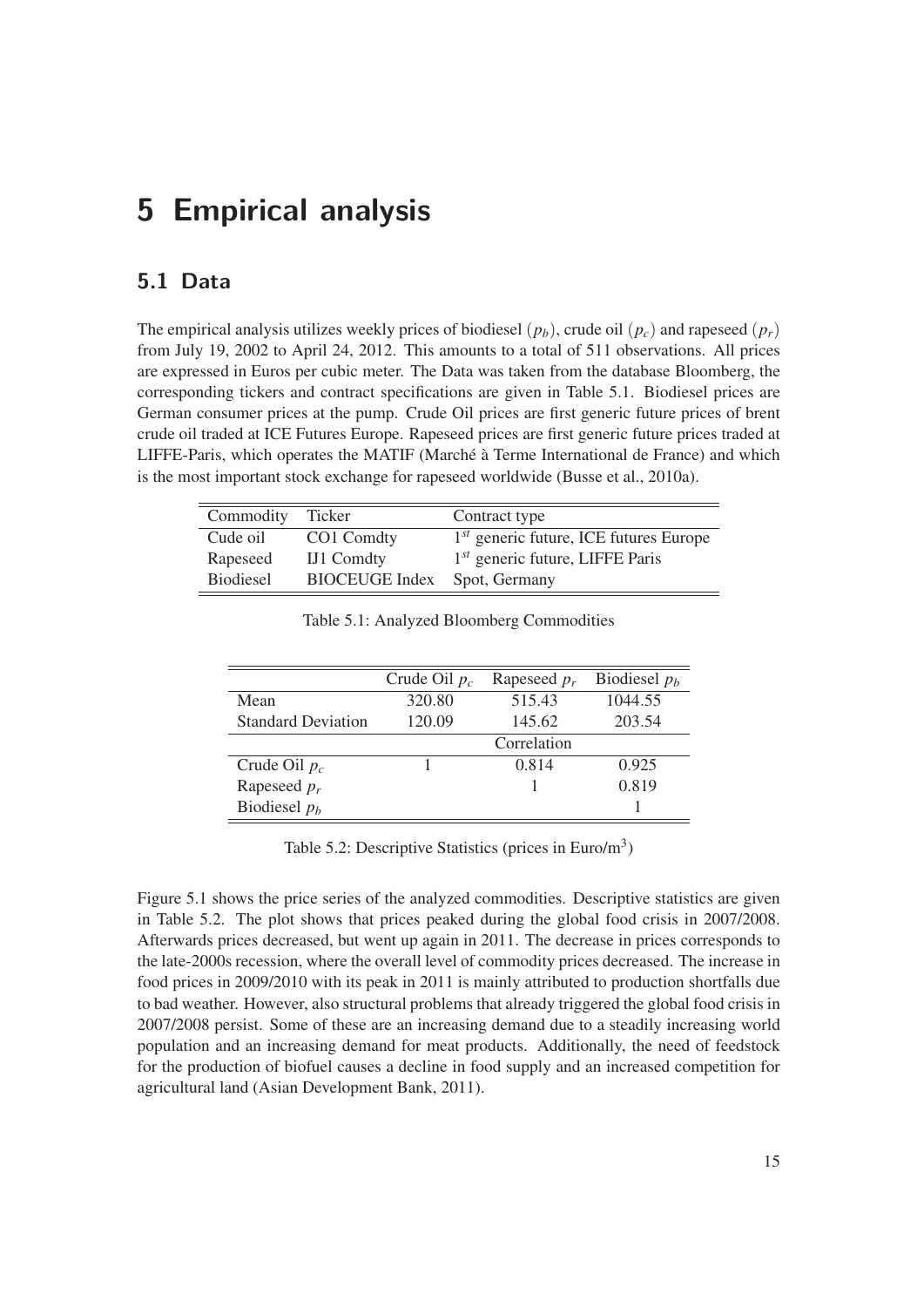#### 5 Empirical analysis

Another, though ambiguous explanation often given for the sharp increase in prices is speculative activity in commodity price markets. Ghosh (2010) argues that price movements of the size as realized during the food crisis could not have been created solely by real supply and demand changes. The actual function of speculators in the market is to predict price patterns and thereby stabilize the market, reduce price volatility and ensure liquidity. Therefore, the presence of speculators in the market does not harm the market per se. However, excessive speculation and a lack of regulations can lead to prices that do not reflect demand and supply anymore. Headey and Fan (2008) though point out that higher prices induce speculation and therefore, it is hard to determine causality.



For the statistical analysis of the data logarithmic transformations are taken in order to obtain well-behaved errors. Additionally, using logarithmic prices facilitates interpretation of results, since coefficients correspond to percentage changes and therefore, can be interpreted as price elasticities (Serra et al., 2011). Missing data points are interpolated using cubic splines. Seasonal effects in the data are removed using a local linear regression function (LLR) as suggested by Härdle et al. (2011). The seasonal effect of week  $t$  ( $t = 1, \ldots, 52$ ) is defined as

$$
\Lambda_t = \underset{a,b}{\arg \min} \sum_{i=1}^{52} {\{\bar{p}_t - a - b(i-t)\}^2 K_h(i-t) }
$$

where  $\bar{p}_t$  is the mean over years of weekly prices,  $K_h(.)$  is a kernel function and *h* a positive bandwidth parameter. We use a Gaussian kernel and choose the bandwidth as proposed by Bowman and Azzalini (1997). The following analysis is based on deseasonalized data. Results obtained using the original data without seasonal adjustment can be found in the appendix. All estimates are in-sample estimates.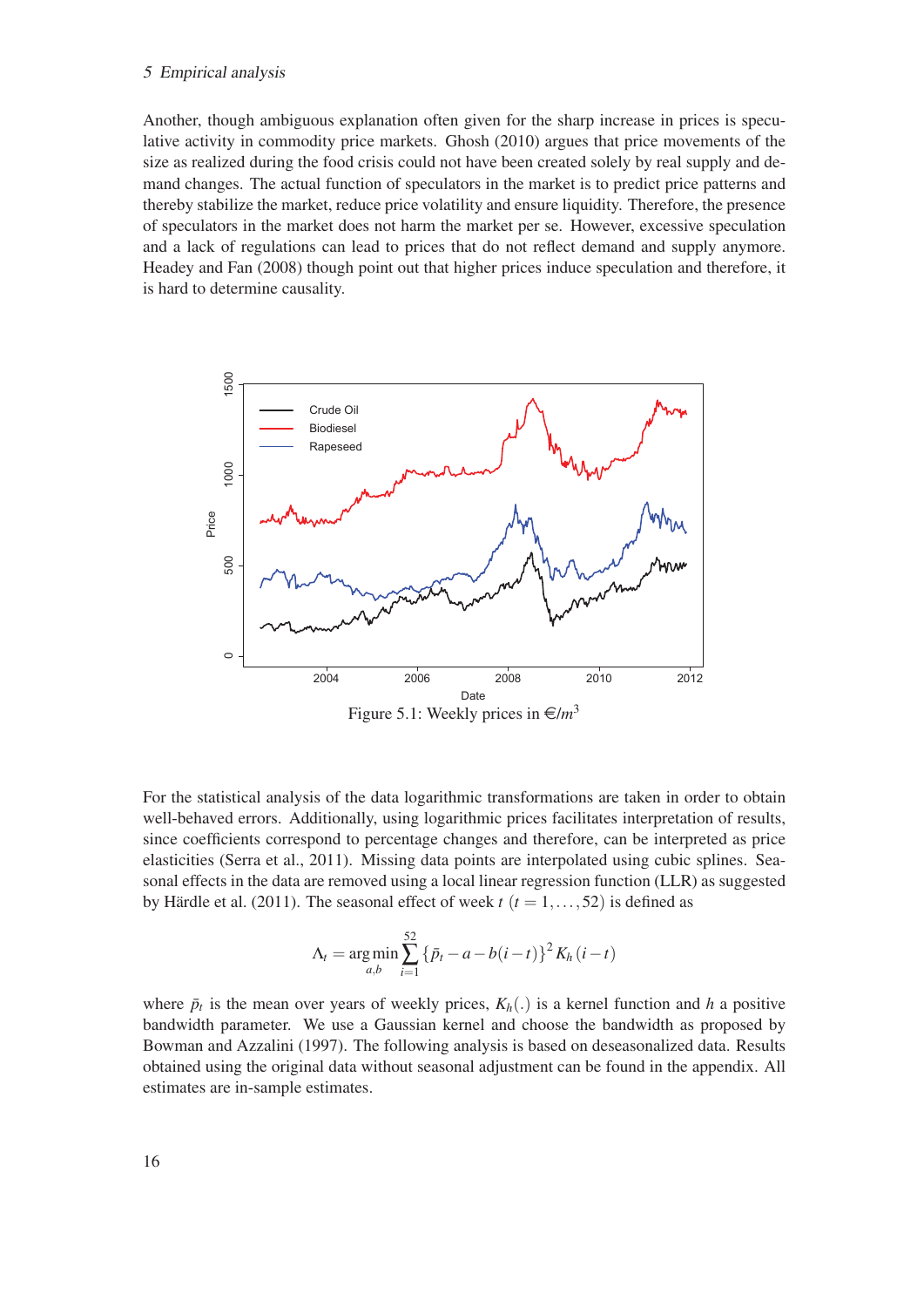### **5.2 Results**

### **5.2.1 Unit root and cointegration tests**

In order to test for the presence of a unit root in the price series of crude oil, biodiesel and rapeseed the Augmented Dickey Fuller (ADF) test as well as the KPSS test proposed by Kwiatkowski et al. (1992) were conducted.

The ADF test tests the null hypothesis of a unit root process against the alternative of a stationary process. The process may contain a deterministic trend, a drift or none of both. The lag order of the ADF test is determined by a general-to-specific approach, where the number of lags is decreased until the smallest number of lags is obtained that still has uncorrelated errors. The test gives evidence for the presence of a unit root in all three price series. The existence of a trend or a drift is rejected for all series. Test statistics are given in Table 5.3.

|                  | <b>Test Statistic</b> | 5% Critical Value | Lags |
|------------------|-----------------------|-------------------|------|
| Crude Oil        | $-1.1634$             | $-1.95$           | Q    |
| <b>Biodiesel</b> | 0.9899                | $-1.95$           | 9    |
| Rapeseed         | $-0.5339$             | $-1.95$           | Χ    |

|  | Table 5.3: Results of the Augmented Dickey Fuller Test |  |  |
|--|--------------------------------------------------------|--|--|
|--|--------------------------------------------------------|--|--|

In contrast to the ADF test, the KPSS test tests the null hypothesis of a stationary process against the alternative of a unit root process and therefore is the more conservative test. The test statistic of the KPSS test are given in Table 5.4. The null of a stationary process is rejected in all three price series. Hence, the results of the KPSS test are in line with the results of the ADF test.

|                  | <b>Test Statistic</b> | 5% Critical Value |
|------------------|-----------------------|-------------------|
| Crude Oil        | 2.0353                | 0.463             |
| <b>Biodiesel</b> | 2.2059                | 0.463             |
| Rapeseed         | 1.7084                | 0.463             |

|  | Table 5.4: Results of the KPSS Test |  |  |  |  |
|--|-------------------------------------|--|--|--|--|
|--|-------------------------------------|--|--|--|--|

The cointegration rank r is determined using the Johansen trace test described by Johansen (1995). In order to apply the test, it is useful to know the lag length of the VECM. A lag-structure analysis based on the Hannan Quinn information criterion (HQ) is conducted, which yields a consistent estimate of the lag length (Lütkepohl, 2005). The result suggests an optimal lag order of 1. The results of the Johansen trace test suggest the existence of a single cointegration relation. The corresponding test statistics as well as the cointegration relationship are given in Table 5.5.

The results suggest that there exists a long run relationship between crude oil, biodiesel and rapeseed. The parameters indicate that biodiesel is positively related with crude oil and rapeseed in the long run. When biodiesel or rapeseed prices change by 10%, biodiesel prices change by 4.43% and 1.36% respectively. The positive long run link between biodiesel and rapeseed is not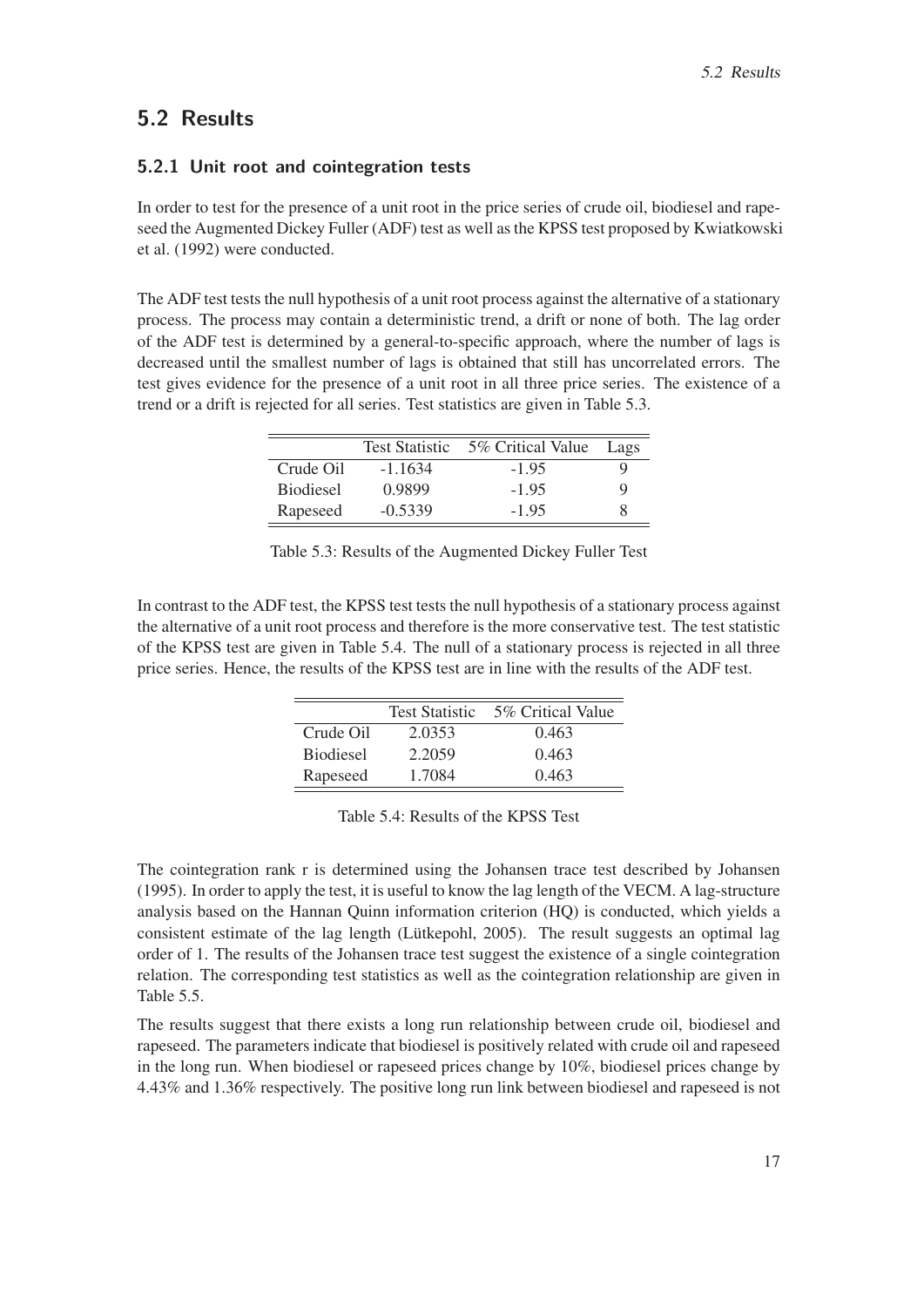#### 5 Empirical analysis

| Test Statistic 5% Critical Value<br>$H_0$<br>$H_a$ |  |  |  |  |  |  |  |  |
|----------------------------------------------------|--|--|--|--|--|--|--|--|
| $r=0$<br>49.37<br>31.52<br>r > 0                   |  |  |  |  |  |  |  |  |
| 17.95<br>5.71<br>$r < 1$ $r > 1$                   |  |  |  |  |  |  |  |  |
| $r < 2$ $r > 2$<br>8.18<br>1.14                    |  |  |  |  |  |  |  |  |
| Cointegration relation $\beta^{\top} p_t$ :        |  |  |  |  |  |  |  |  |
| $p_{bt} = 0.443 p_{ct} + 0.136 p_{rt}$             |  |  |  |  |  |  |  |  |

Table 5.5: Johansen trace test for cointegration

surprising, since biodiesel production costs largely depend on the price of its feedstock. The positive link between biodiesel and crude oil may on the one hand arise due to the fact that biodiesel serves as a substitute for petroleum diesel that comes from refined crude oil. Hence, if crude oil prices rise and as a result also petroleum diesel prices, the demand for biodiesel increases which causes an increase in biodiesel prices. On the other hand, the long run link in prices is further strenghtened through blending obligations, which demand that at least 6.25% of transportation fuel sold comes from biofuel. The results are compatible with the findings of Balcombe and Rapsomanikis (2008), Serra et al. (2011) and Hassouneh et al. (2012).

### **5.2.2 VECM estimation**

Deviations from the long run equilibrium as well as short run dynamics are captured in the VECM. The estimation results of the VECM are shown in Table 5.6. Since we have weekly data, the estimates correspond to percentage changes from one week to the next. The estimates indicate that at a 5% significanve level only biodiesel reacts to deviations from the cointegration relation, while crude oil and rapeseed are exogenous with respect to the long run relationship. The adjustment coefficient of rapeseed is significant only at a 10% significance level and is about half the size of the adjustment coefficient of biodiesel. Hence, if at all, rapeseed adjusts much slower to deviations from the long run equilibrium than biodiesel. This can be explained by the fact that crude oil and rapeseed are traded on the world market, while biodiesel is traded mainly domestically. Crude oil is also exogenous to short term price changes and is only affected by market shocks, which indicates that the crude oil market is efficient. Rapeseed prices, when regarding significance at a 10% level, are affected by own lagged prices, but not by crude oil or biodiesel prices. Biodiesel in contrast, in the short run reacts to changes in crude oil as well as to own lagged prices. Hence, although there exists a long run link between the prices of biodiesel, crude oil and rapeseed, biodiesel does not influence rapeseed and crude oil prices in the short run and only has a limited capacity to influence rapeseed in the long run. Biodiesel prices rather react to price changes in the other two markets. This is compatible with the findings of Hassouneh et al. (2012) in the Spanish market. However, they find that rapeseed reacts to biodiesel price changes in the short run.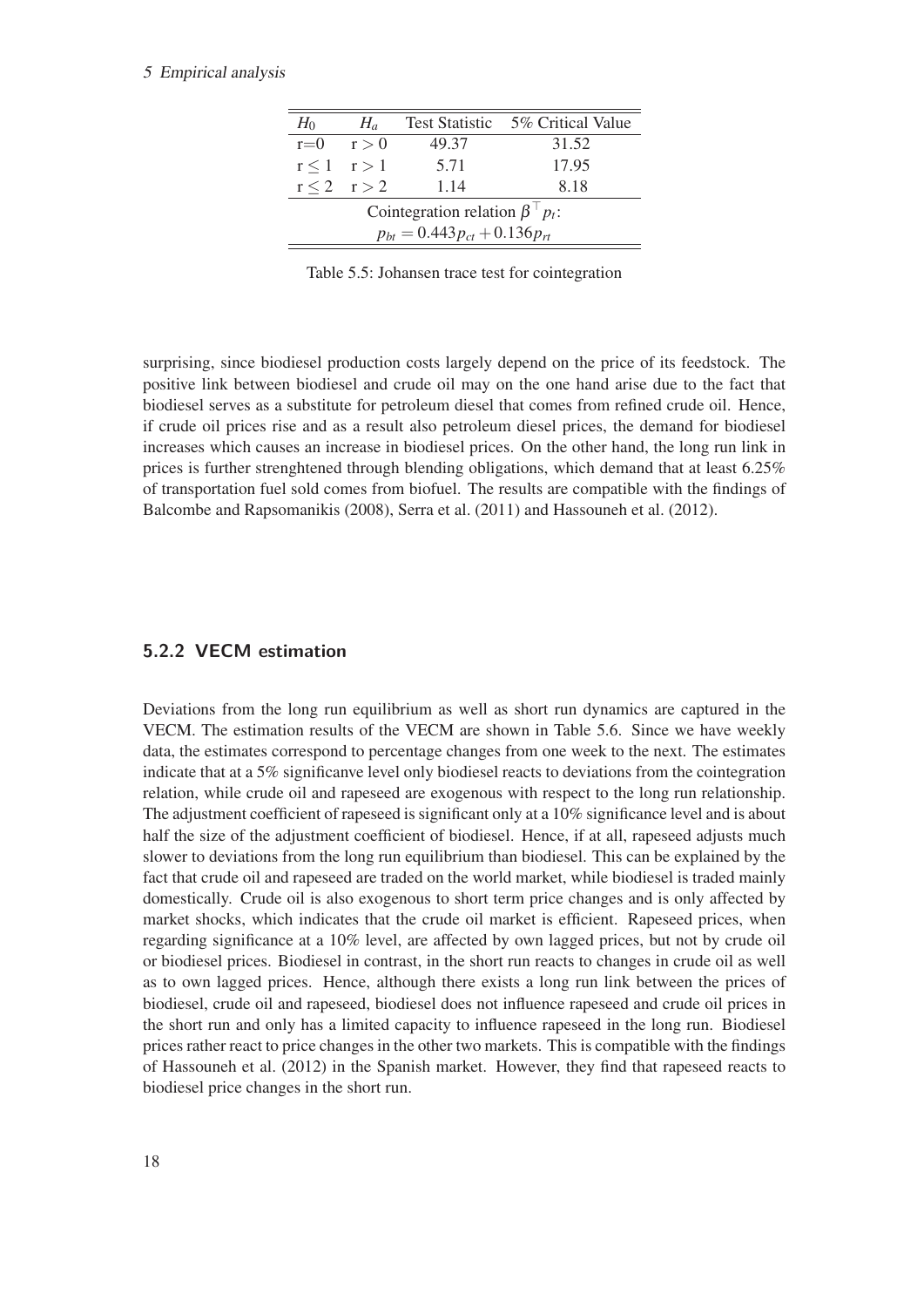|                 | $\mathcal{C}$ | $\beta$ $p_{t-1}$ | $\Delta p_{ct-1}$ | $\Delta p_{rt-1}$ | $\Delta p_{bt-1}$ |
|-----------------|---------------|-------------------|-------------------|-------------------|-------------------|
| $\Delta p_{ct}$ | 0.0027        | 0.0020            | $-0.0587$         | $-0.0832$         | $-0.0840$         |
|                 | (0.0020)      | (0.0135)          | (0.0486)          | (0.0801)          | (0.1236)          |
| $\Delta p_{rt}$ | 0.0012        | $0.0141*$         | $-0.0167$         | $0.0832*$         | 0.0395            |
|                 | (0.0012)      | (0.0080)          | (0.0287)          | (0.0473)          | (0.0730)          |
| $\Delta p_{bt}$ | $0.0011*$     | $0.0296***$       | $0.0694***$       | 0.0328            | $-0.1566***$      |
|                 | (0.0007)      | (0.0045)          | (0.0160)          | (0.0265)          | (0.0408)          |

Table 5.6: Estimates of the VECM. \*, \*\*, \*\*\* Statistically significant at the 10%, 5% and 1% significance level.

### **5.2.3 Multivariate GARCH model estimation**

Figure 5.2 shows the residuals of the VECM. The visual impression suggests the presence of volatility clustering. In order to confirm this impression the residuals of the VECM are tested for autocorrelation and GARCH effects. The autocorrelation function (ACF) and partial autocorrelation function (PACF) suggest that the residuals are not autocorrelated. The ACF and PACF are depicted in Figure 5.3. This is supported by the results of the Ljung-Box test for autocorrelation. However, the ACF and PACF of squared residuals give evidence for autocorrelation as can be seen in Figure 5.4. Again, the results of the Ljung-Box test support this impression. Hence, there seem to exist GARCH effects in the residuals which is revealed in the clustered volatility.

In order to model the GARCH effects a multivariate GARCH model as described in section 4.1 is utilized. Several specifications for the univariate GARCH equations were tried, however, the exponential GARCH model fits the data best. Tests for normality reveal that the VECM residuals are not normally distributed. Though the QMLE are still consistent, non-normality of the residuals causes inefficiency. Therefore, we additionally estimate the parameters under the assumption that the residuals follow a generalized error distribution (GED). The GED contains the normal distribution as a special case, and many other distributions with thinner and thicker tails. The distribution depends on the parameter  $v$ , which determines the thickness of tails and is estimated together with the other parameters of the MGARCH model. If  $v = 2$  the GED equals the standard normal distribution.  $v < 2$  implies a distribution with thicker tails than the standard normal distribution and  $v > 2$  implies a thinner tailed distribution.

The normality based QML estimates of the MGARCH model are given in Table 5.9. Table 5.10 shows the estimates under the assumption of a GED. The results differ only slightly, regarding significance at a 5% level, both lead to the same conclusion. The tail-thickness parameter  $v$  is significant different from 2 for all three univariate GARCH processes. This indicates that the distribution of the residuals is thicker tailed than the standard normal distribution, which is in line with the results of the Shapiro-Wilk test.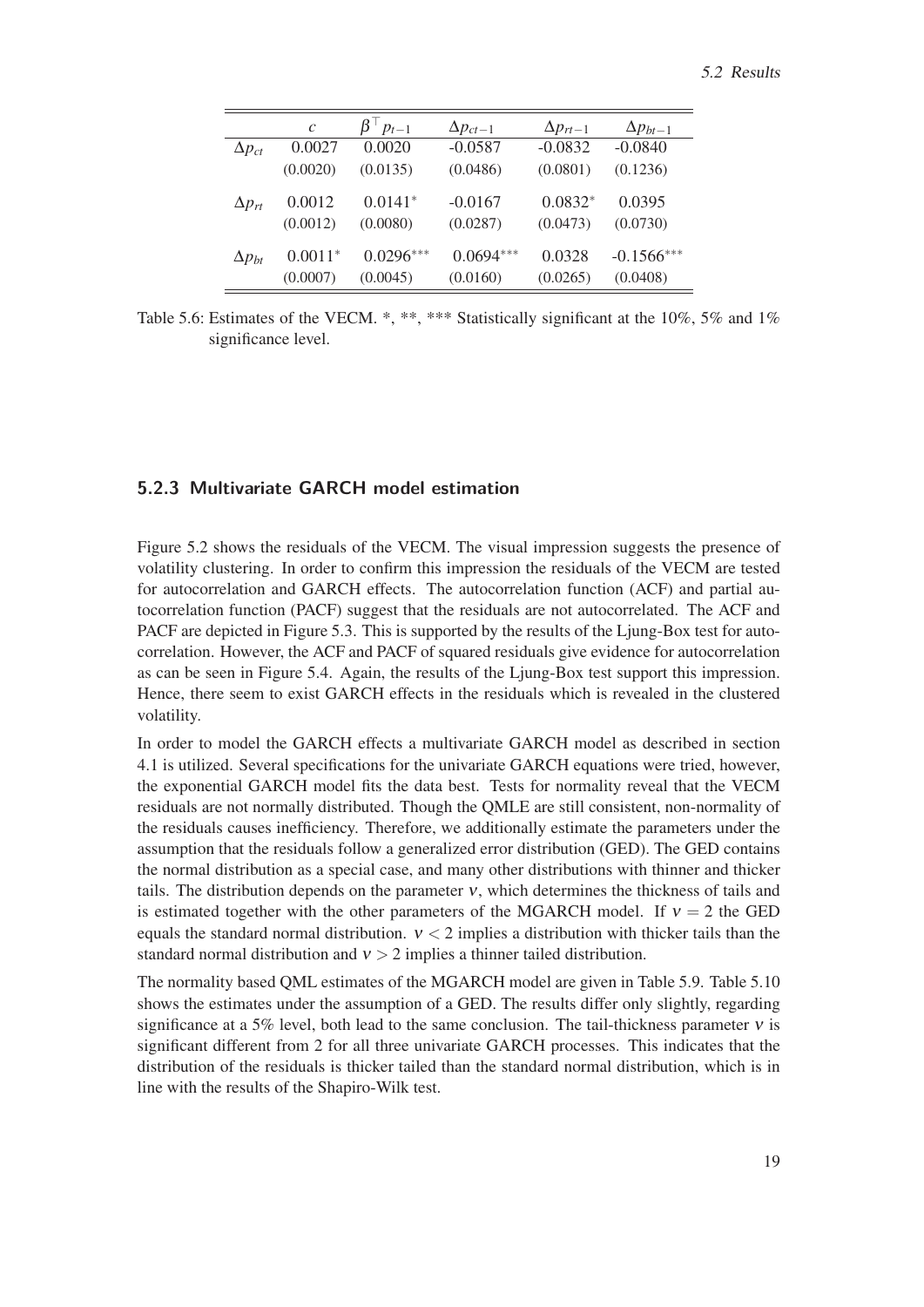

Figure 5.2: VECM residuals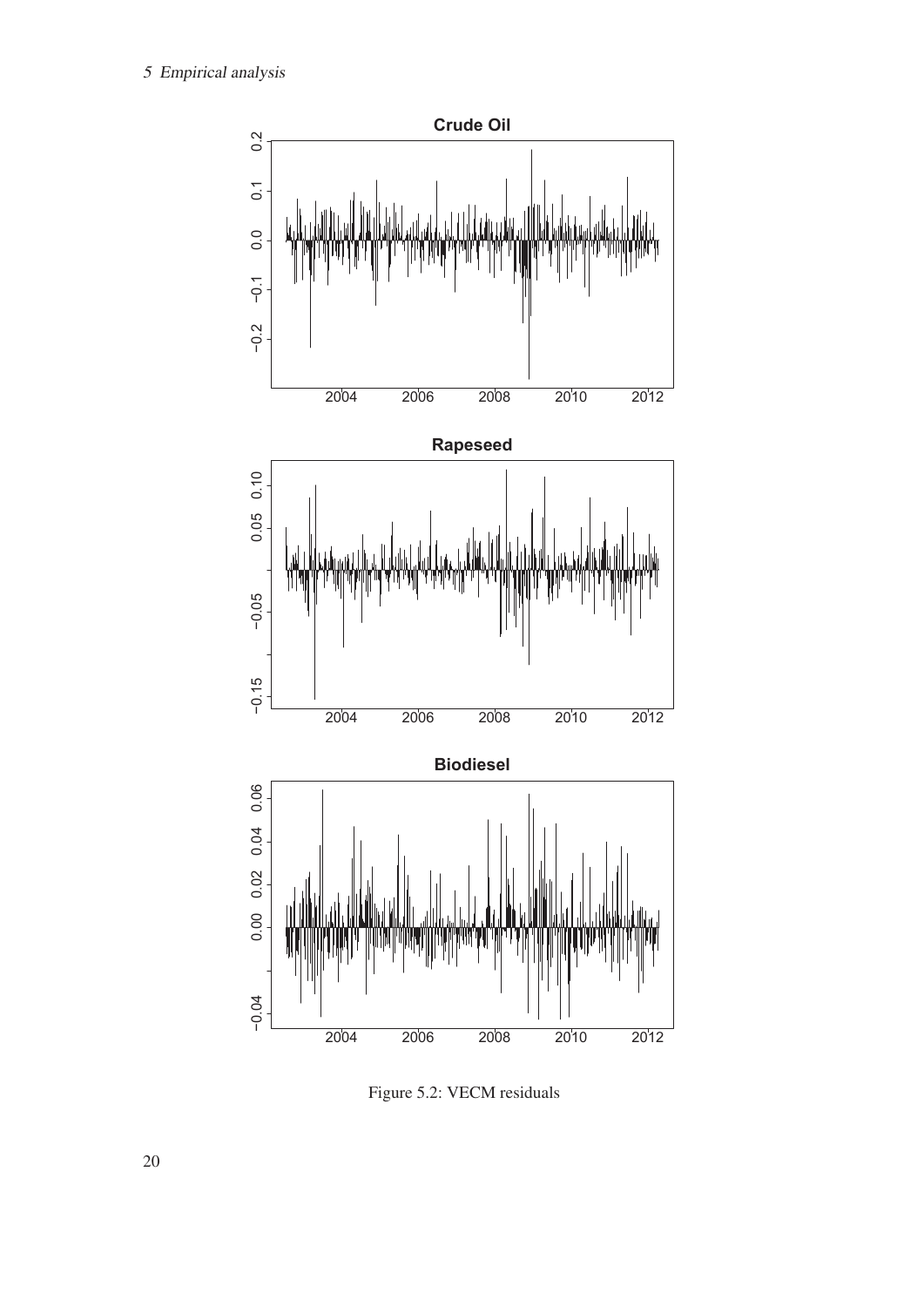

Figure 5.3: ACF (upper panel) and PACF (lower panel) of VECM residuals



Figure 5.4: ACF (upper panel) and PACF (lower panel) of squared VECM residuals

|                  | Residuals                                |      |                       | Squared residuals |       |    |
|------------------|------------------------------------------|------|-----------------------|-------------------|-------|----|
|                  | <b>Test Statistic</b><br>p-Value<br>lags |      | <b>Test Statistic</b> | p-Value           | lags  |    |
| Crude oil        | 24.46                                    | 0.22 | 20                    | 97.44             | 0.000 | 10 |
| Rapeseed         | 20.79                                    | 0.41 | 20                    | 28.81             | 0.001 | 10 |
| <b>Biodiesel</b> | 15.46                                    | 0.74 | 20                    | 22.44             | 0.013 | 10 |

Table 5.7: Box-Ljung test for autocorrelation of the VECM residuals and the squared VECM residuals

For crude oil, the GARCH parameter  $\alpha$  is significant at a 5% level and negative. This implies that market shocks have a negative impact on volatility. At the same time, the asymmetry measure  $\gamma$  is positive and significant at a 10% significance level. This suggests that positive shocks reduce the volatility less than negative shocks. For rapeseed and biodiesel, the GARCH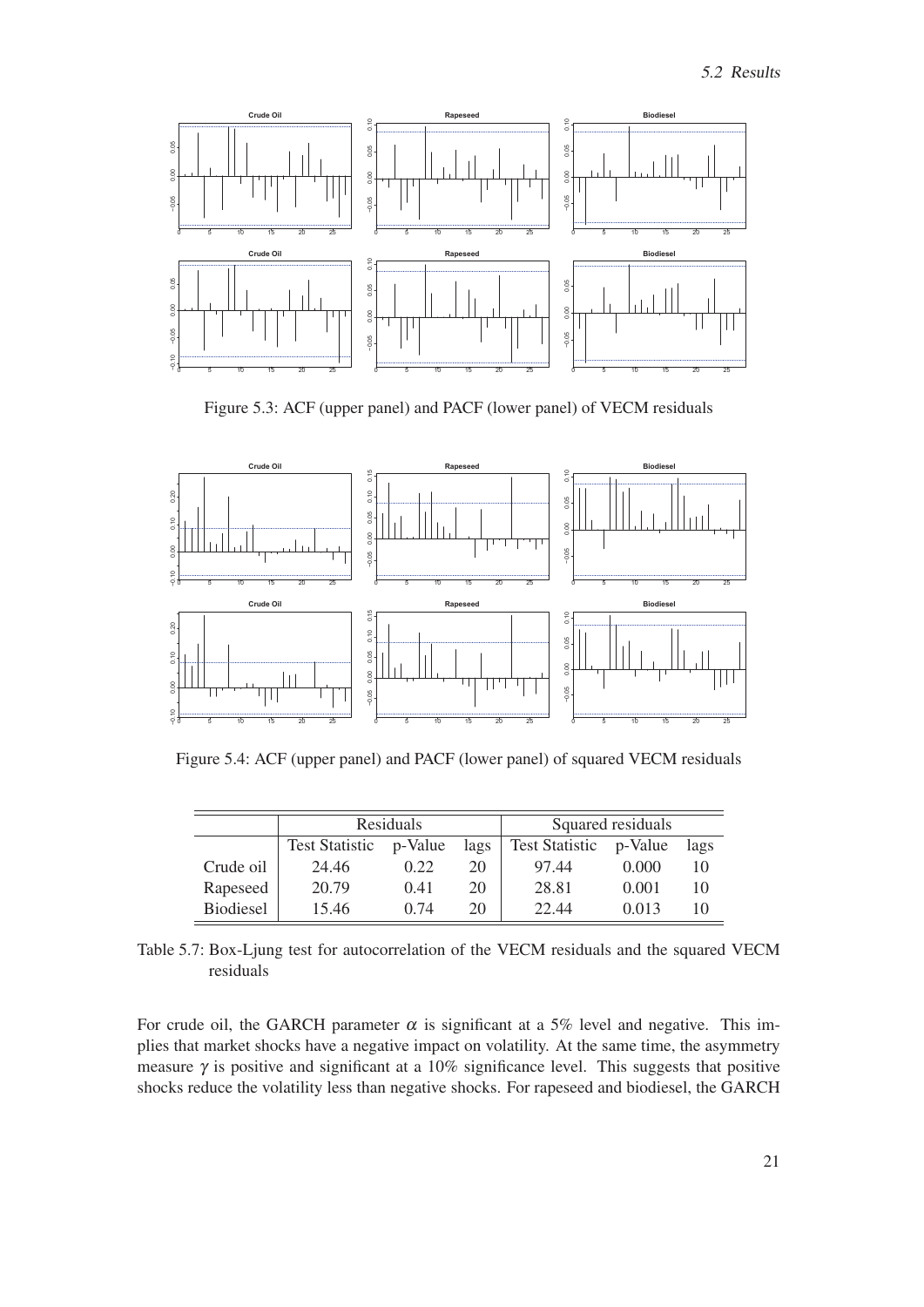#### 5 Empirical analysis

|                  | <b>Test Statistic</b> | p-Value    |
|------------------|-----------------------|------------|
| Crude oil        | 0.96                  | 4.84e-11   |
| Rapeseed         | 0.94                  | $2.33e-13$ |
| <b>Biodiesel</b> | 0.95                  | $1.65e-11$ |

Table 5.8: Shapiro-Wilk test for normality of the VECM residuals

paramter  $\alpha$  is insignificant, while the asymmetry measure  $\gamma$  is positive and significant at a 5% and 10% significance level, respectively. This suggests that positive shocks increase volatility, while negative shocks decrease volatility. The persistence coefficients  $\beta$  are significant and close to one. A persistence coefficient close to one implies a high degree of persistency in the volatility. This means that high volatility today implies high volatility in the future. The DCC model estimates indicate that shocks in the market cause correlations to increase. The persistence measure is insignificant, hence correlations seem to be independent of past correlations.

A plot of the estimated conditional variances can be found in Figure 5.5. The volatilities show strong time-varying behavior. The conditional variance of crude oil is largest in 2008. It reaches a historically high level during the sample period and returns relatively fast its initial level. Rapeseed and biodiesel prices show high volatility in phases of high price levels. Their volatility peaks during the food crisis in 2008 and remains large afterwards. This corresponds to the finding that rapeseed and biodiesel volatility increases with positive market shocks and are highly persistent. During the food crisis prices jumped to extremely high levels, causing the volatility to increase as well.

Figure 5.6 shows the estimated conditional correlations. The insignificant persistency coefficient can be recognized in the large fluctuations of the correlations. Regarding the correlation between the volatilities of crude oil and rapeseed, it can be seen that is positive during the almost whole sample period except for the end of 2011 when it shortly turns negative. The correlation shows several large peaks in 2008 and 2009. The correlations between biodiesel and crude oil and biodiesel and rapeseed are much smaller than the one between crude oil and rapeseed. Furthermore, they turn negative several times during the sample period. Since 2008 negative peaks occur more frequently. This corresponds to a time of high price levels and instability due to the global food crisis. Additionally, intensified speculative activity in the agricultural market might be responsible for negative correlations due to unpredictable volatility movements.

|                |           | Crude Oil             |           | Rapeseed |           | <b>Biodiesel</b> |
|----------------|-----------|-----------------------|-----------|----------|-----------|------------------|
| $\omega_i$     | $-0.5281$ | (0.1061)              | $-0.3117$ | (0.2298) | $-0.6355$ | (0.2028)         |
| $\alpha_i$     | $-0.1367$ | (0.0025)              | $-0.0372$ | (0.3536) | $-0.0352$ | (0.5819)         |
| $\beta_i$      | 0.9159    | (0.0000)              | 0.9556    | (0.0000) | 0.9236    | (0.0000)         |
| $\gamma_i$     | 0.0782    | (0.0760)              | 0.2187    | (0.0006) | 0.2059    | (0.0766)         |
|                |           | <b>DCC</b> Parameters |           |          |           |                  |
| $\overline{a}$ | 0.0838    | (0.0031)              |           |          |           |                  |
| h              | 0.2183    | (0.1996)              |           |          |           |                  |

Table 5.9: Estimates of the DCC-EGARCH(1,1). P-value in parentheses.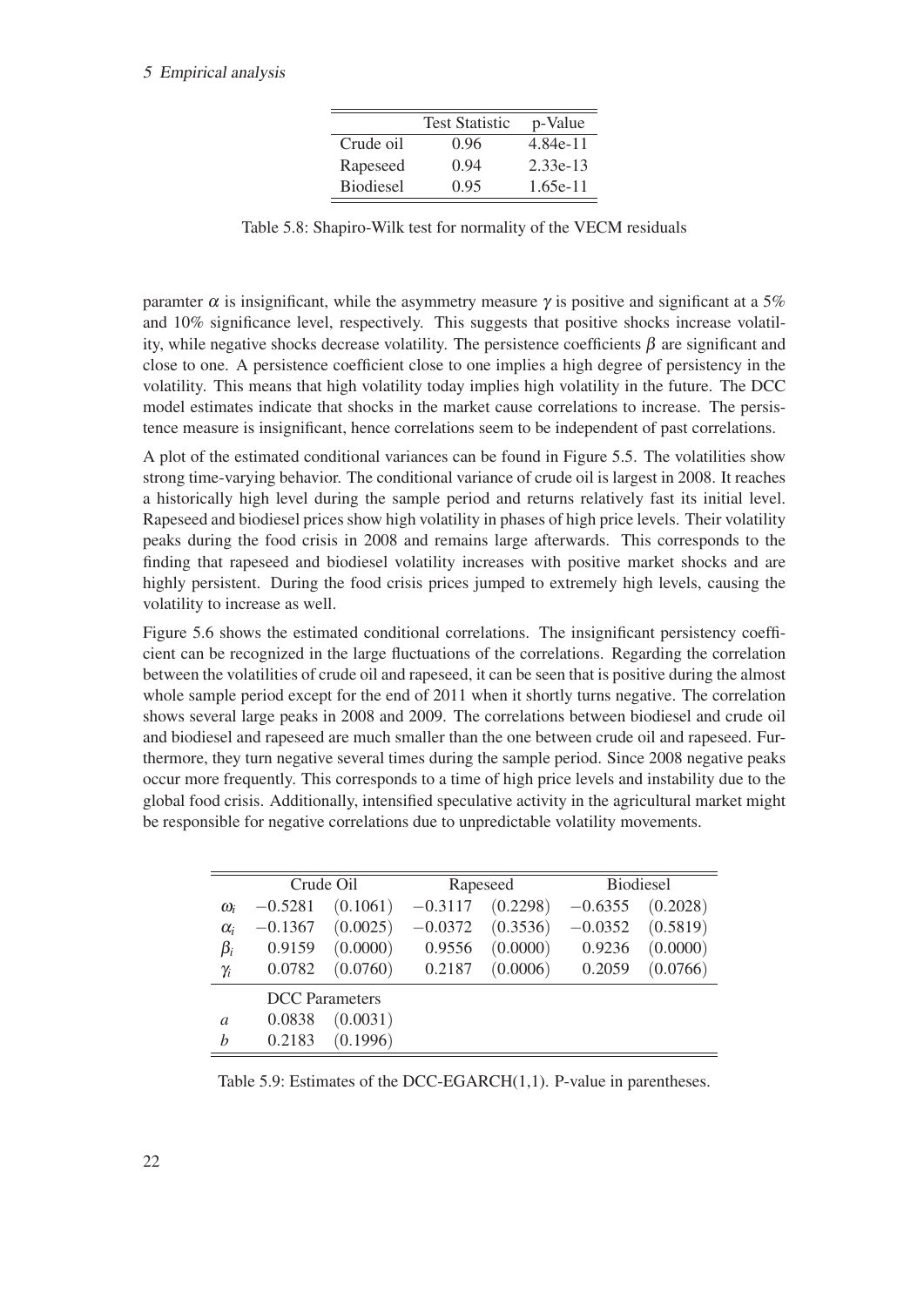|               |           | Crude Oil             |           | Rapeseed |           | <b>Biodiesel</b> |
|---------------|-----------|-----------------------|-----------|----------|-----------|------------------|
| $\omega_i$    | $-0.4874$ | (0.1389)              | $-0.5149$ | (0.1331) | $-0.4547$ | (0.2649)         |
| $\alpha_i$    | $-0.1198$ | (0.0036)              | $-0.0602$ | (0.1704) | $-0.0203$ | (0.6967)         |
| $\beta_i$     | 0.9228    | (0.0000)              | 0.9303    | (0.0000) | 0.9465    | (0.0000)         |
| $\gamma_i$    | 0.0848    | (0.0640)              | 0.1950    | (0.0028) | 0.1703    | (0.0950)         |
| $v_i$         | 1.4514    | (0.0000)              | 1.1664    | (0.0000) | 1.3155    | (0.0000)         |
|               |           | <b>DCC</b> Parameters |           |          |           |                  |
| $\mathfrak a$ | 0.0814    | (0.0043)              |           |          |           |                  |
| h             | 0.2201    | (0.2140)              |           |          |           |                  |

Table 5.10: Estimates of the DCC-EGARCH(1,1) model with generalized error distribution with shape parameter ν. P-value in parentheses.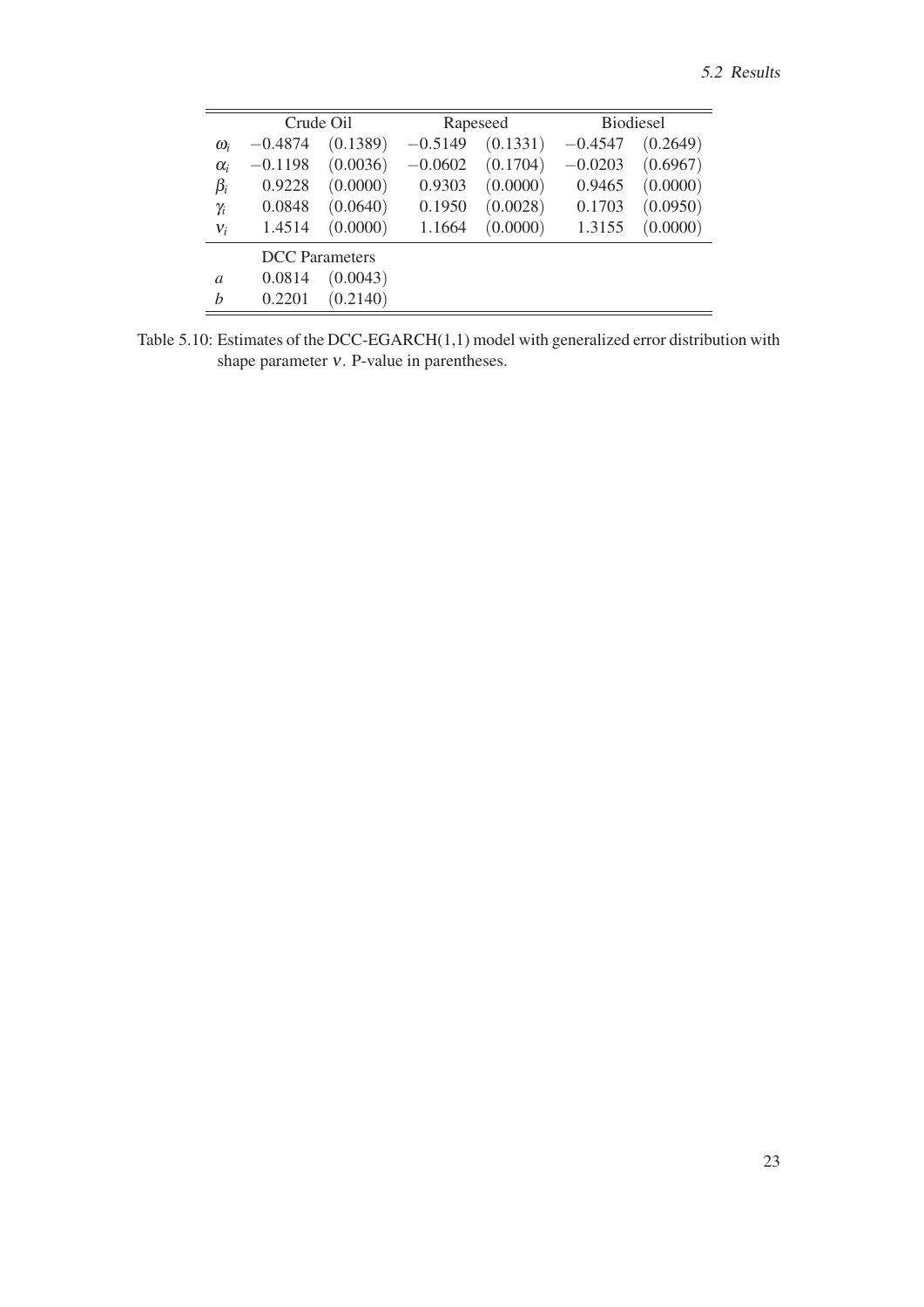

Figure 5.5: Conditional variance estimates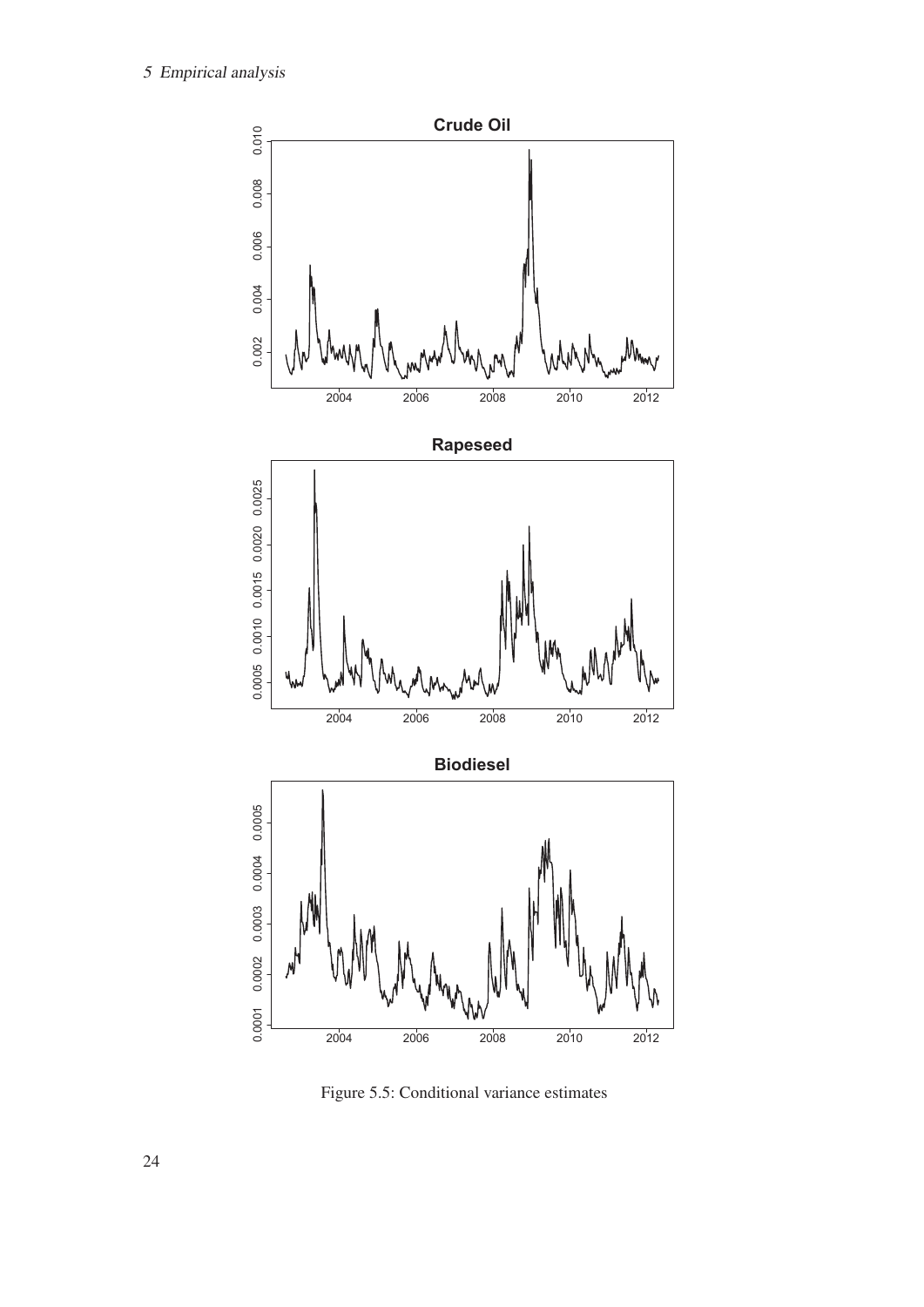

Figure 5.6: Conditional correlation estimates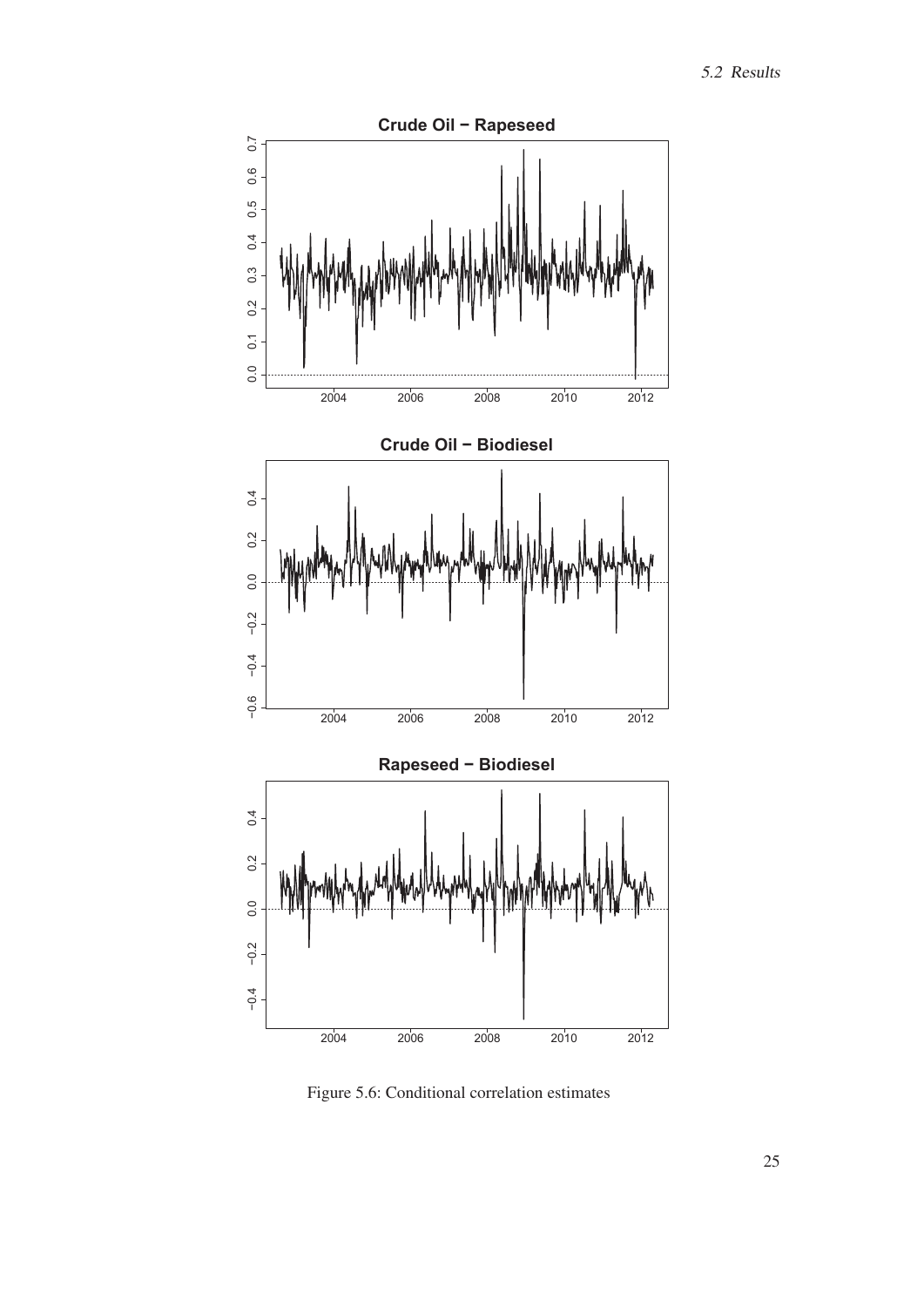### **5.2.4 Multivariate multiplicative volatility model estimation**

In order to relax the assumption of a constant unconditional covariance matrix the multiplicative volatility model as described in section 4.3 is applied to the VECM residuals. In a first step the unconditional covariance matrix is estimated nonparametrically. The Likelihood crossvalidation criterion yields a bandwidth parameter of 0.137. Figure 5.7 shows the estimated unconditional variances and correlations together with their pointwise 90% confidence interval. The confidence interval was computed using the 0.10 and 0.90 quantiles obtained based on 200 bootstrap experiments. The plots indicate that the assumption of a constant unconditional covariance matrix is unvalid.

Since the true unconditional covariance matrix cannot be observed, in order to assess the quality of the nonparametric estimates, in Figures 5.8 and 5.9 the estimated unconditional variances and correlations are shown together with the corresponding 6-month and 12-month rolling window variances and correlations. Especially with regard to the 12-month rolling covariance, the nonparametric estimates seem to fit the data quite well.

The estimated long run volatility of crude oil is relatively stable except for a large peak that reaches its maximum in the beginning of 2009. This corresponds to the phase of the food crisis, where prices reached a historically high level and markets were unstable. A similar pattern can be observed in the long run volatilities of rapeseed and biodiesel. They peak during and after the food crisis and return only slowly to the pre-crisis volatility level. Crude oil reaches its precrisis level of volatility much faster and shows an even lower volatility at the end of the sample period. In none of the commodities a trend for higher volatility in prices is visible.

The unconditional correlation between the volatility of crude oil and rapeseed is positive over the whole sample period. Until the end of 2005 however, it is very small and insignificant. From 2006 onwards it increases and reaches a peak at the end of 2008, where it is about 0.5. After 2009 the correlation decreases, but still remains relatively high. The high correlation between the volatility of crude oil and the volatility of rapeseed indicates that on the one hand there is an increasing tendency to react to the same market signals. On the other hand, the simultaneous development of their volatilities may also be an indicator for volatility transmission between the markets. However, the direction and magnitude of such a transmission can not be derived from the utilized model. Though, since crude oil is the much larger and more international market and therefore unlikely to be influenced by the volatility of rapeseed prices, it can be assumed that part of the correlation is due to volatility spillovers from crude oil to rapeseed prices. Phase of high correlation corresponds to phase where volatilities in the crude oil and rapeseed market were especially high. This finding suggests that the correlation is highest in volatile phases, which imposes an additional market risk. This is in line with the findings of Busse et al. (2010a), who find a historically high correlation in April 2009, where their sample however ends.

The unconditional correlation estimate for biodiesel and crude oil is increasing at the beginning of the sample period. Between 2004 and 2008 it is relatively constant at a level of about 0.3. In 2008 it starts decreasing and turns negative in 2009. Since 2010 it is increasing again, however it remains close to zero and insignificant. The sudden inversion of the correlations in 2008 corresponds to the unstable phase of the food crisis. It could be an indicator for an increasing presence of speculative activity in the market, in which many see a cause of the crisis. Speculative activity can cause high price levels and lead to unpredictable volatility behavior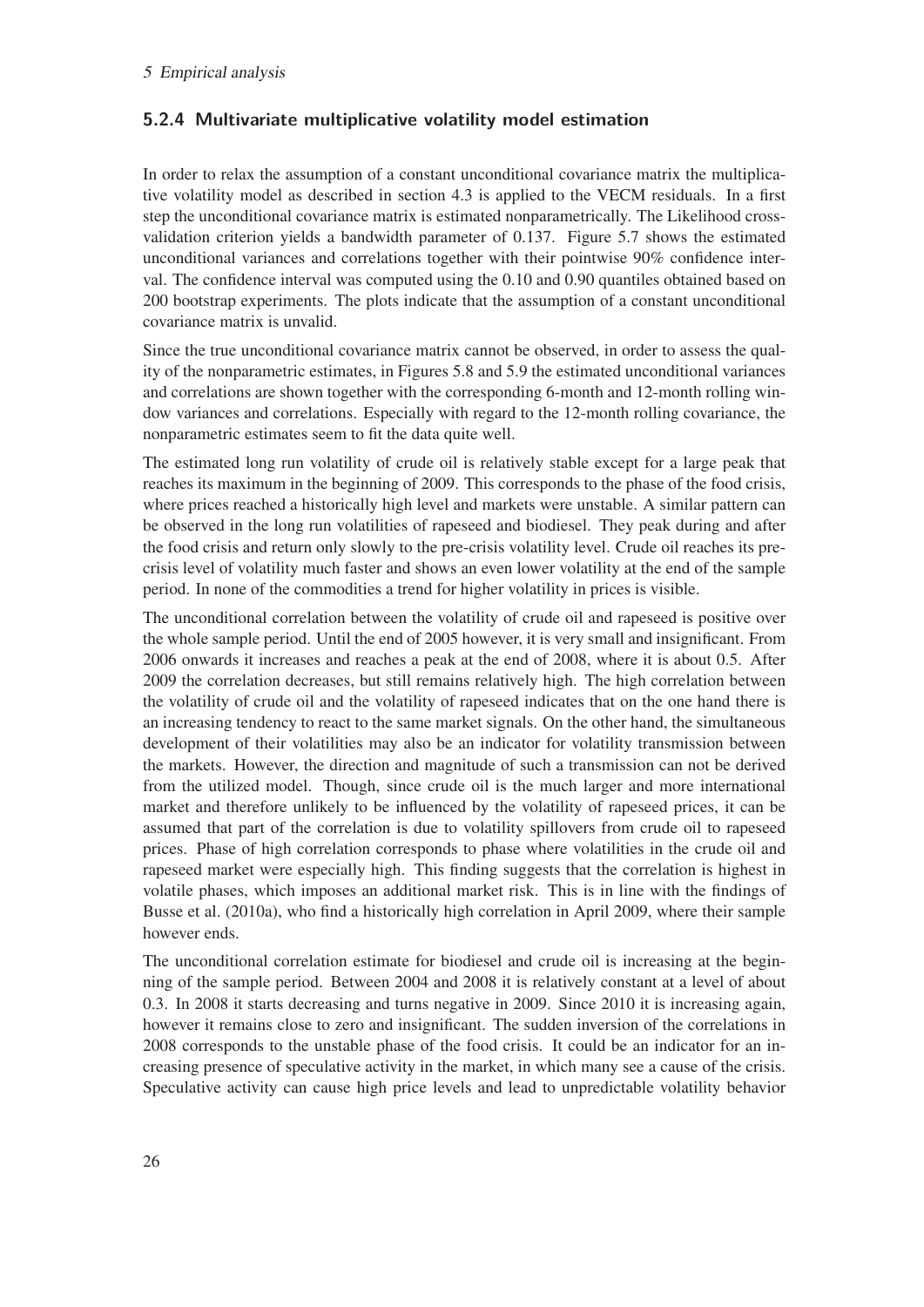(Robles et al., 2009). However, as already mentioned above, the effect of speculative activity is ambiguous.

Similar to the correlation between the volatility of crude oil and rapeseed, the one between biodiesel and rapeseed is close to zero until 2005 and then begins to increase. It peaks in 2006 and decreases afterward again. Since 2007 it stays at a low level and is insignificant during most of the remaining sample period. The peak corresponds to the time period were biofuel production in Germany boomed. From 2002 to 2007 it showed an exponential growth. Since 2007 however, biodiesel production stagnates. This is partly due to the change in the biofuel policy in Germany. Until the end of 2006 biodiesel was tax free. In 2007 tax exemptions were repealed and instead a binding minimum quote was introduced.



Figure 5.7: Unconditional variance and correlation estimates with 90% pointwise confidence intervals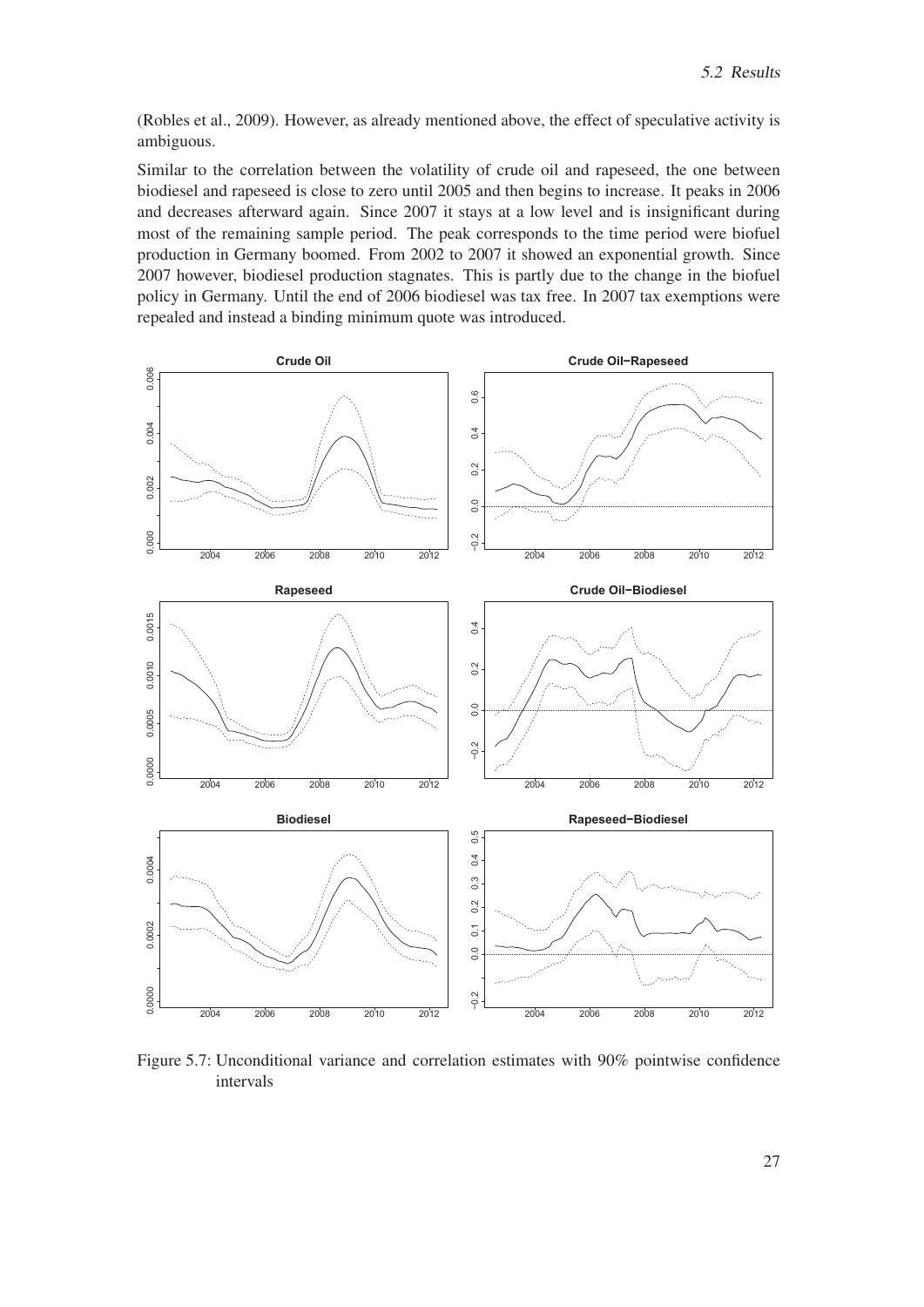

Figure 5.8: Unconditional variance estimates compared to rolling window variances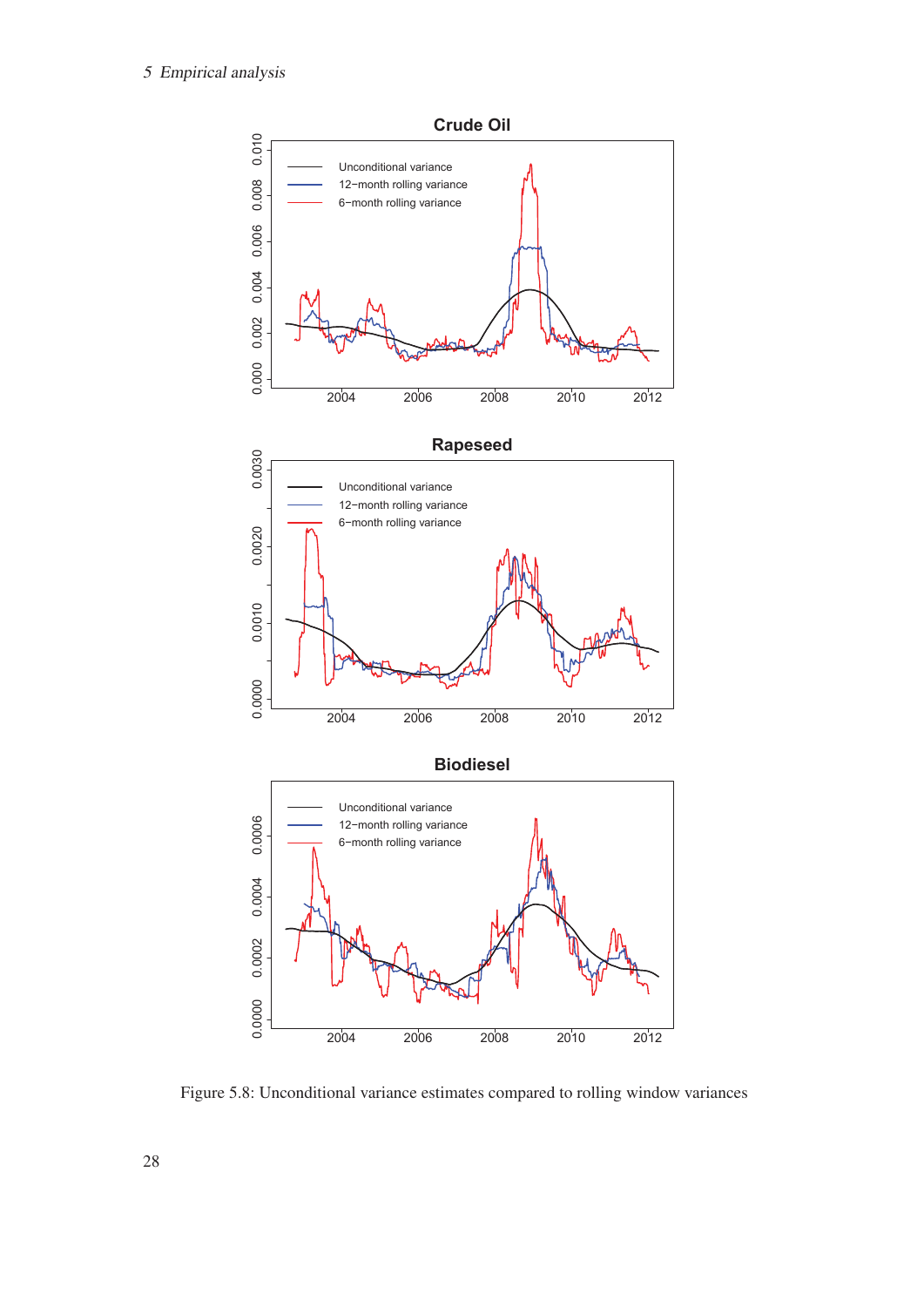

Figure 5.9: Unconditional correlation estimates compared to rolling window correlations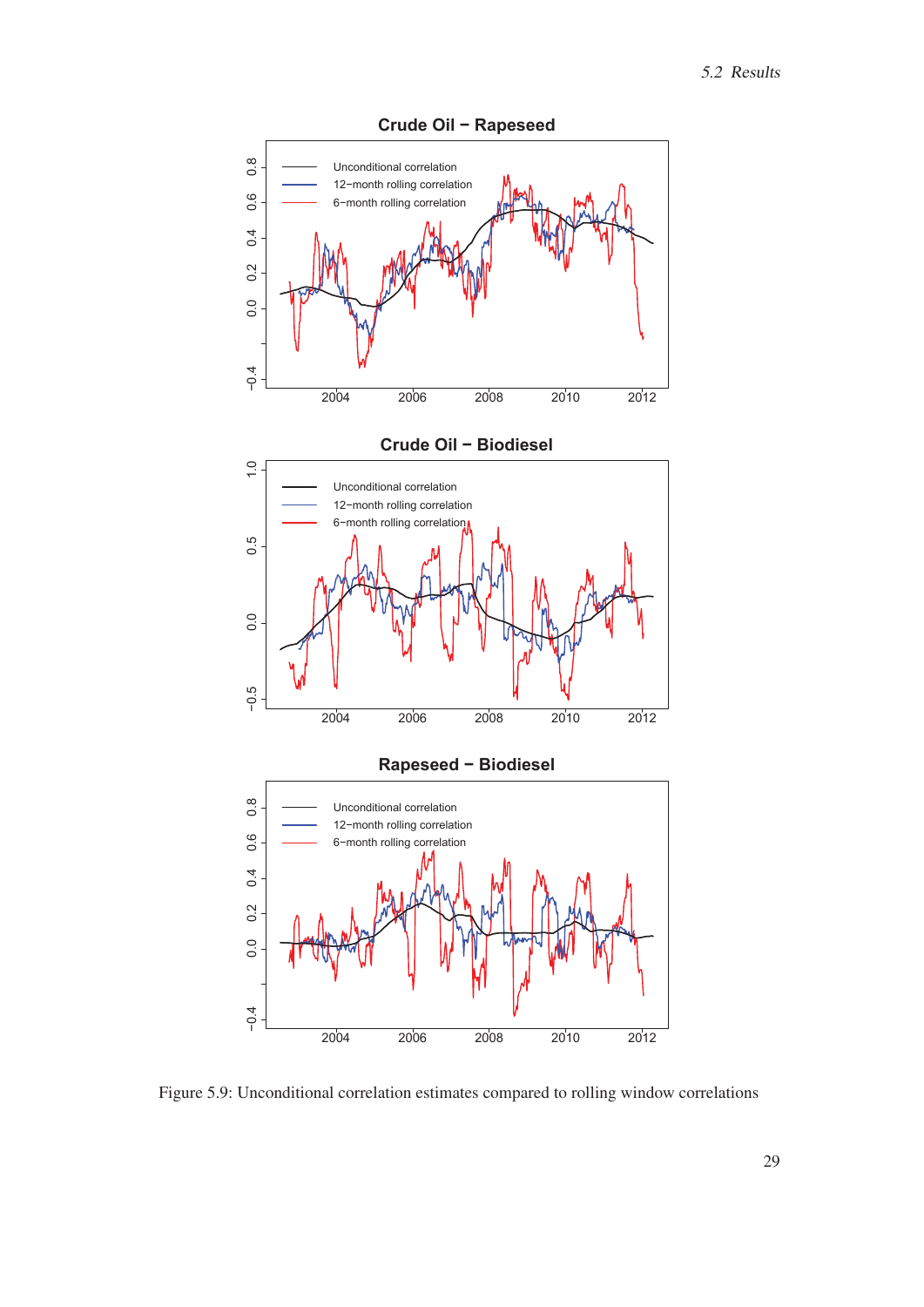

Figure 5.10: Residuals of the nonparametric covariance estimation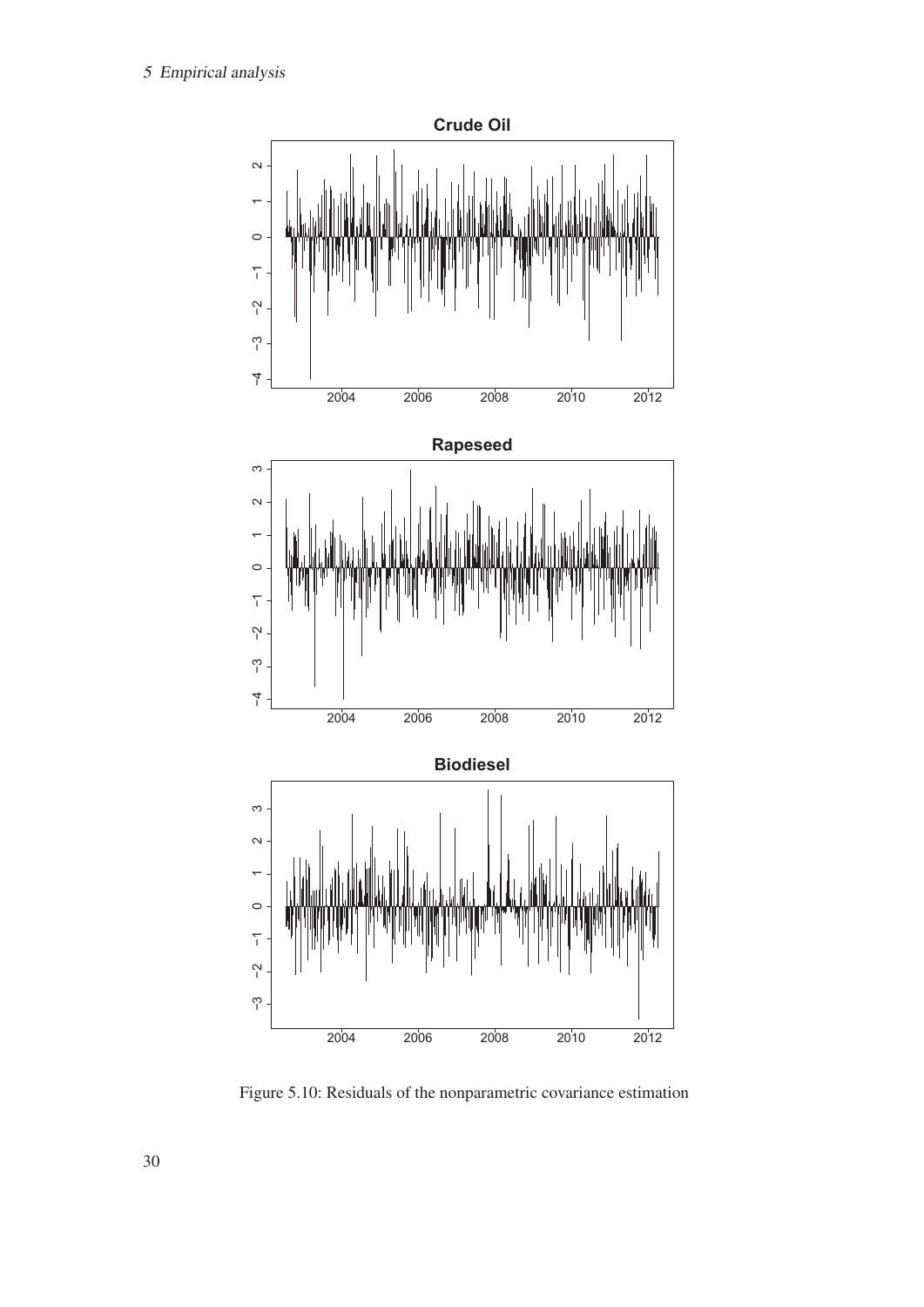In a second step the residuals of the VECM are standardized by the estimated unconditional covariance matrix. Figure 5.10 shows a plot of the standardized VECM residuals. The standardized residuals are tested for autocorrelation and heteroscedasticity. Test results can be found in Table 5.11. They reveal that the standardized residuals neither contain autocorrelation nor heteroscedasticity. This is evidence against the presence of GARCH effects in the short run dynamics.

|                  | Standardized residuals |         |      | Squared standardized residuals |      |      |
|------------------|------------------------|---------|------|--------------------------------|------|------|
|                  | <b>Test Statistic</b>  | p-Value | lags | Test Statistic p-Value         |      | lags |
| Crude oil        | 20.9                   | 0.40    | 20   | 19.2                           | 0.51 | 20   |
| Rapeseed         | 18.7                   | 0.54    | 20   | 23.6                           | 0.26 | 20   |
| <b>Biodiesel</b> | 18.3                   | 0.57    | 20   | 179                            | 0.59 | 20   |

Table 5.11: Box-Ljung test for autocorrelation of the standardized VECM residuals and the squared standardized VECM residuals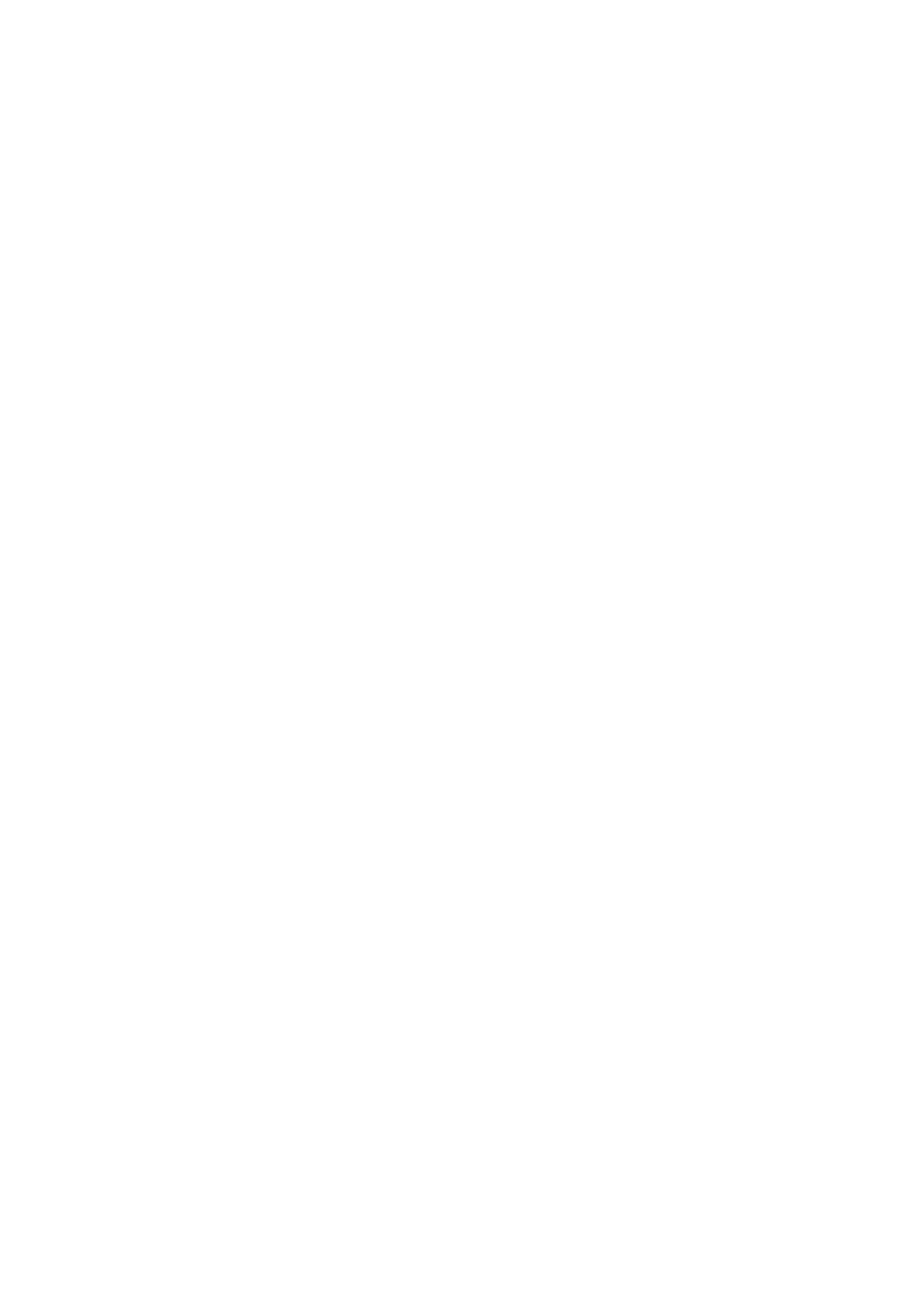## **6 Conclusion**

In this thesis linkages between the volatilities of energy prices and agricultural commodity prices in Germany are studied. Specific emphasis is given to the evolution of volatilities and their correlation over time. We analyze weekly prices of German biodiesel, crude oil and rapeseed over a period from 2002 and 2012. We find that in the long run prices move together and preserve an equilibrium relationship. A vector error correction model (VECM) is applied in order to filter the prices from the comovement. It is shown that biodiesel does not influence rapeseed and crude oil price levels in the short run and only has a limited capacity to influence rapeseed in the long run. Biodiesel prices rather react to price changes in the other two markets.

Next we apply a dynamic conditional correlation (DCC) GARCH model to the filtered prices. Results show that conditional volatilities are highly persistent and react to market shocks asymmetrically. Conditional correlations are mostly positive, but highly fluctuating, especially since the food crisis in 2008. Shocks in the markets cause an increase in the conditional correlations.

The multiplicative volatility model reveals that the unconditional covariance matrix of the filtered prices is time-varying. They exhibit a peak during and after the food crisis in 2008. A general upward trend in volatility cannot be observed. The correlation between crude oil and rapeseed volatilities is increasing in recent years, which indicates the presence of volatility spillovers. The correlations between the volatilities of biodiesel and crude oil and biodiesel and rapeseed are increasing in the beginning of the sample period, which corresponds to the boom in biofuel production. Since 2007 correlations are low and insignificant. This reveals that biodiesel only has a reduced impact on the volatilities of crude oil and rapeseed. The concern that biodiesel is the cause of high and volatile food prices seems, from the perspective of our analysis, unfounded.

So far, we analyzed linkages in volatilities and reasoned that they are an indicator for volatility spillovers. In a further study it would be interesting to investigate the direction and size of potential spill over effects. Furthermore, the DCC GARCH model does not allow for differences in the correlation structure of different commodities. Therefore, it would also be of interest to apply a generalized DCC-GARCH model, as for example proposed by Hafner and Franses (2009) , which incorporates commodity-specific correlation sensitivities.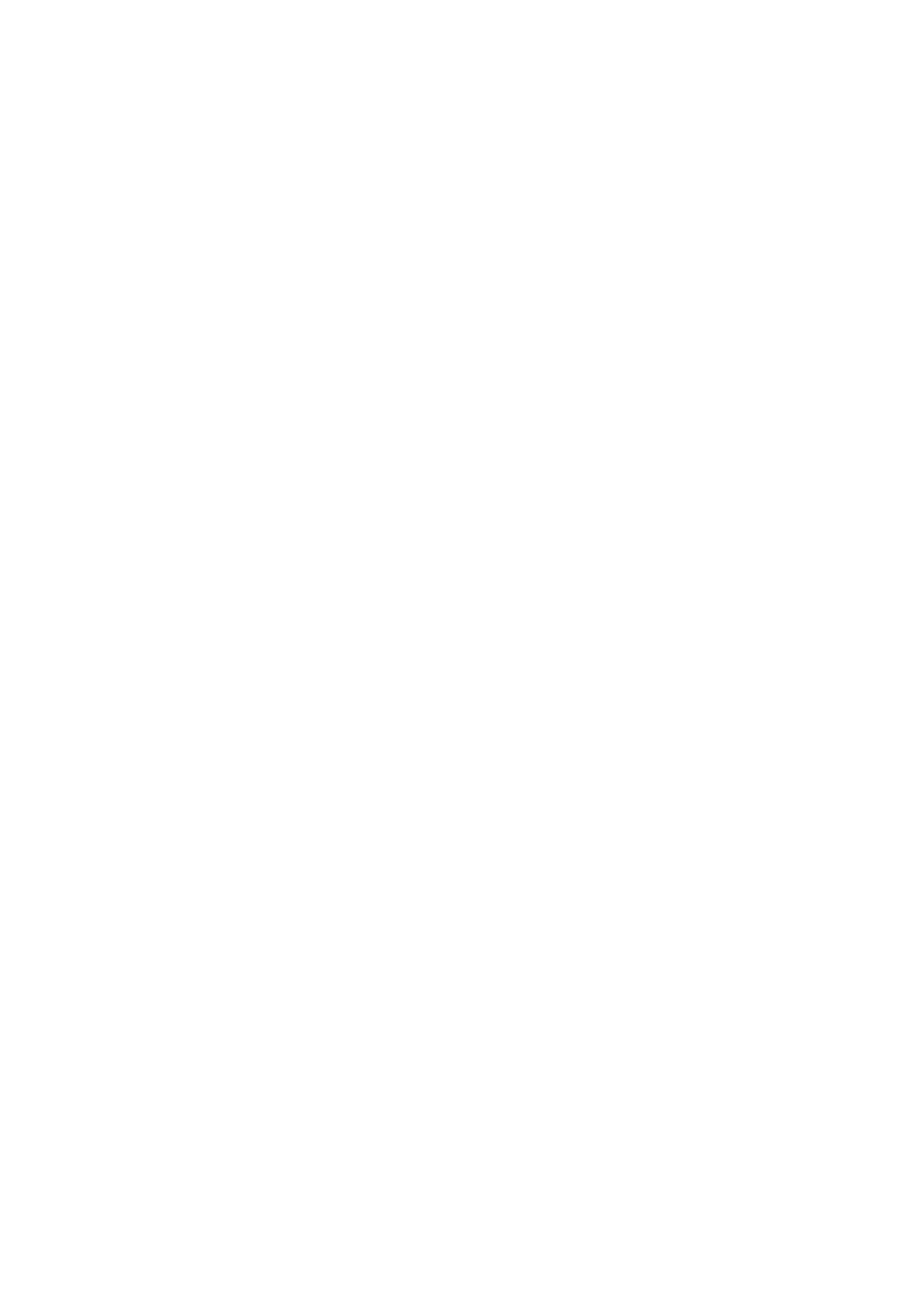## **Bibliography**

Asian Development Bank (2011). Global food price inflation and developing asia.

- Balcombe, K. and Rapsomanikis, G. (2008). Bayesian estimation and selection of nonlinear vector error correction models: the case of the sugar-ethanol-oil nexus in brazil. *American Journal of Agricultural Economics*, 90(3):658–668.
- Bauwens, L., Hafner, C., and Pierret, D. (2012). Multivariate volatility modeling of electricity futures. *Journal of Applied Econometrics*, forthcoming.
- Bauwens, L., Laurent, S., and Rombouts, J. (2006). Multivariate garch models: a survey. *Journal of applied Econometrics*, 21(1):79–109.
- BBC (2012). Nestle blames biofuels for high food prices. http://www.bbc.co.uk/news/ business-18858444. Accessed: 12/10/2012.
- Bowman, A. and Azzalini, A. (1997). Applied smoothing techniques for data analysis.
- Busse, S., Bruemmer, B., and Ihle, R. (2010a). Investigating rapeseed price volatilities in the course of the food crisis. *Schriften der Gesellschaft für Wirtschafts-und Sozialwissenschaften des Landbaus eV Band 46*, page 275.
- Busse, S., Brummer, B., and Ihle, R. (2010b). The pattern of integration between fossil fuel and vegetable oil markets: The case of biodiesel in germany. In *2010 Annual Meeting, July 25-27, 2010, Denver, Colorado*. Agricultural and Applied Economics Association.
- Campbell, J. and Perron, P. (1991). Pitfalls and opportunities: what macroeconomists should know about unit roots. In *NBER Macroeconomics Annual 1991*, volume 6, pages 141–220. MIT Press.
- Du, X. and McPhail, L. (2012). Inside the black box: the price linkage and transmission between energy and agricultural markets. *The Energy Journal*, 33(2):171–194.
- EBB (2008). An economic and security of supply analysis of the widening eu diesel deficit. *EBB Factsheet*.
- Engle, R. and Granger, C. (1987). Co-integration and error correction: representation, estimation, and testing. *Econometrica: journal of the Econometric Society*, 55:251–276.
- Engle, R. and Sheppard, K. (2001). Theoretical and empirical properties of dynamic conditional correlation multivariate garch. *Technical report, National Bureau of Economic Research*.
- Ghosh, J. (2010). The unnatural coupling: Food and global finance. *Journal of Agrarian Change*, 10(1):72–86.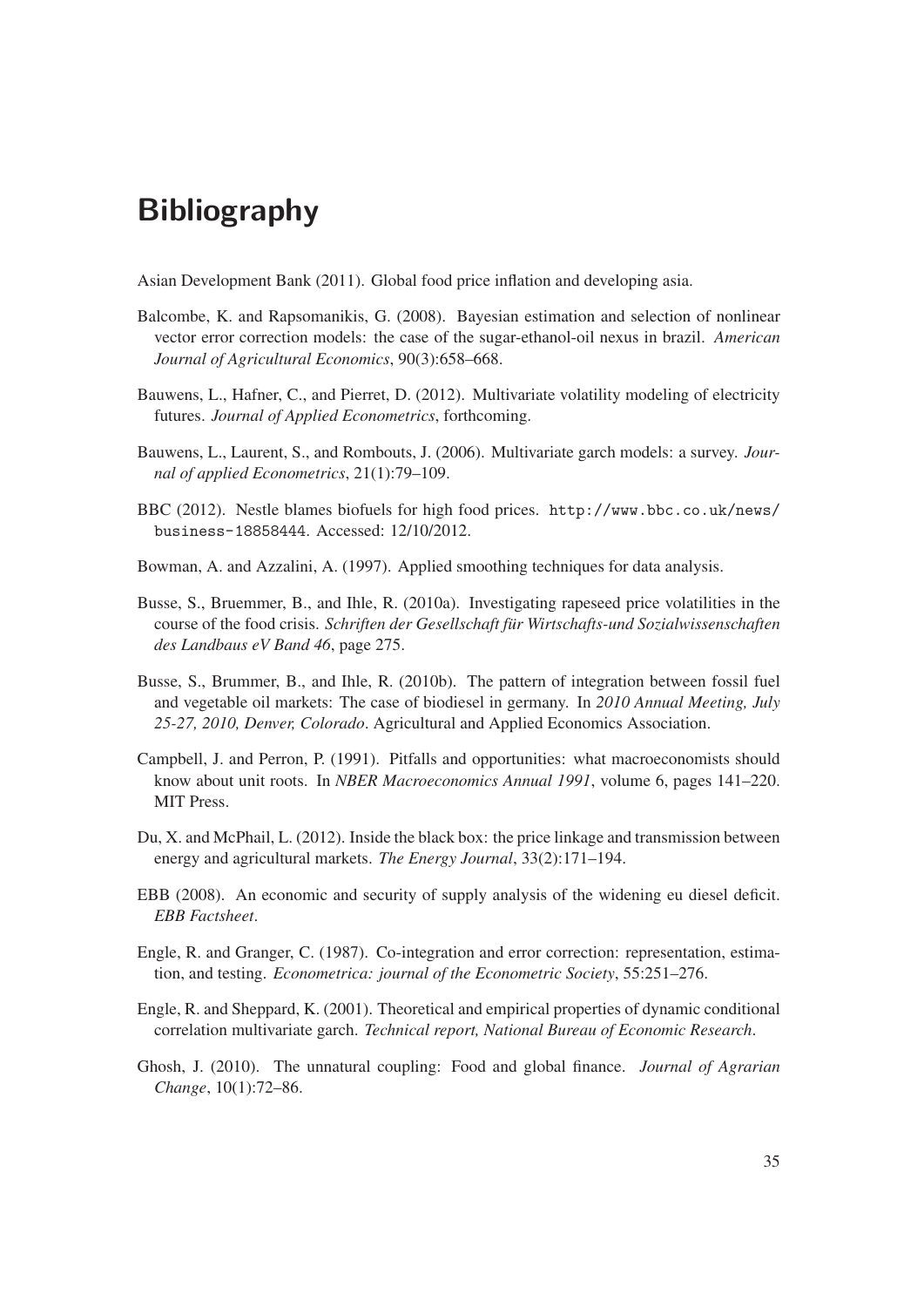#### Bibliography

- Granger, C. (1981). Some properties of time series data and their use in econometric model specification. *Journal of Econometrics*, 16(1):121–130.
- Hafner, C. and Franses, P. (2009). A generalized dynamic conditional correlation model: simulation and application to many assets. *Econometric Reviews*, 28(6):612–631.
- Hafner, C. and Linton, O. (2010). Efficient estimation of a multivariate multiplicative volatility model. *Journal of Econometrics*, 159(1):55–73.
- Hamilton, J. (1994). *Time series analysis*, volume 2. Cambridge Univ Press.
- Härdle, W., López Cabrera, B., Okhrin, O., and Wang, W. (2011). Localising temperature risk. *Working paper, SFB 649 Humboldt Universität zu Berlin*.
- Hassouneh, I., Serra, T., Goodwin, B. K., and Gil, J. M. (2012). Non-parametric and parametric modeling of biodiesel, sunflower oil, and crude oil price relationships. *Energy Economics*,  $34(5):1507 - 1513.$
- Headey, D. and Fan, S. (2008). Anatomy of a crisis: the causes and consequences of surging food prices. *Agricultural Economics*, 39(s1):375–391.
- Johansen, S. (1995). *Likelihood-based inference in cointegrated vector autoregressive models*. Oxford University Press.
- Kristoufek, L., Janda, K., and Zilberman, D. (2012). Correlations between biofuels and related commodities before and during the food crisis: A taxonomy perspective. *Energy Economics*, 34(5):1380–1391.
- Kwiatkowski, D., Phillips, P., Schmidt, P., and Shin, Y. (1992). Testing the null hypothesis of stationarity against the alternative of a unit root: How sure are we that economic time series have a unit root? *Journal of Econometrics*, 54(1-3):159–178.
- Lamers, P. (2011). International biodiesel markets development in production and trade. *UFOP Schriften*.
- LEL, LfL (2012). Agrarmärkte 2011/2012.
- Long, X., Su, L., and Ullah, A. (2011). Estimation and forecasting of dynamic conditional covariance: A semiparametric multivariate model. *Journal of Business and Economic Statistics*, 29(1):109–125.
- Lütkepohl, H. (2005). *New introduction to multiple time series analysis*. Springer-Verlag.
- Myers, R. (1994). Time series econometrics and commodity price analysis: a review. *Review of Marketing and Agricultural Economics*, 62(2):167–182.
- Nelson, D. (1991). Conditional heteroskedasticity in asset returns: a new approach. *Econometrica: Journal of the Econometric Society*, 59(2):347–70.
- OECD-FAO (2009). Oecd-fao agricultural outlook, 2009-2018.
- Robles, M., Torero, M., and Von Braun, J. (2009). When speculation matters,. *International Food Policy Research Institute, Issue Brief 57*.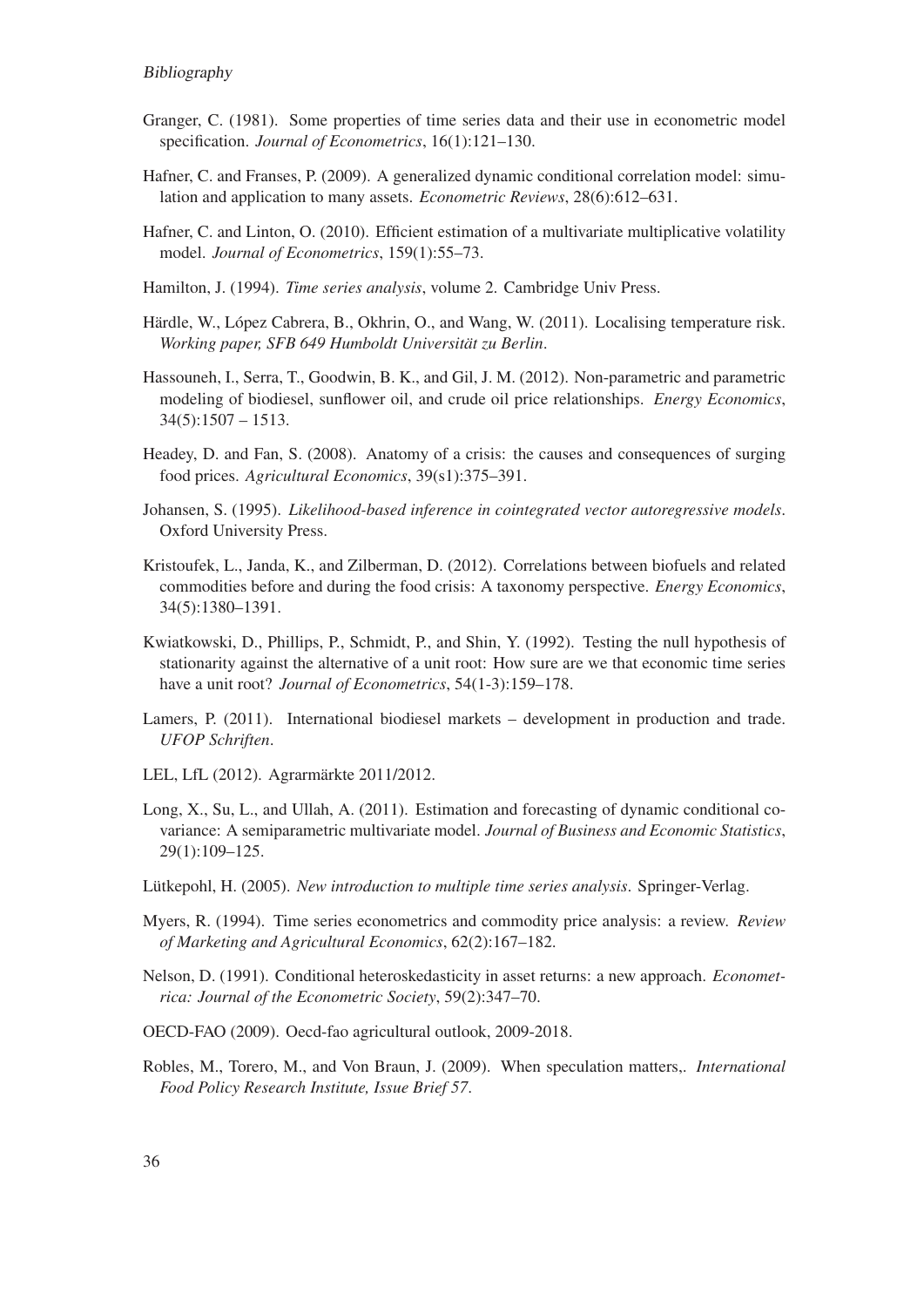- Seo, B. (2007). Asymptotic distribution of the cointegrating vector estimator in error correction models with conditional heteroskedasticity. *Journal of Econometrics*, 137(1):68–111.
- Serra, T. (2011). Volatility spillovers between food and energy markets: A semiparametric approach. *Energy Economics*, 33(6):1155–1164.
- Serra, T., Zilberman, D., and Gil, J. (2011). Price volatility in ethanol markets. *European Review of Agricultural Economics*, 38(2):259–280.
- Silvennoinen, A. and Teräsvirta, T. (2009). Multivariate garch models. *Handbook of Financial Time Series*, pages 201–229.
- Sorda, G., Banse, M., and Kemfert, C. (2010). An overview of biofuel policies across the world. *Energy Policy*, 38(11):6977–6988.
- The Guardian (2011). Biofuels are driving food prices higher. http://www. guardian.co.uk/global-development/poverty-matters/2011/jun/01/ biofuels-driving-food-prices-higher. Accessed: 12/10/2012.
- Trujillo-Barrera, A., Mallory, M., and Garcia, P. (2011). Volatility spillovers in the us crude oil, corn, and ethanol markets. In *Proceedings of the NCCC-134 Conference on Applied Commodity Price Analysis, Forecasting, and Market Risk Management. St. Louis, MO*.
- Tse, Y. and Tsui, A. (2002). A multivariate generalized autoregressive conditional heteroscedasticity model with time-varying correlations. *Journal of Business and Economic Statistics*, 20(3):351–362.
- Yin, J., Geng, Z., Li, R., and Wang, H. (2010). Nonparametric covariance model. *Statistica Sinica*, 20:469.
- Zhang, Z., Lohr, L., Escalante, C., and Wetzstein, M. (2009). Ethanol, corn, and soybean price relations in a volatile vehicle-fuels market. *Energies*, 2(2):320–339.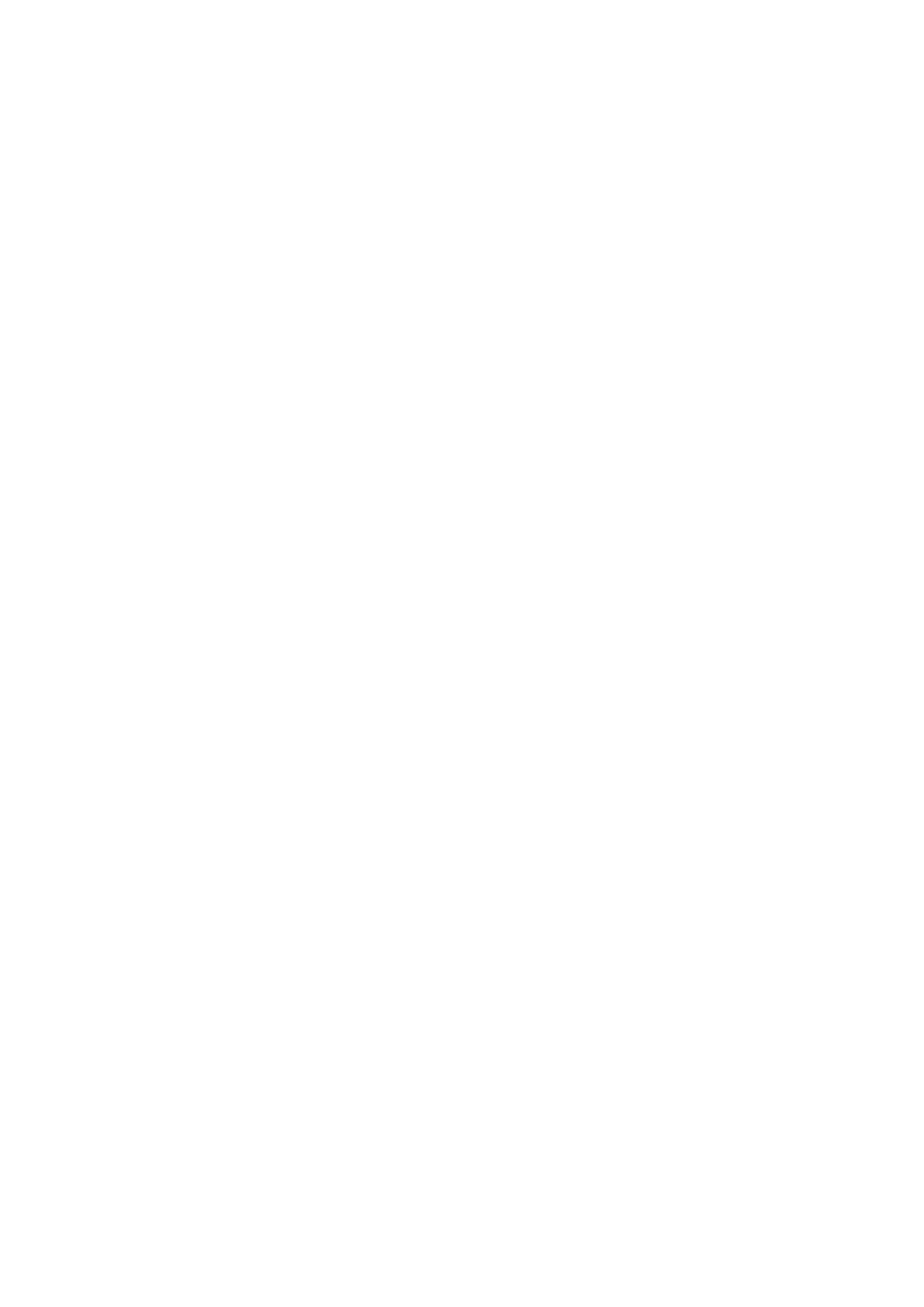# **Appendix**

## **A Results based on original data**

The following gives the results of the analyis obtained without seasonal adjustment of the data.

|                  | <b>Test Statistic</b> | 5% Critical Value | Lags |
|------------------|-----------------------|-------------------|------|
| Crude Oil        | 0.9507                | $-1.95$           |      |
| <b>Biodiesel</b> | 1.8017                | $-1.95$           |      |
| Rapeseed         | 0.6075                | $-195$            |      |

| Table A.1: Results of the Augmented Dickey Fuller Test |  |  |  |
|--------------------------------------------------------|--|--|--|
|--------------------------------------------------------|--|--|--|

|                  | <b>Test Statistic</b> | 5% Critical Value |
|------------------|-----------------------|-------------------|
| Crude Oil        | 2.0285                | 0.463             |
| <b>Biodiesel</b> | 2.2205                | 0.463             |
| Rapeseed         | 1.719                 | 0.463             |

| Table A.2: Results of the KPSS Test |  |  |  |
|-------------------------------------|--|--|--|
|-------------------------------------|--|--|--|

| $H_0$                                       | $H_a$           |       | Test Statistic 5% Critical Value |  |  |  |
|---------------------------------------------|-----------------|-------|----------------------------------|--|--|--|
| $r=0$                                       | r > 0           | 53.17 | 31.52                            |  |  |  |
|                                             | $r < 1$ $r > 1$ | 5.43  | 17.95                            |  |  |  |
|                                             | $r < 2$ $r > 2$ | 0.88  | 8.18                             |  |  |  |
| Cointegration relation $\beta^{\top} p_t$ : |                 |       |                                  |  |  |  |
| $p_{bt} = 0.431 p_{ct} + 0.159 p_{rt}$      |                 |       |                                  |  |  |  |

Table A.3: Johansen trace test for cointegration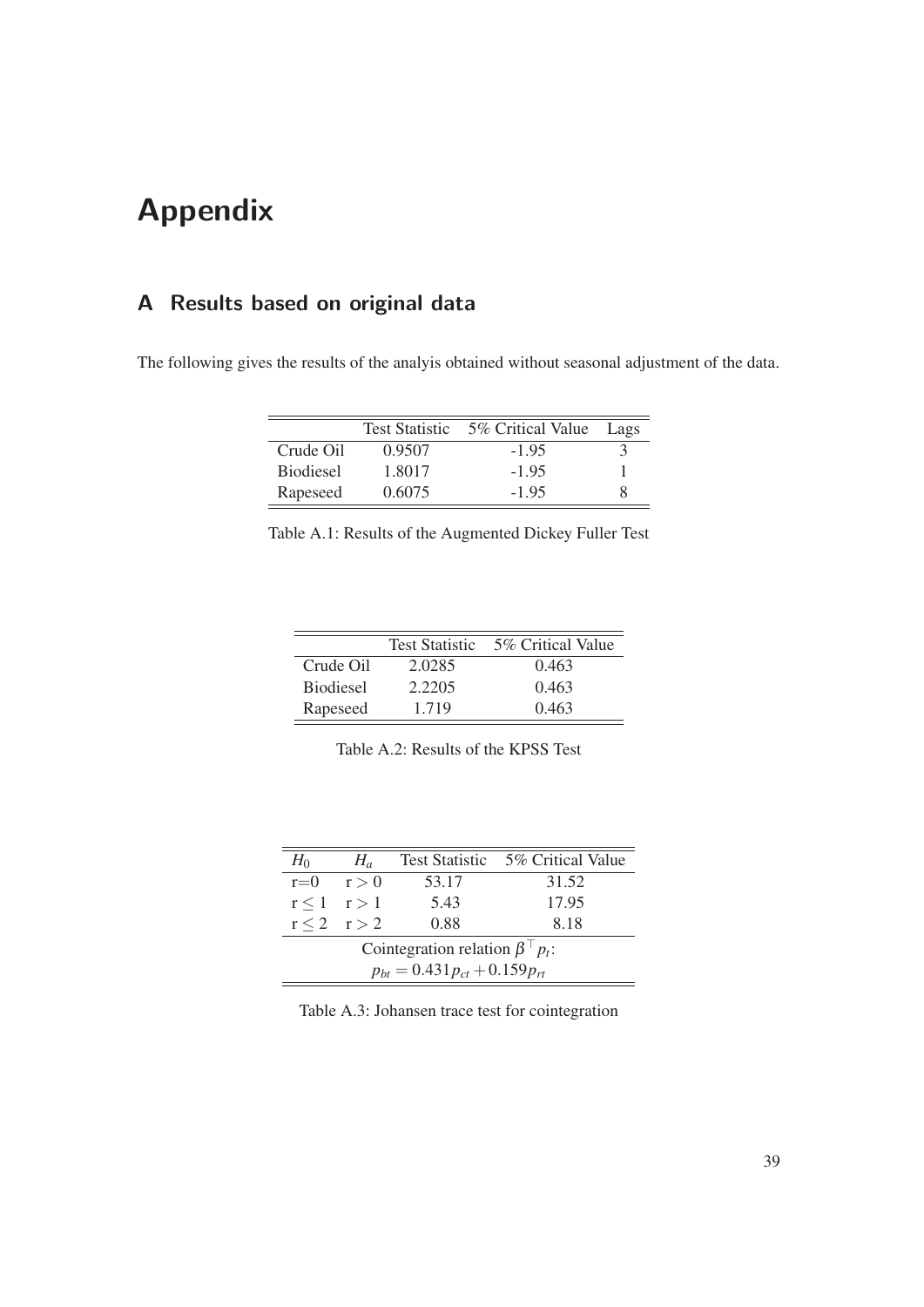|                 | $\mathcal{C}$ | $\beta$ $p_{t-1}$ | $\Delta p_{ct-1}$ | $\Delta p_{rt-1}$ | $\Delta p_{bt-1}$ |
|-----------------|---------------|-------------------|-------------------|-------------------|-------------------|
| $\Delta p_{ct}$ | 0.0782        | 0.0093            | $-0.0525$         | $-0.1069$         | $-0.1371$         |
|                 | (0.1059)      | (0.0131)          | (0.0481)          | (0.0797)          | (0.1302)          |
| $\Delta p_{rt}$ | 0.0854        | 0.0104            | $-0.0023$         | $0.0921*$         | 0.0730            |
|                 | (0.0615)      | (0.0076)          | (0.0279)          | (0.0463)          | (0.0756)          |
| $\Delta p_{bt}$ | $0.2249***$   | $0.0277***$       | $0.0713***$       | 0.0363            | $-0.1377***$      |
|                 | (0.0329)      | (0.0041)          | (0.0153)          | (0.0248)          | (0.0404)          |

Table A.4: Estimates of the VECM. \*, \*\*, \*\*\* Statistically significant at the 10%, 5% and 1% significance level.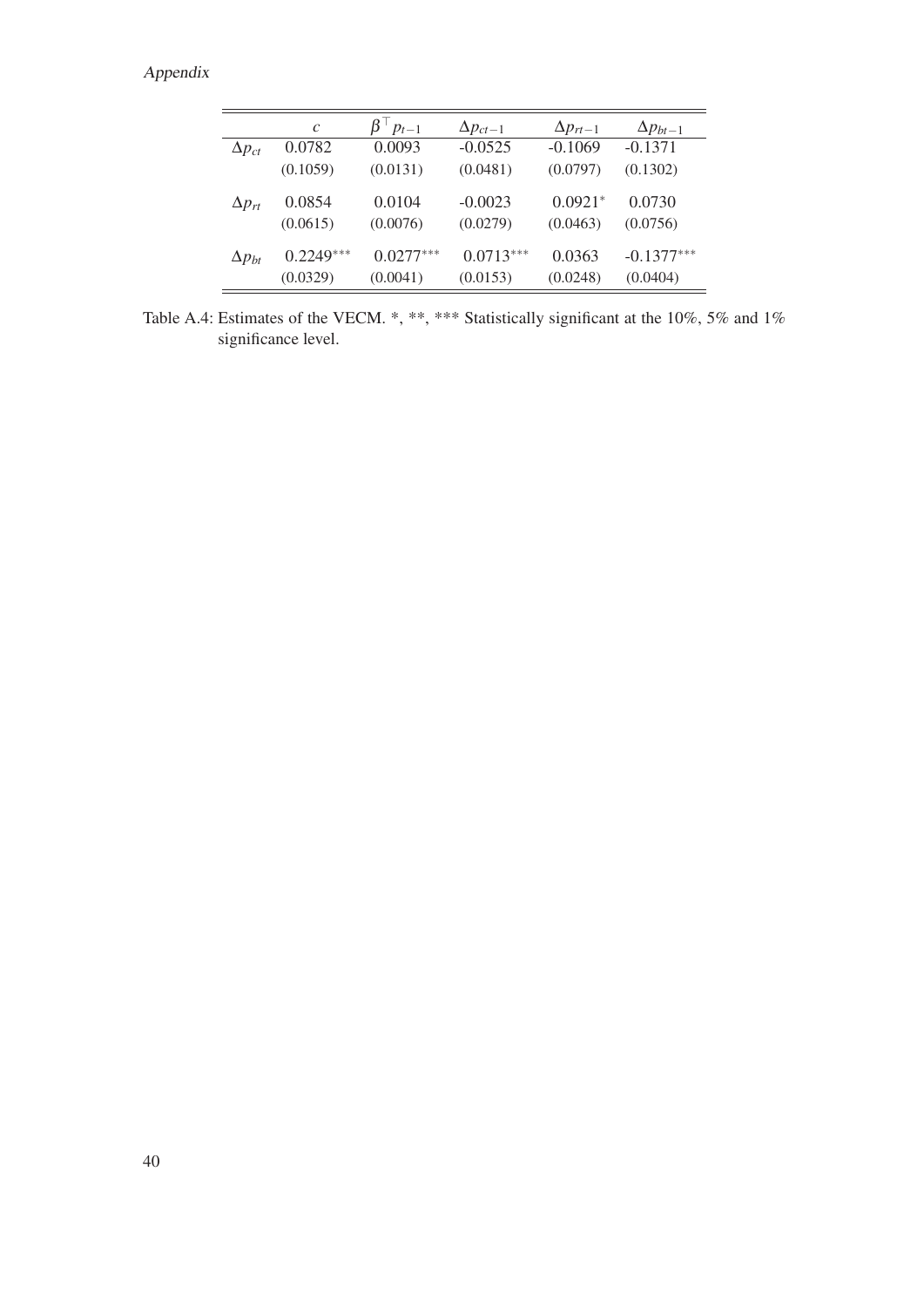

Figure A.1: VECM residuals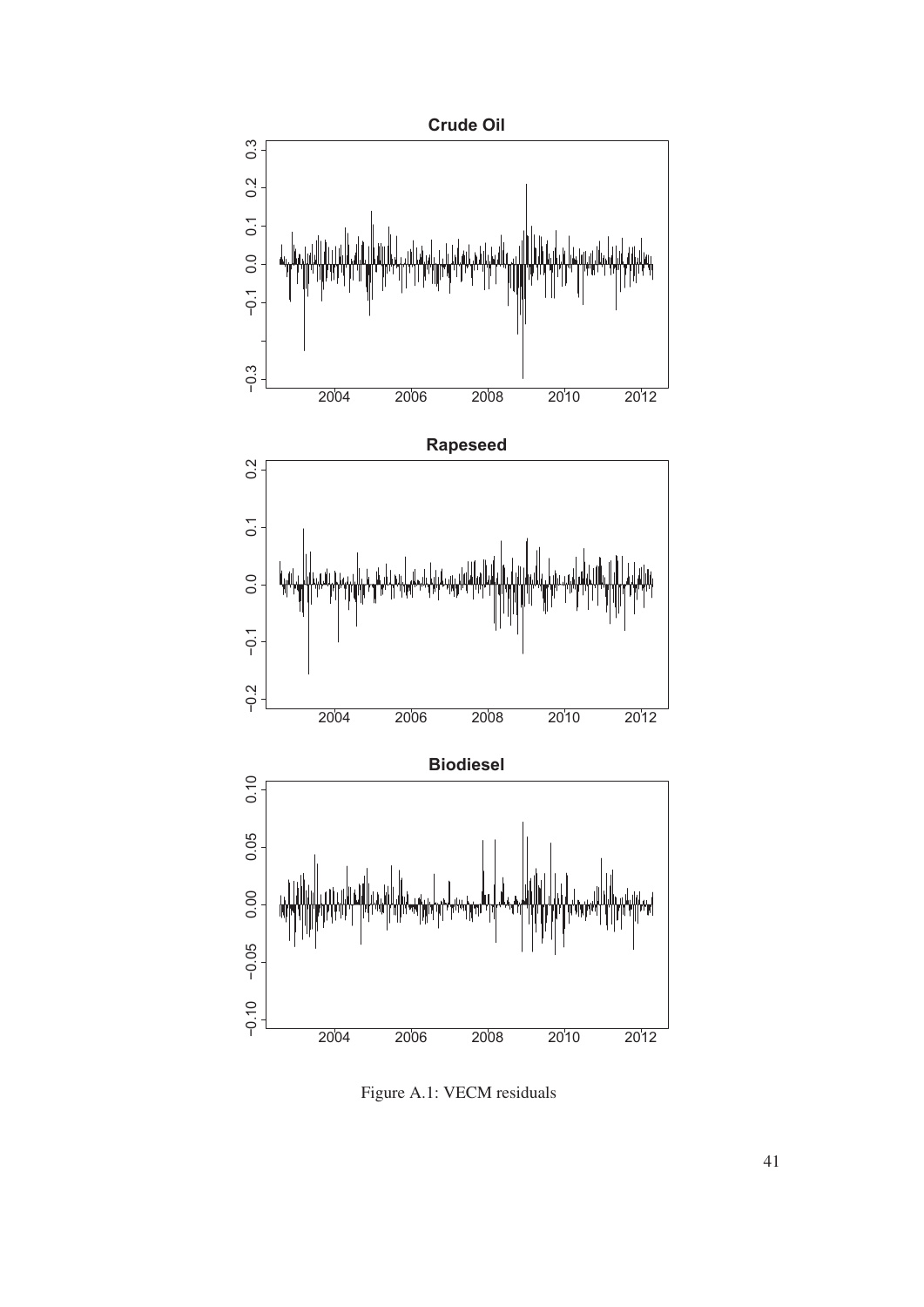|                  | Residuals             |         |      |                       | Squared residuals |               |
|------------------|-----------------------|---------|------|-----------------------|-------------------|---------------|
|                  | <b>Test Statistic</b> | p-Value | lags | <b>Test Statistic</b> | p-Value           | lags          |
| Crude oil        | 15.07                 | 0.12    | 20   | 9.91                  | 0.002             |               |
| Rapeseed         | 23.82                 | 0.25    | 20   | 6.60                  | 0.037             | $\mathcal{D}$ |
| <b>Biodiesel</b> | 14.23                 | 0.82    | 20   | 17.33                 | 0.000             |               |

Table A.5: Box-Ljung test for autocorrelation of the VECM residuals and the squared VECM residuals



Figure A.2: ACF (upper panel) and PACF (lower panel) of the VECM residuals



Figure A.3: ACF (upper panel) and PACF (lower panel) of the squared VECM residuals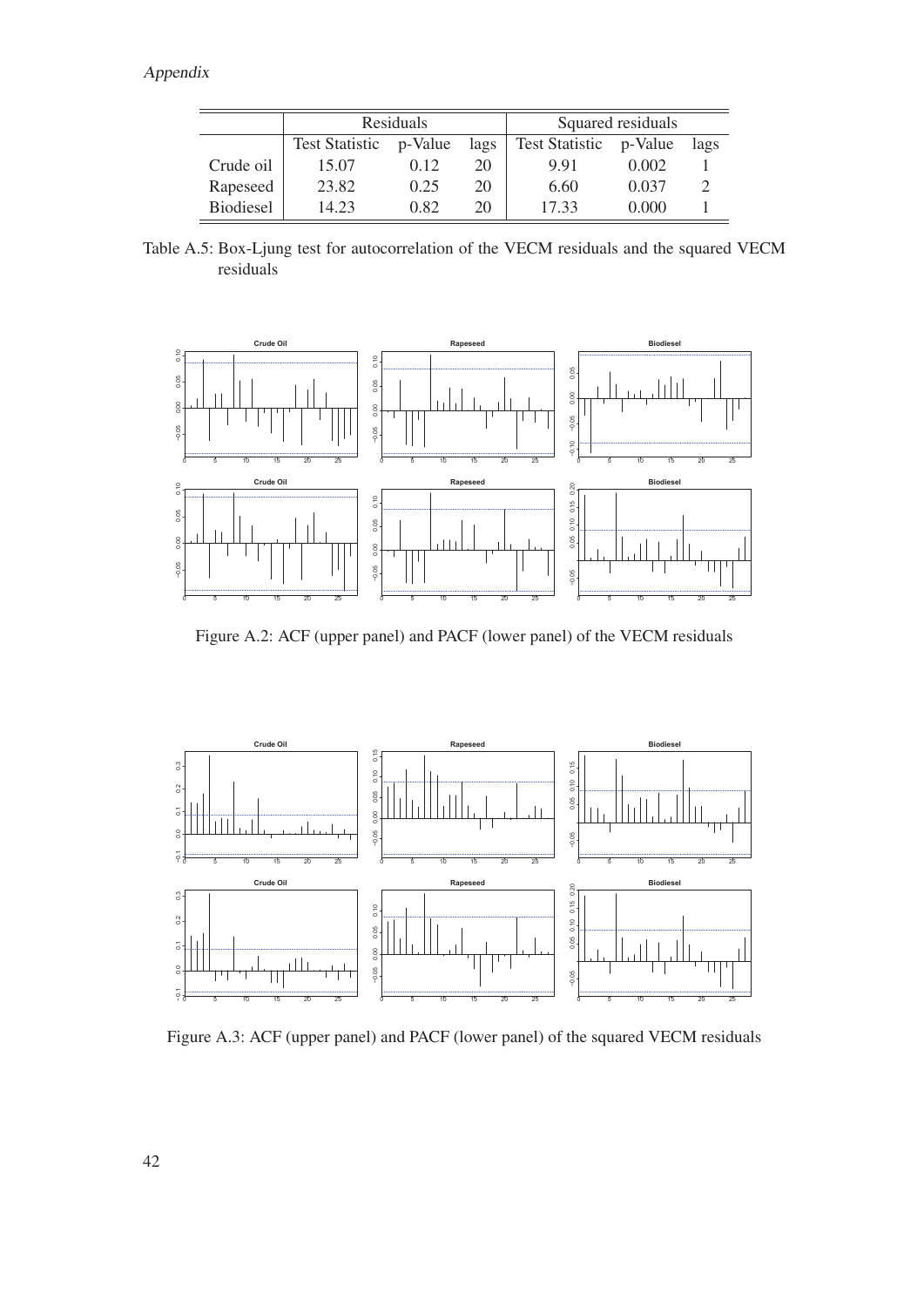|                  | <b>Test Statistic</b> | p-Value    |
|------------------|-----------------------|------------|
| Crude oil        | 0.94                  | 4.21e-13   |
| Rapeseed         | 0.95                  | $1.35e-11$ |
| <b>Biodiesel</b> | 0.95                  | 1.16e-11   |

Table A.6: Shapiro-Wilk test for normality of the VECM residuals

|                       | Crude Oil |          | Rapeseed  |          | <b>Biodiesel</b> |          |
|-----------------------|-----------|----------|-----------|----------|------------------|----------|
| $\omega_i$            | $-1.0440$ | (0.1855) | $-0.2917$ | (0.1389) | $-1.5537$        | (0.4431) |
| $\alpha_i$            | $-0.1877$ | (0.0706) | $-0.0421$ | (0.2360) | 0.0284           | (0.8299) |
| $\beta_i$             | 0.8339    | (0.0000) | 0.9590    | (0.0000) | 0.8162           | (0.0006) |
| $\gamma_i$            | 0.1440    | (0.0132) | 0.2405    | (0.0000) | 0.4424           | (0.0360) |
| <b>DCC</b> Parameters |           |          |           |          |                  |          |
| a                     | 0.0118    | (0.0837) |           |          |                  |          |
| h                     | 0.9743    | (0.0000) |           |          |                  |          |

Table A.7: Estimates of the DCC-EGARCH(1,1). P-value in parentheses

|               | Crude Oil             |          | Rapeseed  |          | <b>Biodiesel</b> |          |
|---------------|-----------------------|----------|-----------|----------|------------------|----------|
| $\omega_i$    | $-0.7590$             | (0.4215) | $-0.3890$ | (0.0997) | $-1.4830$        | (0.4107) |
| $\alpha_i$    | $-0.1460$             | (0.1997) | $-0.0480$ | (0.2510) | 0.0153           | (0.7699) |
| $\beta_i$     | 0.8800                | (0.0000) | 0.9476    | (0.0000) | 0.8286           | (0.0000) |
| $\gamma_i$    | 0.1254                | (0.0178) | 0.2380    | (0.0000) | 0.4774           | (0.0436) |
| $v_i$         | 1.4313                | (0.0000) | 1.3018    | (0.0000) | 1.2339           | (0.0000) |
|               | <b>DCC</b> Parameters |          |           |          |                  |          |
| $\mathfrak a$ | 0.0124                | (0.1003) |           |          |                  |          |
| h             | 0.9727                | (0.0000) |           |          |                  |          |

Table A.8: Estimates of the DCC-EGARCH(1,1) model with generalized error distribution with shape parameter ν. P-value in parentheses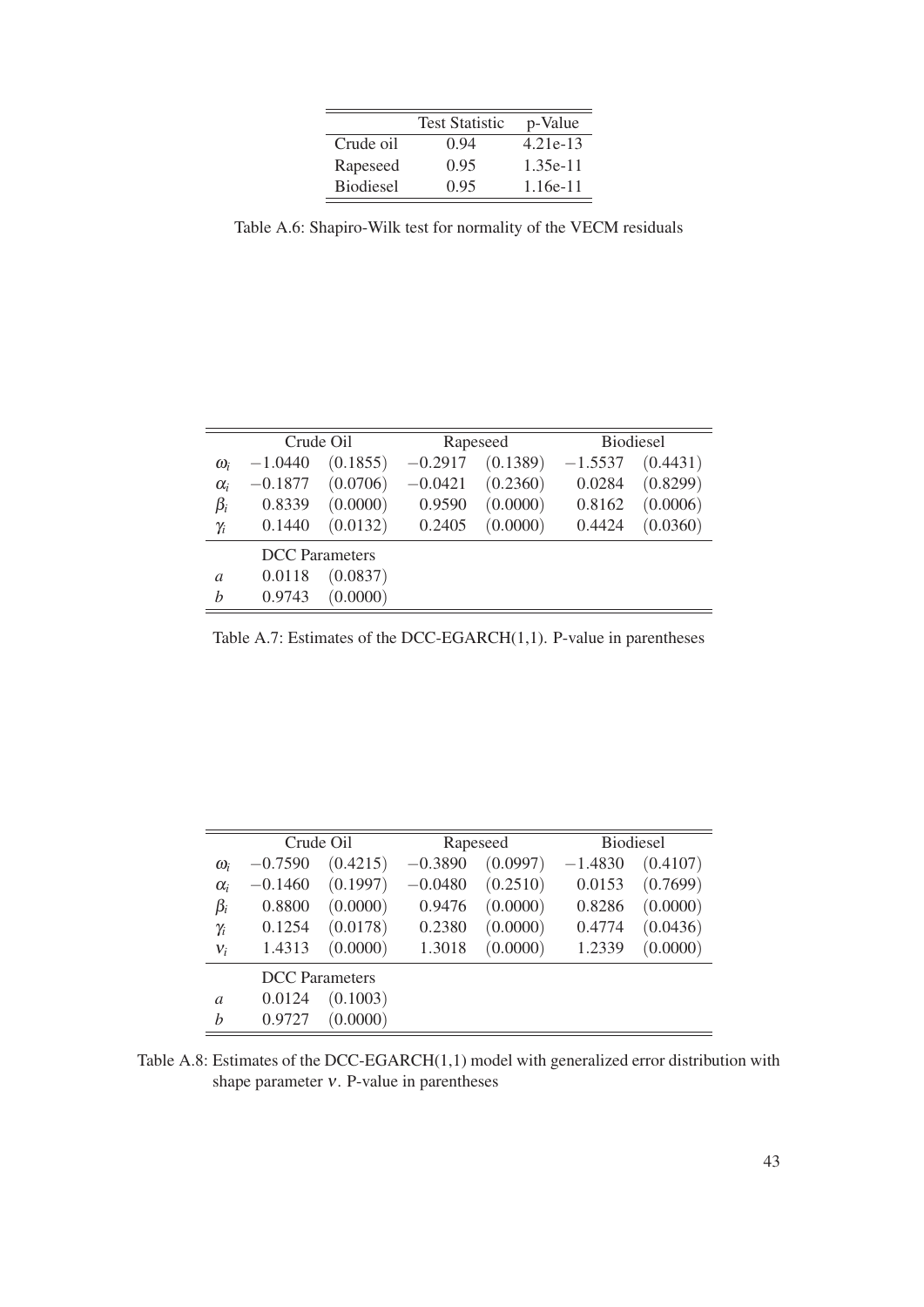

Figure A.4: Conditional variance estimates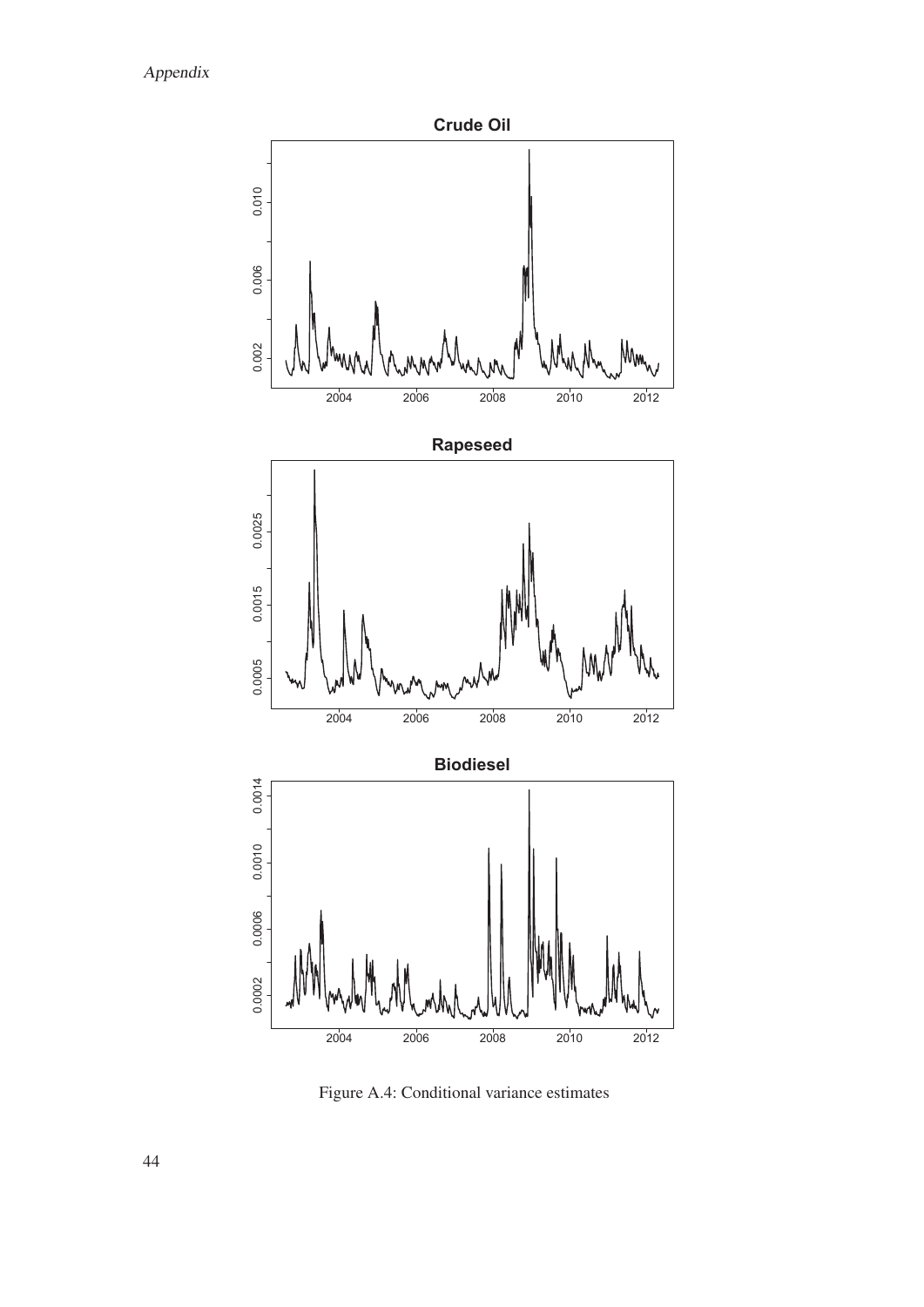

Figure A.5: Conditional correlation estimates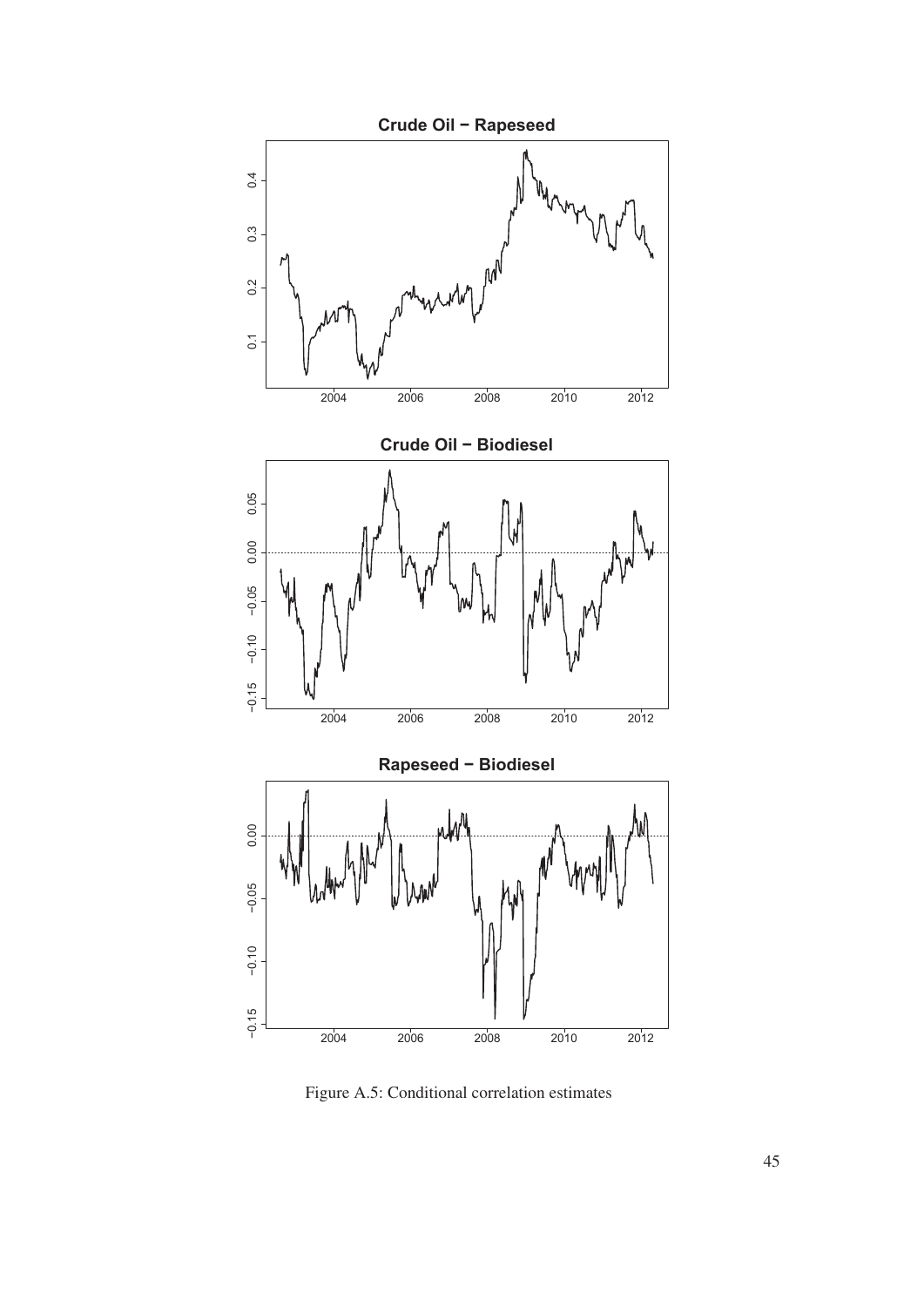Appendix



Figure A.6: Unconditional variance and correlation estimates with 90% pointwise confidence intervals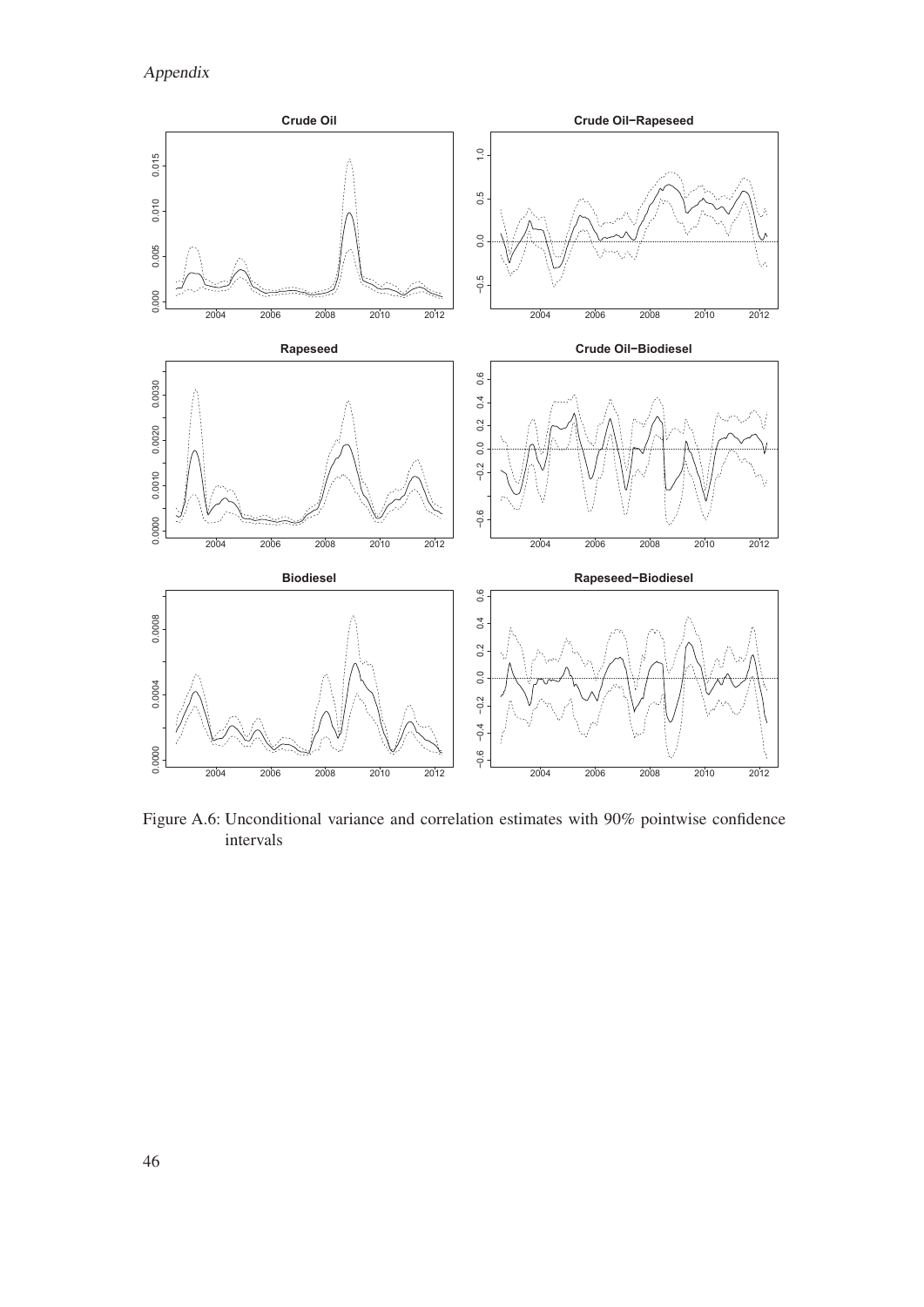

Figure A.7: Unconditional variance estimates compared to rolling window variances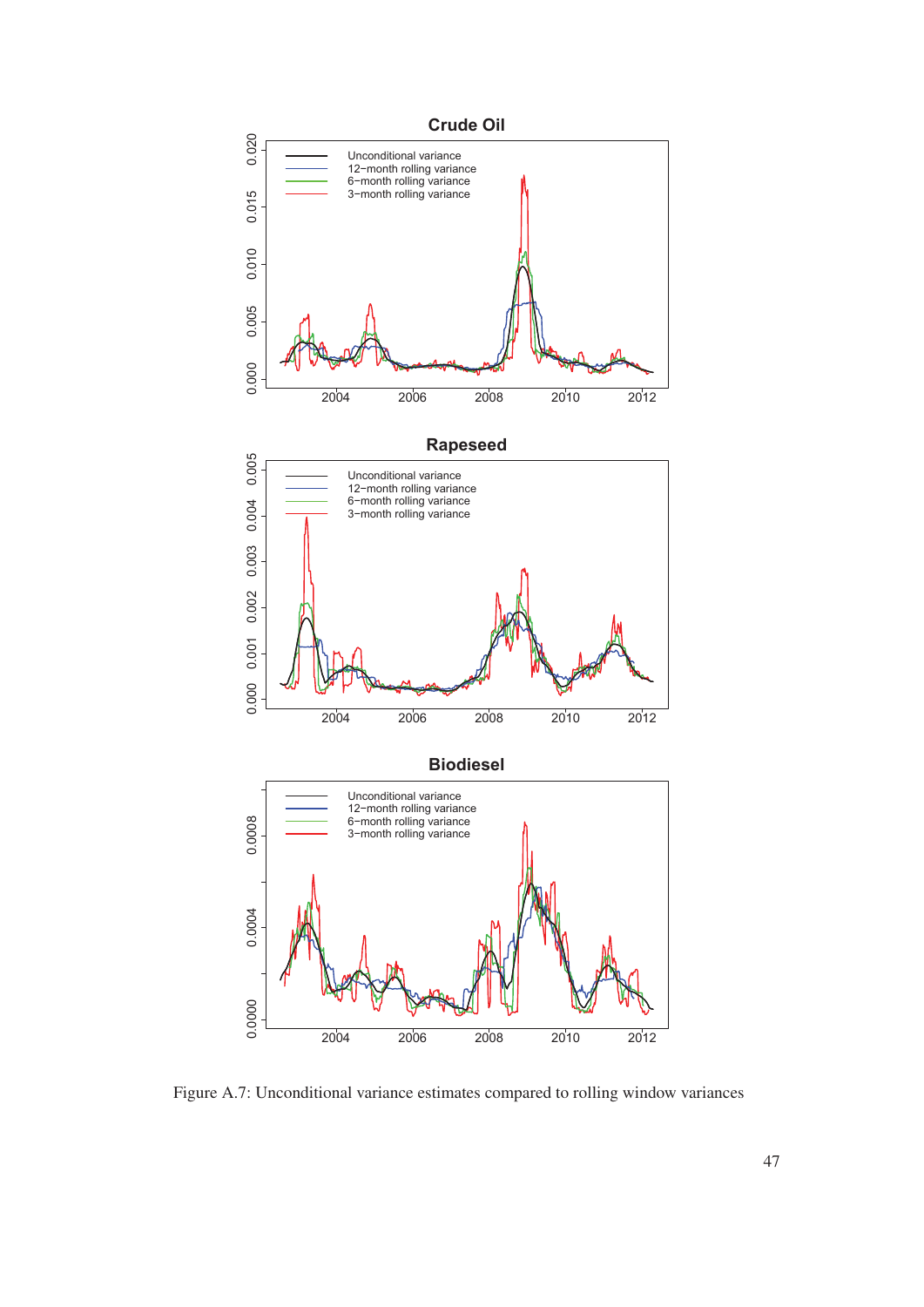

Figure A.8: Unconditional correlation estimates compared to rolling window correlations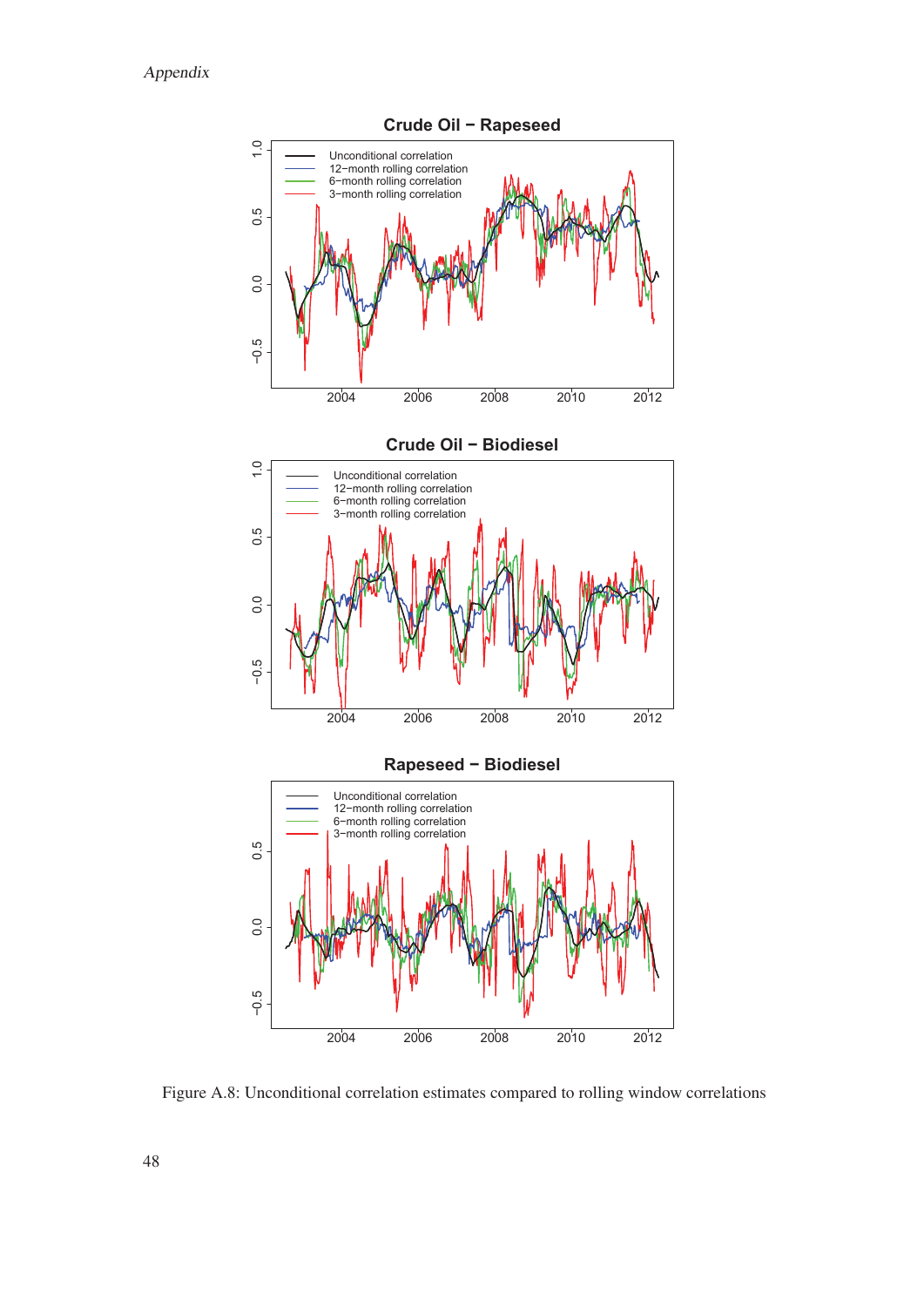

Figure A.9: Residuals of the nonparametric covariance estimation